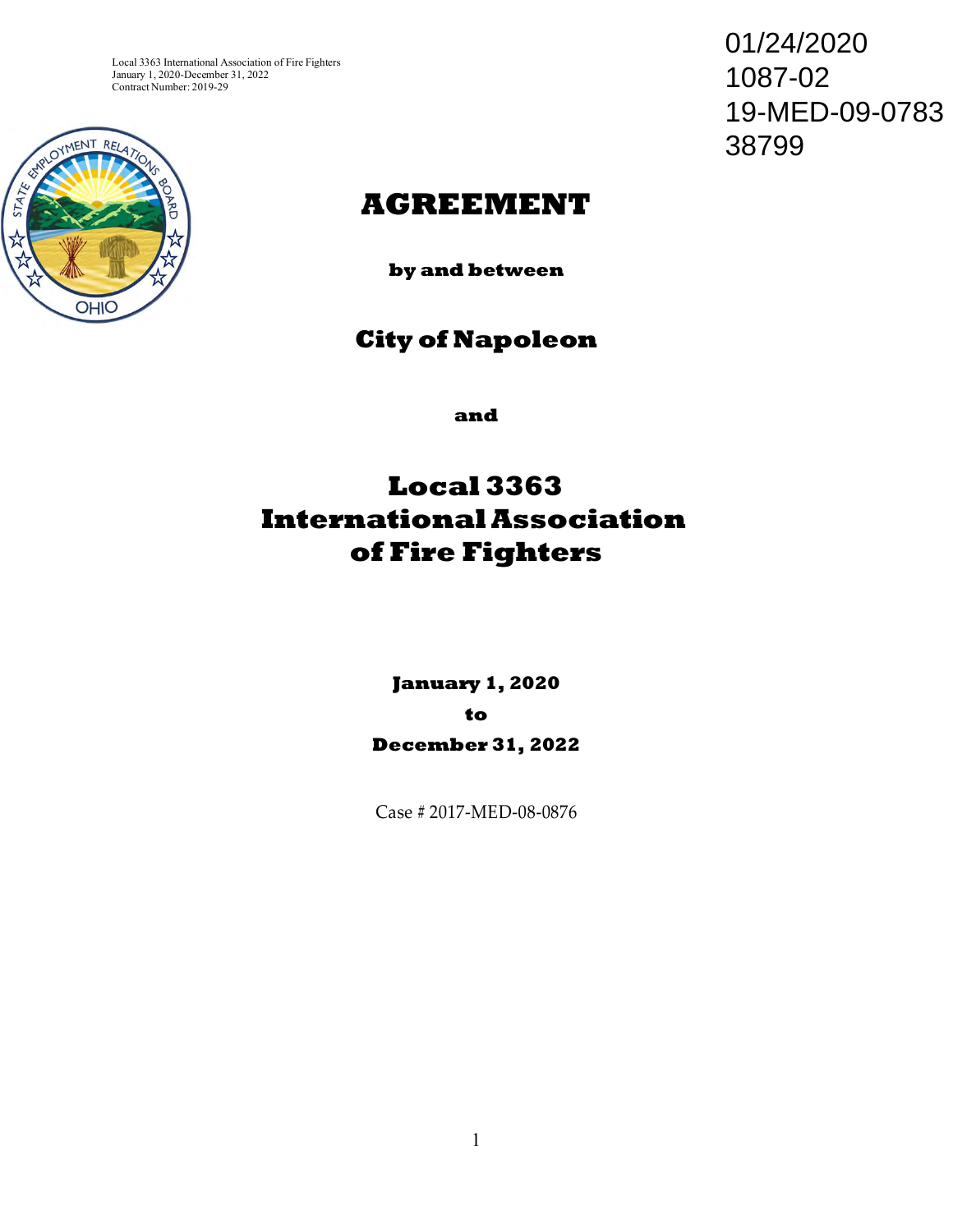| Article 1 |  |
|-----------|--|
|           |  |
|           |  |
|           |  |
| Article 2 |  |
|           |  |
| Article 3 |  |
|           |  |
|           |  |
|           |  |
| Article 4 |  |
|           |  |
|           |  |
|           |  |
|           |  |
| Article 5 |  |
|           |  |
|           |  |
|           |  |
|           |  |
|           |  |
|           |  |
|           |  |
| Article 6 |  |
|           |  |
|           |  |
|           |  |
|           |  |
|           |  |
|           |  |
|           |  |
| Article 7 |  |
|           |  |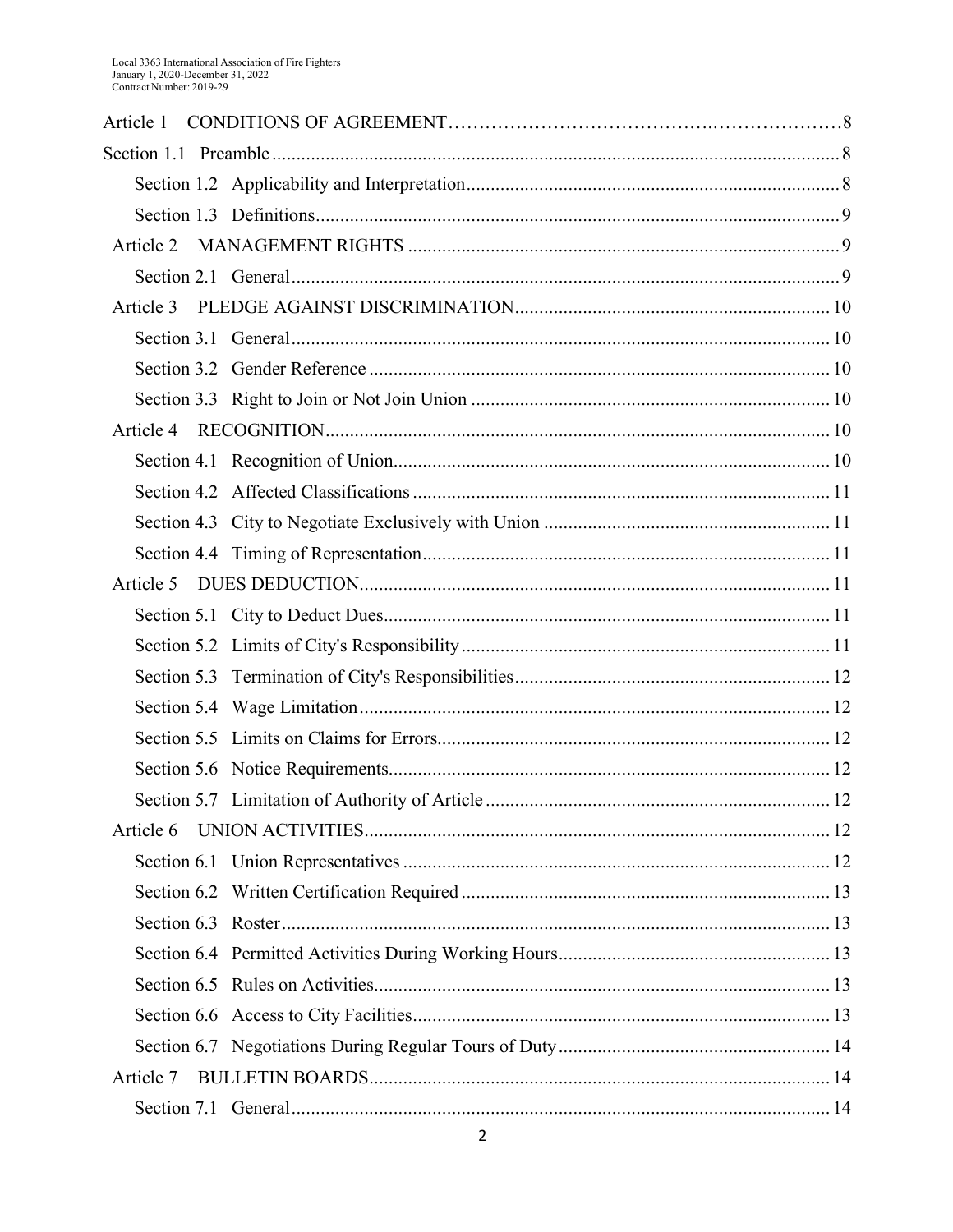| Article 8 |                                                                            |  |
|-----------|----------------------------------------------------------------------------|--|
|           |                                                                            |  |
|           |                                                                            |  |
| Article 9 |                                                                            |  |
|           |                                                                            |  |
|           | Section 9.2 Grievance Procedure Sole Method of Redress of Grievances 16    |  |
|           |                                                                            |  |
|           |                                                                            |  |
|           |                                                                            |  |
|           |                                                                            |  |
|           |                                                                            |  |
|           |                                                                            |  |
|           |                                                                            |  |
|           |                                                                            |  |
|           |                                                                            |  |
|           |                                                                            |  |
|           |                                                                            |  |
|           |                                                                            |  |
|           |                                                                            |  |
|           |                                                                            |  |
|           |                                                                            |  |
|           |                                                                            |  |
|           |                                                                            |  |
|           |                                                                            |  |
|           |                                                                            |  |
|           |                                                                            |  |
|           |                                                                            |  |
|           |                                                                            |  |
|           |                                                                            |  |
|           |                                                                            |  |
|           | Section 13.4 Time Spent on Authorized Unpaid Leave of Absence or Layoff 21 |  |
|           |                                                                            |  |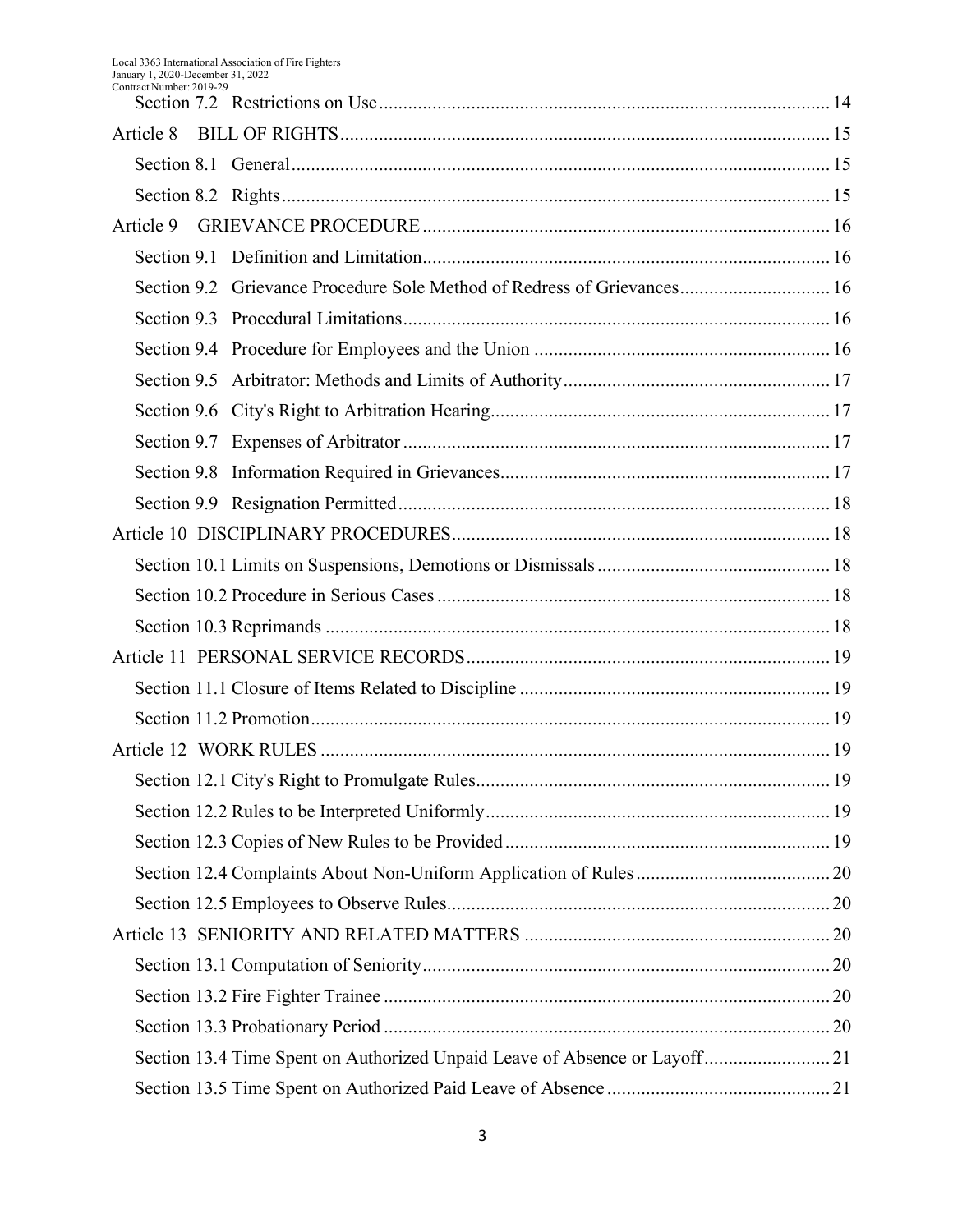| COMU QUI INUMIDEI . ZUI 7-Z 7 |  |
|-------------------------------|--|
|                               |  |
|                               |  |
|                               |  |
|                               |  |
|                               |  |
|                               |  |
|                               |  |
|                               |  |
|                               |  |
|                               |  |
|                               |  |
|                               |  |
|                               |  |
|                               |  |
|                               |  |
|                               |  |
|                               |  |
|                               |  |
|                               |  |
|                               |  |
|                               |  |
|                               |  |
|                               |  |
|                               |  |
|                               |  |
|                               |  |
|                               |  |
|                               |  |
|                               |  |
|                               |  |
|                               |  |
|                               |  |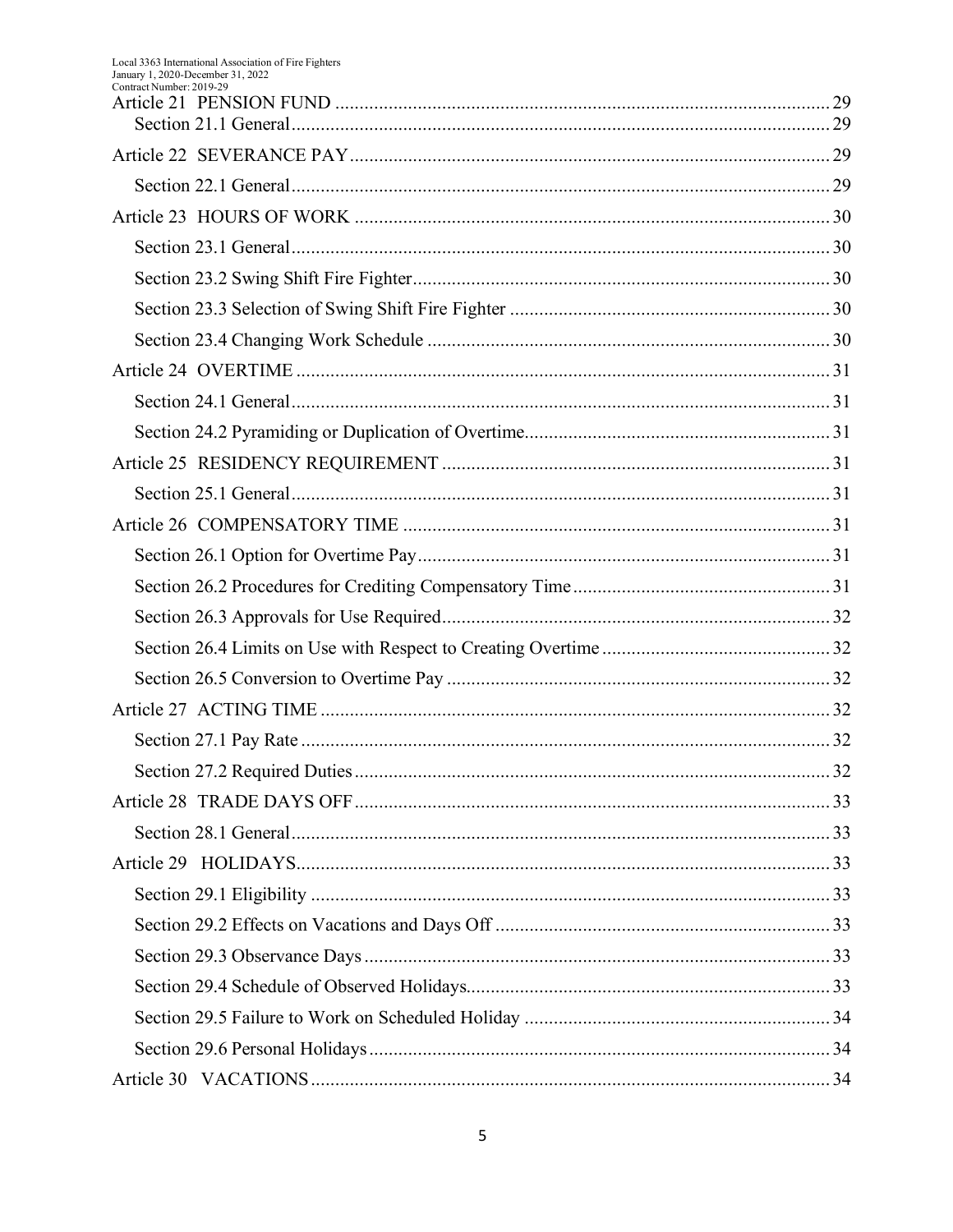| Contract Number: 2019-29                                                     |    |
|------------------------------------------------------------------------------|----|
|                                                                              |    |
|                                                                              |    |
|                                                                              |    |
|                                                                              |    |
|                                                                              |    |
|                                                                              |    |
|                                                                              |    |
|                                                                              |    |
|                                                                              |    |
|                                                                              |    |
|                                                                              |    |
|                                                                              |    |
|                                                                              |    |
|                                                                              |    |
|                                                                              |    |
|                                                                              |    |
|                                                                              |    |
|                                                                              |    |
|                                                                              |    |
|                                                                              |    |
|                                                                              |    |
|                                                                              | 38 |
| Section 33.2 Reinstatement After Injury or After Separation Due to Injury 40 |    |
|                                                                              |    |
|                                                                              |    |
|                                                                              |    |
|                                                                              |    |
|                                                                              |    |
|                                                                              |    |
|                                                                              |    |
|                                                                              |    |
|                                                                              |    |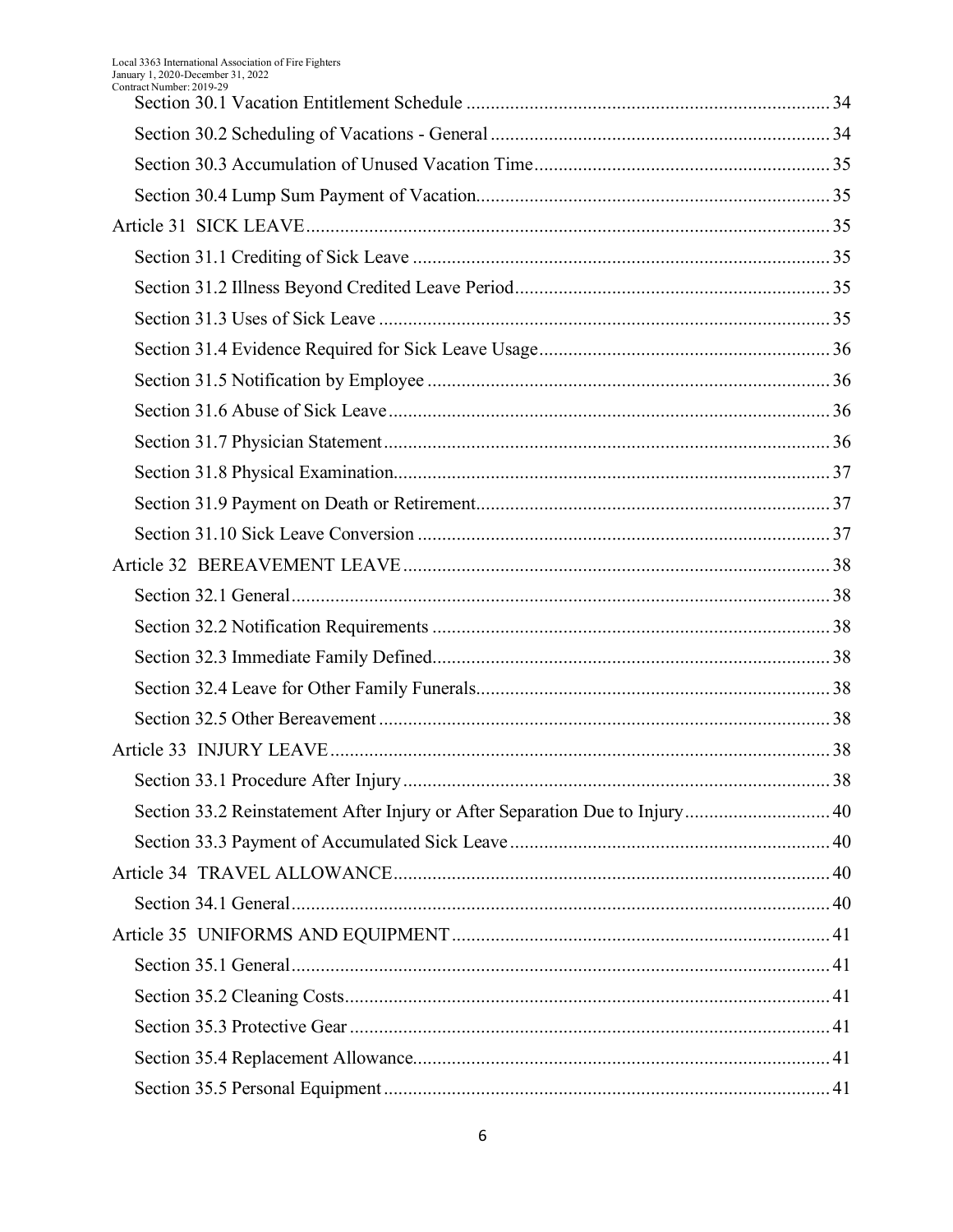| Contract Number: 2019-29                                                     |  |
|------------------------------------------------------------------------------|--|
|                                                                              |  |
|                                                                              |  |
|                                                                              |  |
|                                                                              |  |
|                                                                              |  |
|                                                                              |  |
|                                                                              |  |
|                                                                              |  |
|                                                                              |  |
|                                                                              |  |
|                                                                              |  |
|                                                                              |  |
|                                                                              |  |
|                                                                              |  |
|                                                                              |  |
|                                                                              |  |
|                                                                              |  |
|                                                                              |  |
|                                                                              |  |
|                                                                              |  |
|                                                                              |  |
|                                                                              |  |
|                                                                              |  |
|                                                                              |  |
| Section 42.2 Rights of City During Illegal Strike: Prohibition of Lockouts48 |  |
|                                                                              |  |
|                                                                              |  |
|                                                                              |  |
|                                                                              |  |
|                                                                              |  |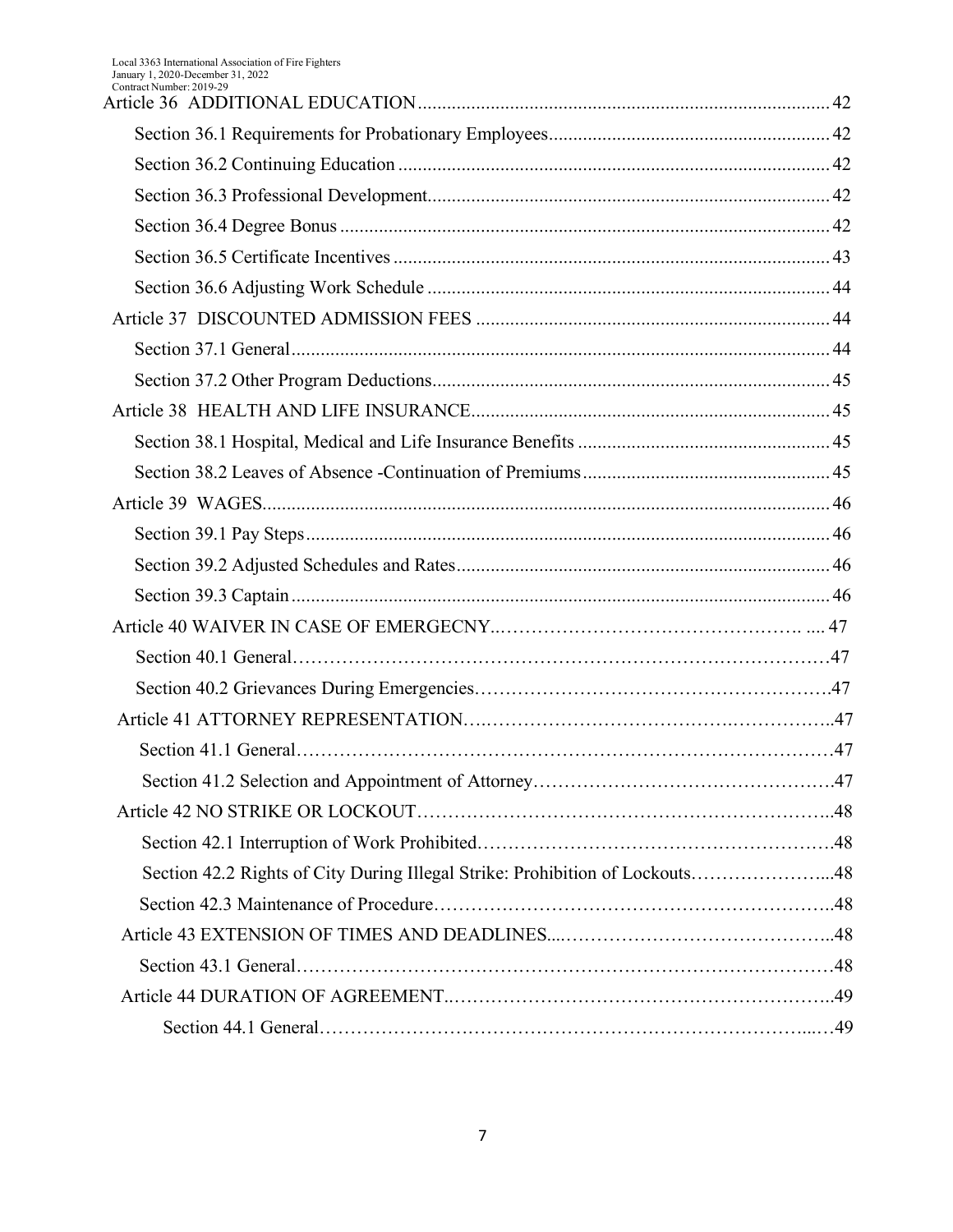## **ARTICLE 1 CONDITIONS OF AGREEMENT**

#### **Section 1.1 Preamble**

This Agreement, entered into by the City of Napoleon, Ohio, hereinafter referred to as the "City", and Local 3363 International Association of Fire Fighters, hereinafter referred to as "Union", has as its purpose the following:

- A. To achieve and maintain a satisfactory and stabilized City and Union relationship and to promote improved work performance.
- B. To provide for the peaceful and equitable adjustment of differences which may arise.
- C. To attract and retain qualified employees by providing those benefits compatible with the financial resources of the City.
- D. To assure the effectiveness of service by providing an opportunity for employees to meet with management to exchange views and opinions on policies and procedures affecting the conditions of their employment, subject to the applicable provisions of the State of Ohio Revised Code, State and Federal laws, and the Constitutions of the State of Ohio and the United States of America.
- E. To provide an opportunity for the Union and the City to discuss wages and benefits of employees subject to the terms of the Agreement and applicable laws.
- F. To provide for orderly, harmonious, and cooperative employee relations in the interest, not only of the parties, but the citizens of Napoleon, Ohio.

Toward this end, the parties hereto agree to devote every effort to assure that the City and the employees and the Union will comply with the clear provisions of this Agreement. This Agreement pertains to employees within the Bargaining Unit as defined hereunder.

## <span id="page-7-0"></span>**Section 1.2 Applicability and Interpretation**

This Agreement supersedes and replaces all applicable federal and state laws, statutes, codes, ordinances, resolutions, Civil Service rules and regulations, and all matters or issues pertaining to employee wages, hours of work, new classifications created or positions added or deleted, benefits, and working conditions over which it has authority to supersede and replace; including, but not limited to, Section 9.44 of the O.R.C.

The provisions of this Agreement constitute the sole, entire, and exclusive Agreement between the parties and all prior agreements, either verbal or written, are hereby negated. In the event that any provision of this Agreement is contrary to the foregoing, that provision shall be of no further force and effect, and the parties shall meet at mutually agreeable times in an attempt to legally modify the invalidated provision(s) by good faith negotiations on the same subject matter.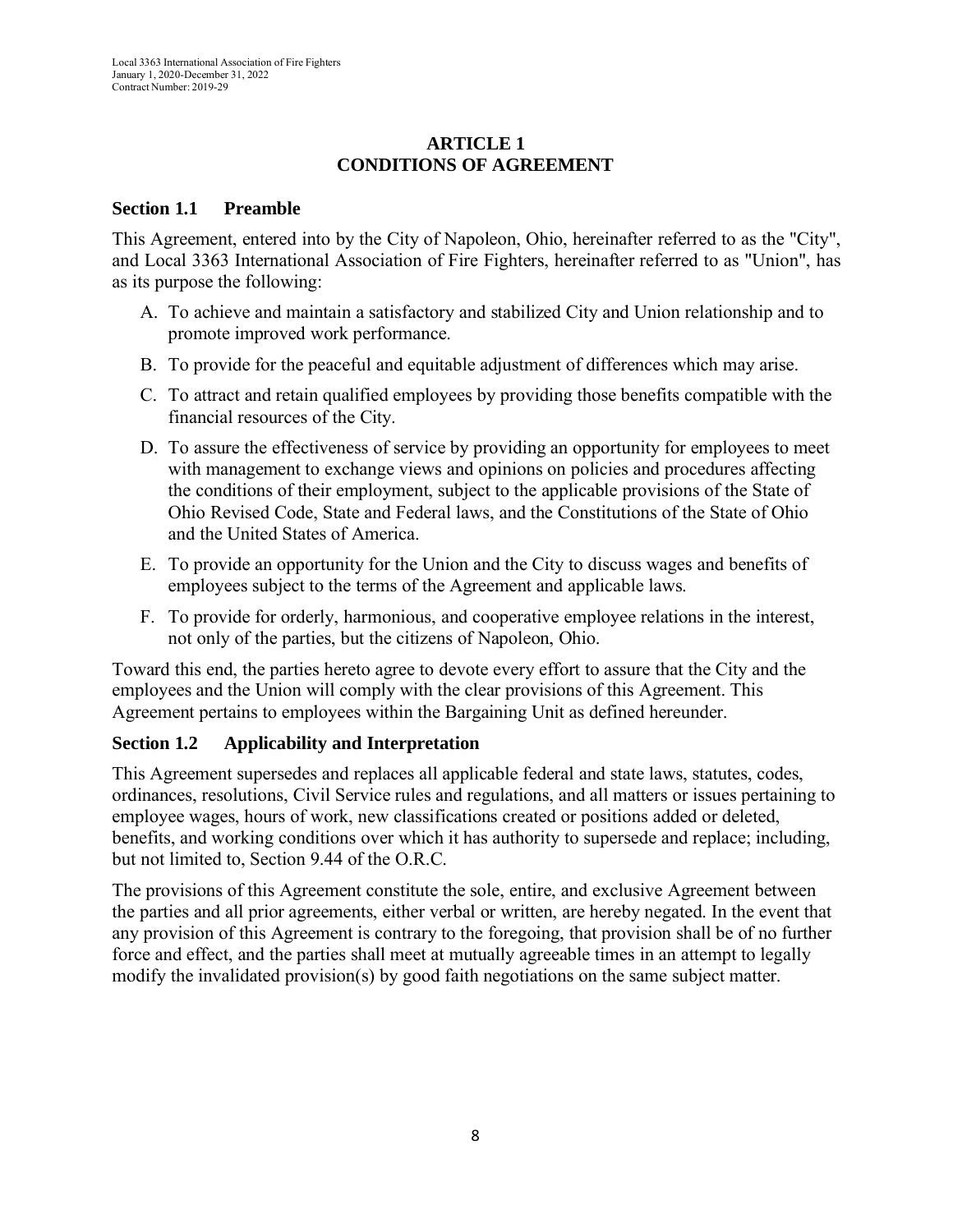## <span id="page-8-0"></span>**Section 1.3 Definitions**

**Employee -** Unless the context otherwise indicates, employee or employees shall mean a member or members of the Bargaining Unit, as defined in this Agreement, who are represented by the Union.

**Physician** - Unless the context indicates otherwise, physician shall mean a medical practitioner licensed in the State of Ohio, and shall include medical doctors, Doctor of Osteopathy (DO), and chiropractors.

**Perform the Job -** For the purposes of this Agreement, perform the job shall mean perform the essential functions of the job, with or without reasonable accommodation, without posing a direct threat to the health or safety of the employee or others. Any dispute with regards to this issue shall be resolved through the procedures as outlined in the Article pertaining to disability leave, or through the grievance procedure, whichever is applicable.

**Rules -** Rules, as used in this Agreement shall mean rules, regulations, policies, procedures and directives, either as contained in this Agreement or as may be promulgated from time-to-time by the City.

**Kelly Days** - The use of Kelly days eliminates required overtime by reducing the average work hours per week from 56 to 50 through scheduling one (1) - 24 hour work day off every 8 weeks. In effect reducing the annual hours from 2,756 to 2,600.

## **ARTICLE 2 MANAGEMENT RIGHTS**

## <span id="page-8-2"></span><span id="page-8-1"></span>**Section 2.1 General**

Nothing in this Agreement shall be interpreted to restrict any constitutional, statutory, legal or inherent rights of the City with respect to matters of general legislative or managerial policy. The City shall retain the right and the authority to administer the business of its departments. In addition to other rights and responsibilities which are not specifically modified by this Agreement, it shall be recognized that the City has and will retain the full right and responsibility to direct the operations of its departments, to determine and establish reasonable rules, regulations, policies, procedures and directives, and to otherwise exercise the prerogatives of management, including but not limited to, the following:

- A. To manage and direct its employees, including the right to select, hire, promote, transfer, assign, schedule, supervise, evaluate, retain, lay off, recall, reprimand, and discipline (including suspend, demote and discharge) for just cause.
- B. To manage and determine the location, type and number of physical facilities and equipment, and the work to be performed.
- C. To determine the City's goals, objectives, programs and services, and to utilize personnel in a manner designed to effectively and efficiently meet those purposes.
- D. To determine the size and composition of the work force, staffing patterns, and each department's organizational structure.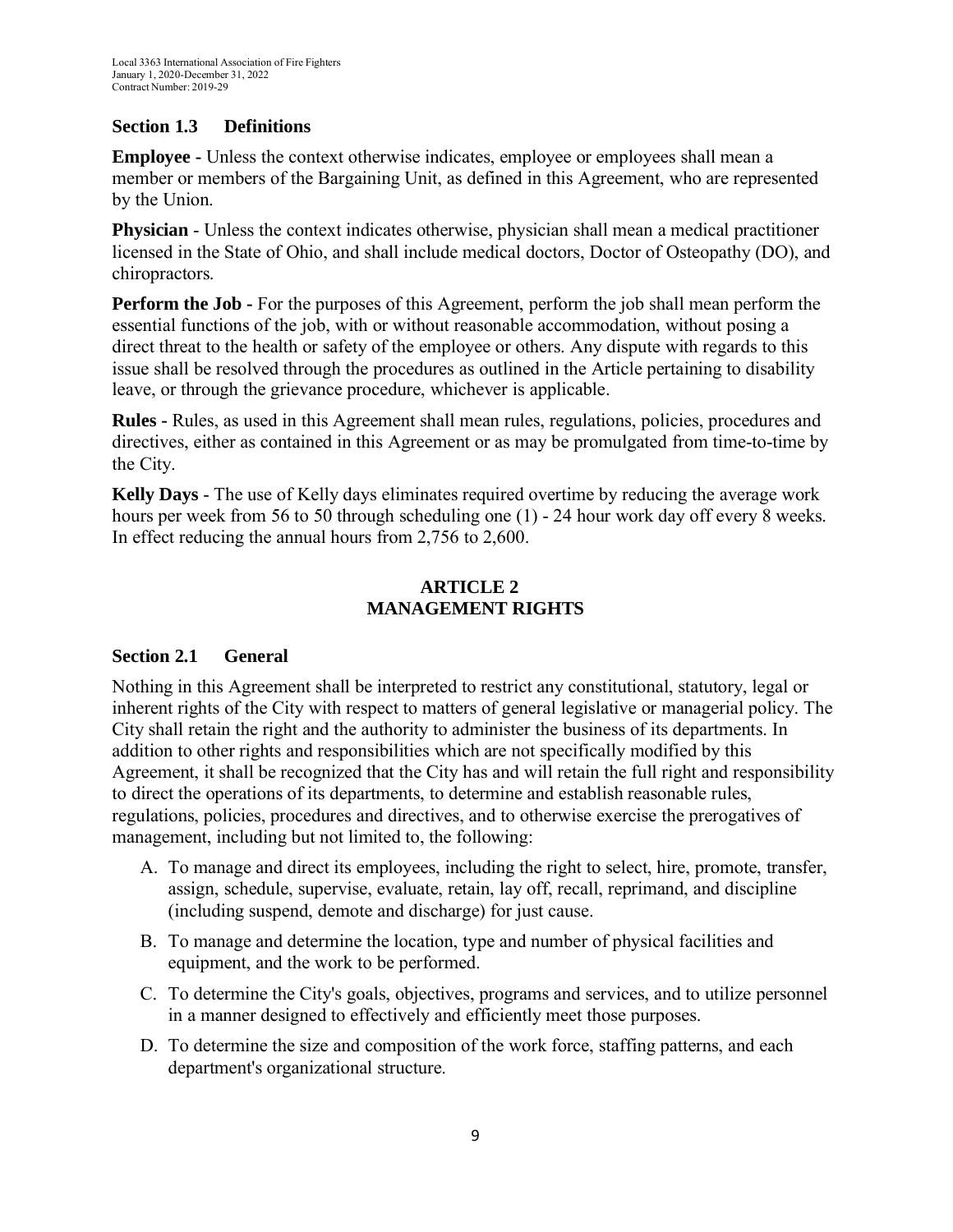- E. To determine work schedules and to establish necessary work rules, regulations, policies, procedures and directives for its employees.
- F. To determine when a job vacancy exists, the duties to be included in all job classifications, and the standards of quality and performance to be maintained.
- G. To determine the necessity of scheduled overtime and the amount thereof required.
- H. To determine the City's budget and uses thereof.
- I. To maintain the security of records and other pertinent information.
- J. To determine and implement necessary actions in emergency situations.
- K. To exercise complete control and discretion over each department's organization and the technology of performing the work required.
- L. To set standards for community service and to determine the procedures and standards of selection for employment.
- M. To maintain and improve the efficiency and effectiveness of governmental operations.

## **ARTICLE 3 PLEDGE AGAINST DISCRIMINATION**

#### <span id="page-9-0"></span>**Section 3.1 General**

The provisions of the Agreement shall be applied equally to all employees without discrimination as to age, gender, marital status, genetic history, military status, race, color, creed, national origin, union affiliation, religion, veteran status, ancestry, or disability. The Union shall share equally with the City the responsibility for applying this provision of the Agreement.

#### <span id="page-9-1"></span>**Section 3.2 Gender Reference**

All references to employees in this Agreement shall include both sexes, and wherever the male gender is used, it shall be interpreted to include male and female employees.

#### <span id="page-9-2"></span>**Section 3.3 Right to Join or Not Join Union**

<span id="page-9-3"></span>Neither party shall interfere with, restrain, coerce or otherwise discriminate against any employee for exercising his right to join or not to join the Union.

#### **ARTICLE 4 RECOGNITION**

## <span id="page-9-4"></span>**Section 4.1 Recognition of Union**

The City agrees to recognize the Union as the sole and exclusive bargaining agent for the employees of the City working in the classifications that are listed in Sub-article 4.2 in all matters regarding wages, hours of work, new classifications created or positions added or deleted, and all other terms and conditions of employment and working conditions.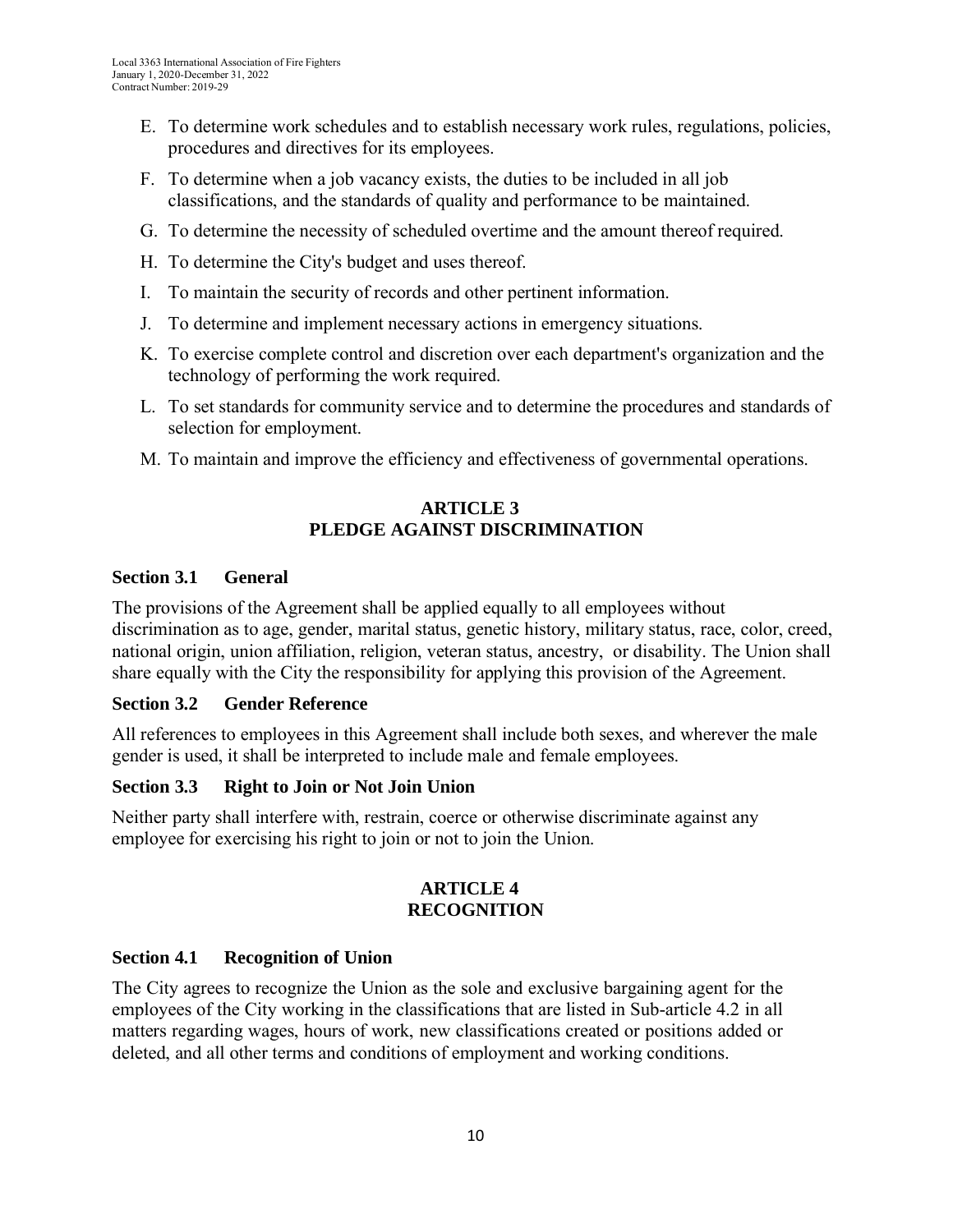## <span id="page-10-0"></span>**Section 4.2 Affected Classifications**

The term "bargaining unit" shall be deemed to include those individuals employed full-time in the following classification:

## **ALL FULL-TIME FIRE FIGHTERS AND FIRE CAPTAINS**

Excluded are the position of Fire Chief and one (1) position above the rank of Fire Fighter as designated by the City.

4.2.1 For the purposes of this agreement, the parties agree that the term "one (1) position above the rank of Fire Fighter as designated by the City", shall be interpreted as one (1) person.

## <span id="page-10-1"></span>**Section 4.3 City to Negotiate Exclusively with Union**

The City shall not negotiate nor make any collective bargaining agreement or contract with any of the employees working in classifications covered herein, individually or collectively. Any agreements entered into between the City and employees shall be through duly authorized representatives of the Union. Any other agreements shall be of no effect.

#### <span id="page-10-2"></span>**Section 4.4 Timing of Representation**

The Union shall represent a new employee only after having completed his sixtieth (60th) calendar day of service in the department; provided, however, that the Union shall not represent the employee in any issue pertaining to the acceptance or rejection of the employee prior to, during or at the conclusion of his one (1) year probationary period. In addition, the provisions of Article 12 shall be suspended and the union shall not represent any employee/trainee under the provisions of this Article while the employee/trainee is an active participant in the State of Ohio Fire Fighter I & II Courses as statutorily required.

#### **ARTICLE 5 DUES DEDUCTION**

## <span id="page-10-4"></span><span id="page-10-3"></span>**Section 5.1 City to Deduct Dues**

The City agrees to deduct regular Union membership dues once each month from the pay of any employee upon receiving written authorization signed individually and voluntarily by the employee. The signed payroll deduction form must be presented to the City's Finance Director by the Union Treasurer. Upon receipt of the proper authorization, the City will deduct Union dues the next payroll period in which Union dues are normally deducted following the pay period in which the authorization was received by the City. Payroll deduction authorization shall be on a form provided by the City (Appendix A).

#### <span id="page-10-5"></span>**Section 5.2 Limits of City's Responsibility**

It is specifically agreed that, except as provided in Sub-article 5.5 hereof, the City assumes no obligation, financial or otherwise, arising out of the provision of this Article 5 and the Union hereby agrees that it will indemnify and hold the City harmless from any claims, actions or proceedings by any employee arising from deductions made by the City in accordance with and pursuant to this Article. The City will promptly notify the Union of any claim made against the City, and the City will permit the Union to participate in and/or otherwise undertake the defense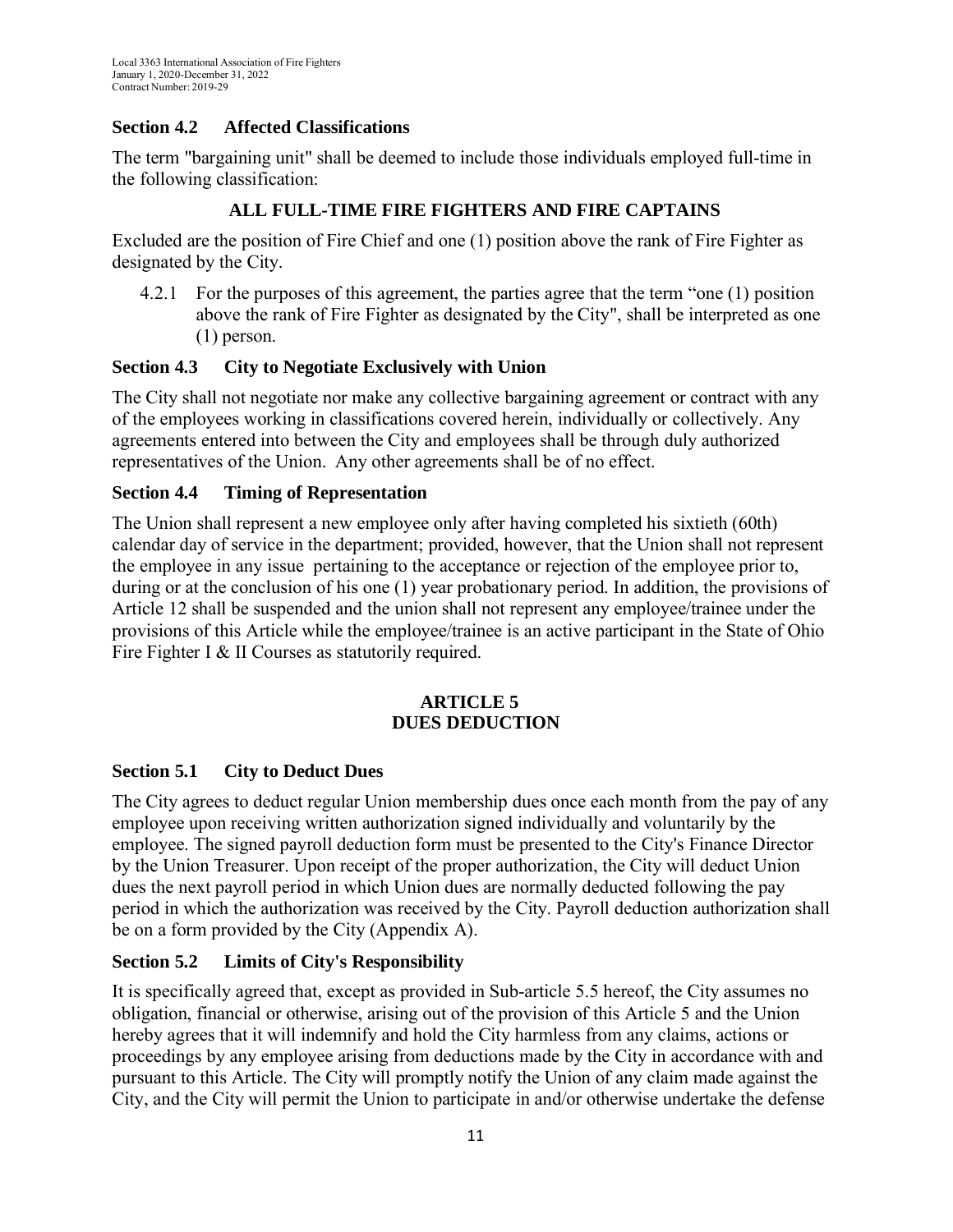of any claim. Once the funds are remitted to the Union, their disposition thereafter shall be the sole and exclusive obligation and responsibility of the Union.

## <span id="page-11-0"></span>**Section 5.3 Termination of City's Responsibilities**

The City shall be relieved from making such dues deductions upon the employee's:

- A. termination of employment or,
- B. transfer to a job other than one covered by the Bargaining Unit or,
- C. layoff from work or,
- D. an agreed leave of absence or,
- E. revocation of the dues deduction authorization by an employee no earlier than sixty (60) days nor later than thirty (30) days prior to the expiration of the Agreement between the parties in accordance with (Appendix A), or with applicable law.

#### <span id="page-11-1"></span>**Section 5.4 Wage Limitation**

The City shall not be obligated to make dues deductions of any kind from any employee who, during any dues month involved, shall have failed to receive sufficient wages to equal the dues deductions.

#### <span id="page-11-2"></span>**Section 5.5 Limits on Claims for Errors**

It is agreed that neither the employees nor the Union shall have any claim against the City for errors in the processing of deductions unless a claim of error is made to the City, in writing, within ten (10) days after the date such error is claimed to have occurred. If it is found an error was made, it will be corrected at the next pay period that Union dues will normally be deducted by deducting the proper amount. Payroll collection of dues shall be authorized for the Union only, and no other organization attempting to represent the employees.

## <span id="page-11-3"></span>**Section 5.6 Notice Requirements**

One (1) month advance notice must be given the City's Finance Director prior to making any changes in an employee's dues deduction. The City agrees to furnish the Treasurer of the Union a warrant in the aggregate amount of the dues deductions.

## <span id="page-11-4"></span>**Section 5.7 Limitation of Authority of Article**

Nothing in this Article shall be construed to require an employee to become or remain a member of the Union, but has as its sole and exclusive purpose to facilitate the deduction of Union Membership Dues in accordance with its provisions hereto.

#### **ARTICLE 6 UNION ACTIVITIES**

#### <span id="page-11-6"></span><span id="page-11-5"></span>**Section 6.1 Union Representatives**

The Union shall submit in writing the names of its officers and representatives who are authorized to speak on behalf of the Union and/or represent employees. The City agrees to recognize as Union representatives:

A. a Union staff representative (chief representative)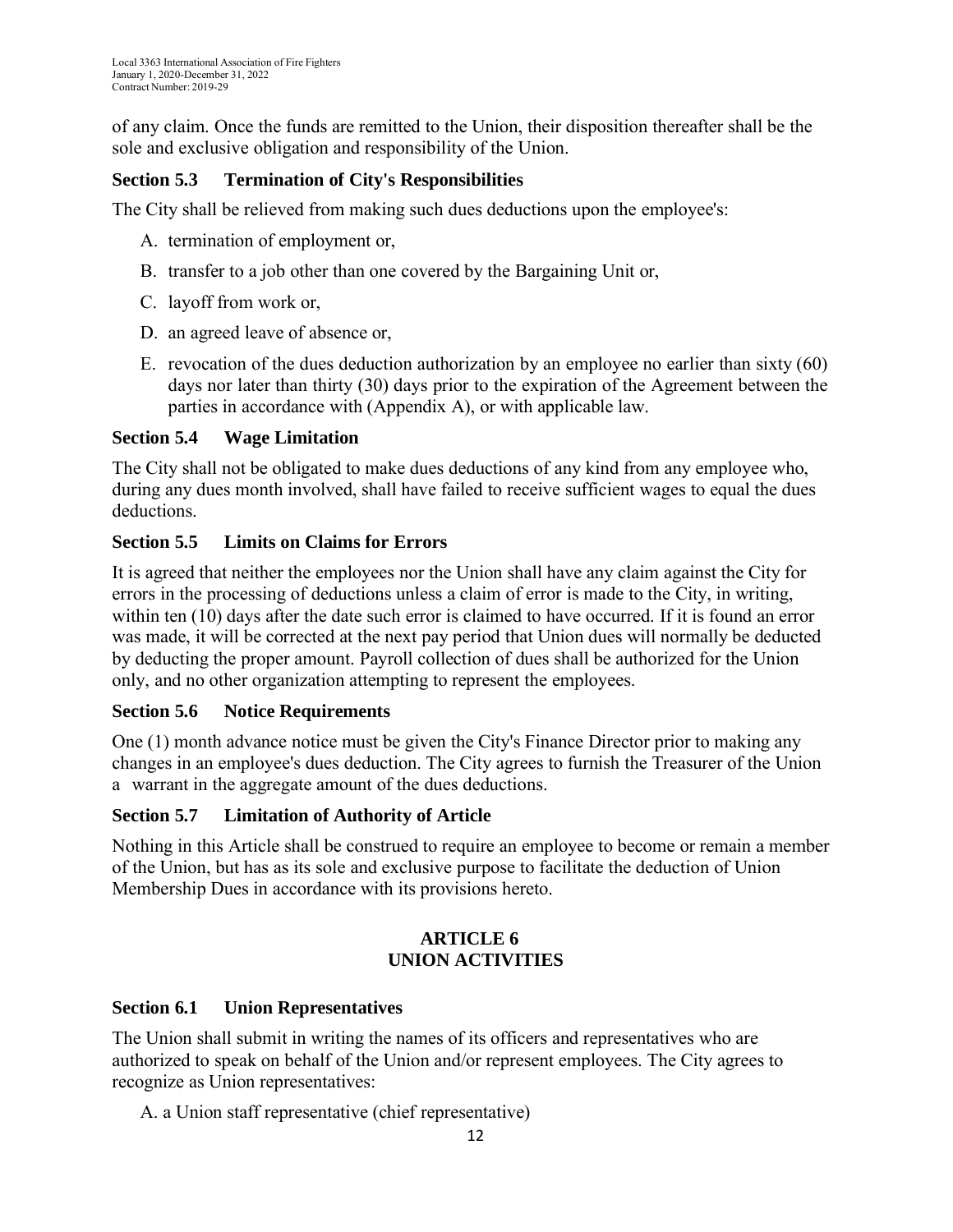- B. the local Union president
- C. one (1) employee representative selected by the Union

The employee representative shall be authorized to represent employees through the first step of the grievance procedure. The chief representative of the Union, or in his absence, the president, shall be authorized to represent employees in subsequent steps of the grievance procedure.

## <span id="page-12-0"></span>**Section 6.2 Written Certification Required**

No one shall be permitted to function as a Union representative until the Union has presented the City with written certification of the person's selection.

#### <span id="page-12-1"></span>**Section 6.3 Roster**

The Union shall provide to the City in writing an official roster of all Union officers and the Union representatives, which shall be kept current at all times and shall include the following:

- A. Name
- B. Address
- C. Home and business telephone numbers
- D. Union office held.

#### <span id="page-12-2"></span>**Section 6.4 Permitted Activities During Working Hours**

Upon notification to the Fire Chief, the Union representative will be permitted reasonable time during duty hours, without loss of pay or benefits, to investigate, process, and attend hearings or meetings on grievances, but in such a way that will not unnecessarily interfere with fire and rescue operations.

#### <span id="page-12-3"></span>**Section 6.5 Rules on Activities**

Rules governing the activity of the Union representatives are as follows:

- A No officer, representative or other agent of the Union (employee or non-employee) shall interfere, interrupt or disrupt the normal work duties of any City employees. The Union may conduct meetings once per month on City property with notification to the Fire Chief. Additional meetings may be conducted on City property with prior authorization from the Fire Chief. Each meeting will not exceed three (3) hours in duration.
- B. Union officers, representatives and other agents shall cease unauthorized Union activities immediately upon the request of the City, or its designated representative.
- C. Any employee found violating the provisions of this Article shall be subject to appropriate disciplinary action. Repeated violations of the provisions of this Article by a non-employee union representative may result in suspension or revocation of that individual's privileges as provided herein.

#### <span id="page-12-4"></span>**Section 6.6 Access to City Facilities**

Access to City work locations and the use of City-paid time, facilities, equipment, and other resources by the Union and by Union representatives shall be only as specifically authorized in this Agreement and shall not interfere with the efficiency, safety or security of the City's operations. The use of City equipment, machinery and properly to aid in any manner the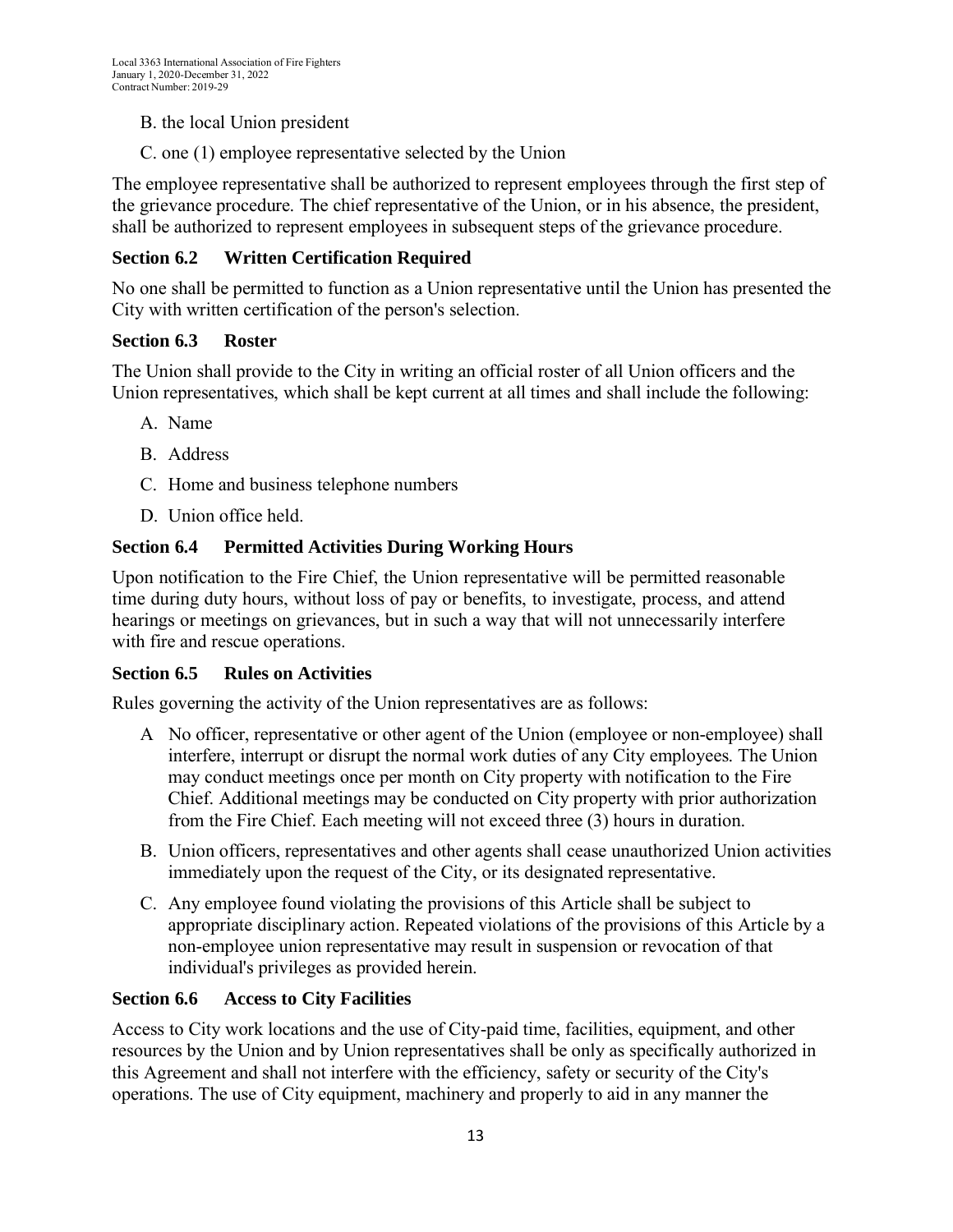activities of the Union is prohibited unless specifically authorized by this Agreement and approved in advance by the Fire Chief

## <span id="page-13-0"></span>**Section 6.7 Negotiations During Regular Tours of Duty**

Employees may negotiate provisions of this Agreement during their regularly scheduled tour of duty without loss of pay, provided negotiation meeting dates are by mutual agreement of the parties.

## **ARTICLE 7 BULLETIN BOARDS**

## <span id="page-13-2"></span><span id="page-13-1"></span>**Section 7.1 General**

The City shall allow the placement of a bulletin board in an easily accessible and agreed upon location in the fire department building. Union notices relating to the following matters may be posted without the Fire Chief's prior approval:

- A. Union recreation and social affairs.
- B. Notice of Union meetings.
- C. Union appointments.
- D. Notice of Union elections.
- E. Results of Union elections.
- F. Reports of non-political standing committees and independent non-political arms of the Union.
- G. Non-political publications, meetings or policies of the Union.
- H. Civil service board or pension board publications.

## <span id="page-13-3"></span>**Section 7.2 Restrictions on Use**

All other notices of any kind not covered in A through H above must receive prior approval of the Fire Chief or his designated representative. It is also understood that no material may be posted on the Union bulletin boards at any time which contain the following:

- A. Personal attacks upon any employee or official of the City.
- B. Scandalous, scurrilous or derogatory attacks upon any employee or official of the City.
- C. Attacks on any other employee organization.
- D. Attacks on or favorable comments regarding a candidate for public or Union office.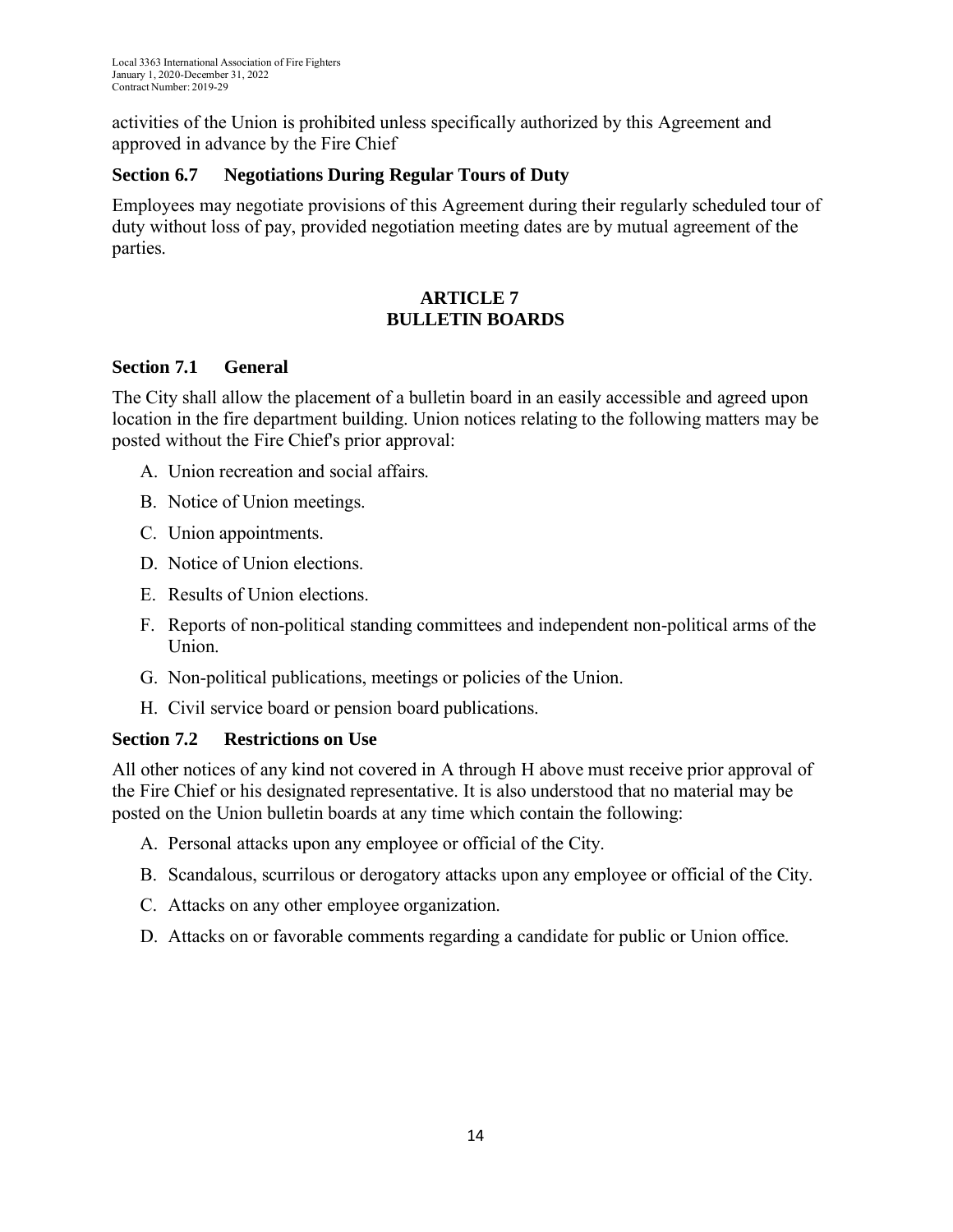## **ARTICLE 8 BILL OF RIGHTS**

#### <span id="page-14-1"></span><span id="page-14-0"></span>**Section 8.1 General**

Employees shall be entitled to the following employee rights as they relate to non-criminal charges against an employee for violation of rules. An employee being investigated for possible criminal charges, shall be afforded the same constitutional rights as are required to be provided to any private citizen.

#### <span id="page-14-2"></span>**Section 8.2 Rights**

- A. Any time the City Manager or his designee conducts a disciplinary hearing with an employee in which the disciplinary action anticipated is a suspension without pay, demotion, or dismissal, the employee shall be notified of his right to have a Union representative present in accordance with the disciplinary procedures contained herein. In any disciplinary hearing each party shall have the right to question the other party's witnesses.
- B. Before an employee may be charged with any violation of the rules for a refusal to answer questions or participate in an investigation, he shall be advised that his refusal to answer questions, or participate in such investigation, may be made the basis of such a charge.
- C. Any interrogation, question or interview shall be conducted at a reasonable hour, preferably while the employee is working. Interrogation sessions shall be for reasonable periods of time, and time shall be allowed during the questioning for rest periods or for other physical necessities.
- D. The employee shall be informed of the nature of the investigation prior to any questioning.
- E. There shall be no press release by the City, the employee or the Union regarding the employee under investigation until the investigation is completed and the employee is either cleared or charged.
- F. When an employee suspected of a violation of rules is being interrogated, such interrogation shall be recorded at the request of either party. The party requesting the recording shall be responsible for the cost unless both parties desire a copy, in which case the cost shall be equally shared.
- G. An employee who has been charged with a violation of any rules shall, upon request, be provided the opportunity to inspect and obtain copies at a reasonable cost, of transcripts, recordings, written statements and any other material as a condition to its use at a hearing on such charge. Such request must be made not less than twenty-four (24) hours prior to the scheduled hearing time. However, the twenty-four (24) hour provision may be waived by the City Manager in the event of extenuating circumstances.
- H. When an employee is to be interviewed in an investigation of any other employee, such interview shall be conducted in accordance with the procedure established herein.
- I. If the rights of the employee who is under investigation as provided herein have been violated, the violation shall be subject to the Grievance Procedure.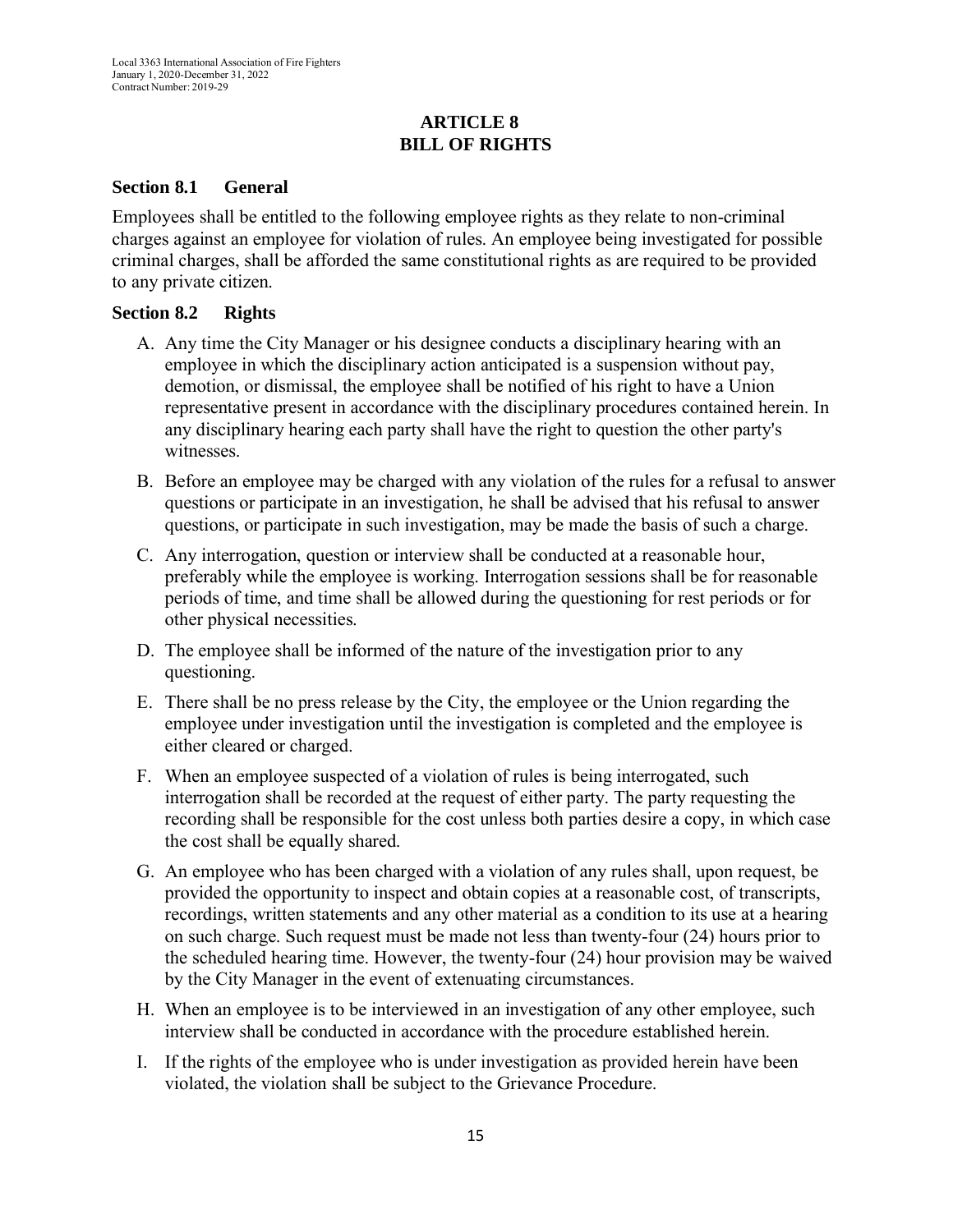J. All disciplinary action(s) shall be conducted within a reasonable time of the City Manager or Fire Chief becoming aware of the event or circumstances giving rise to the disciplinary action in accordance with the provisions of Article 1 0 of this Agreement.

## **ARTICLE 9 GRIEVANCE PROCEDURE**

## <span id="page-15-1"></span><span id="page-15-0"></span>**Section 9.1 Definition and Limitation**

The term "grievance" shall mean an allegation or claim by an employee that there has been a breach, violation, misinterpretation or misapplication of this Agreement. The grievance procedure shall not be used to effect changes in this Agreement or to determine or establish department rules as that term is defined in this Agreement.

## <span id="page-15-2"></span>**Section 9.2 Grievance Procedure Sole Method of Redress of Grievances**

This grievance procedure constitutes the only method of resolving grievances covered by this Agreement.

This grievance procedure is a formal mechanism intended to assure that grievances that may develop in the day-to-day activities of public service are promptly heard and answered, and that appropriate action, if necessary, is taken to correct a particular situation.

# <span id="page-15-3"></span>**Section 9.3 Procedural Limitations**

All grievances must be processed at the proper step in the progression in order to be considered at subsequent steps.

Any employee may withdraw a grievance at any point by submitting a written statement to that effect, or by permitting the time requirements at any step to lapse.

The time limits provided for herein are to be strictly adhered to and may be waived and/or otherwise extended only upon mutual consent of the parties, provided however, that any grievance not answered by the City within the required time limits may be advanced by the employee to the next step in the grievance procedure.

# <span id="page-15-4"></span>**Section 9.4 Procedure for Employees and the Union**

The following steps shall be followed in the processing of a grievance:

# **Step 1:**

In order for a grievance to receive consideration under this grievance procedure, the employee must file his grievance in writing with the Fire Chief within thirty (30) days of when the employee knew or reasonably should have known of the event or circumstances giving rise to the grievance. The Fire Chief, or his designated representative, shall respond in writing to the grievance within fourteen (14) calendar days after his receipt of it and shall copy the Union President.

# **Step 2:**

If the grievance remains unsettled following Step 1, the employee, may within seven (7) calendar days of the response from the Fire Chief, appeal it in writing to the City Manager. The City Manager, or his designated representative, may schedule a meeting between the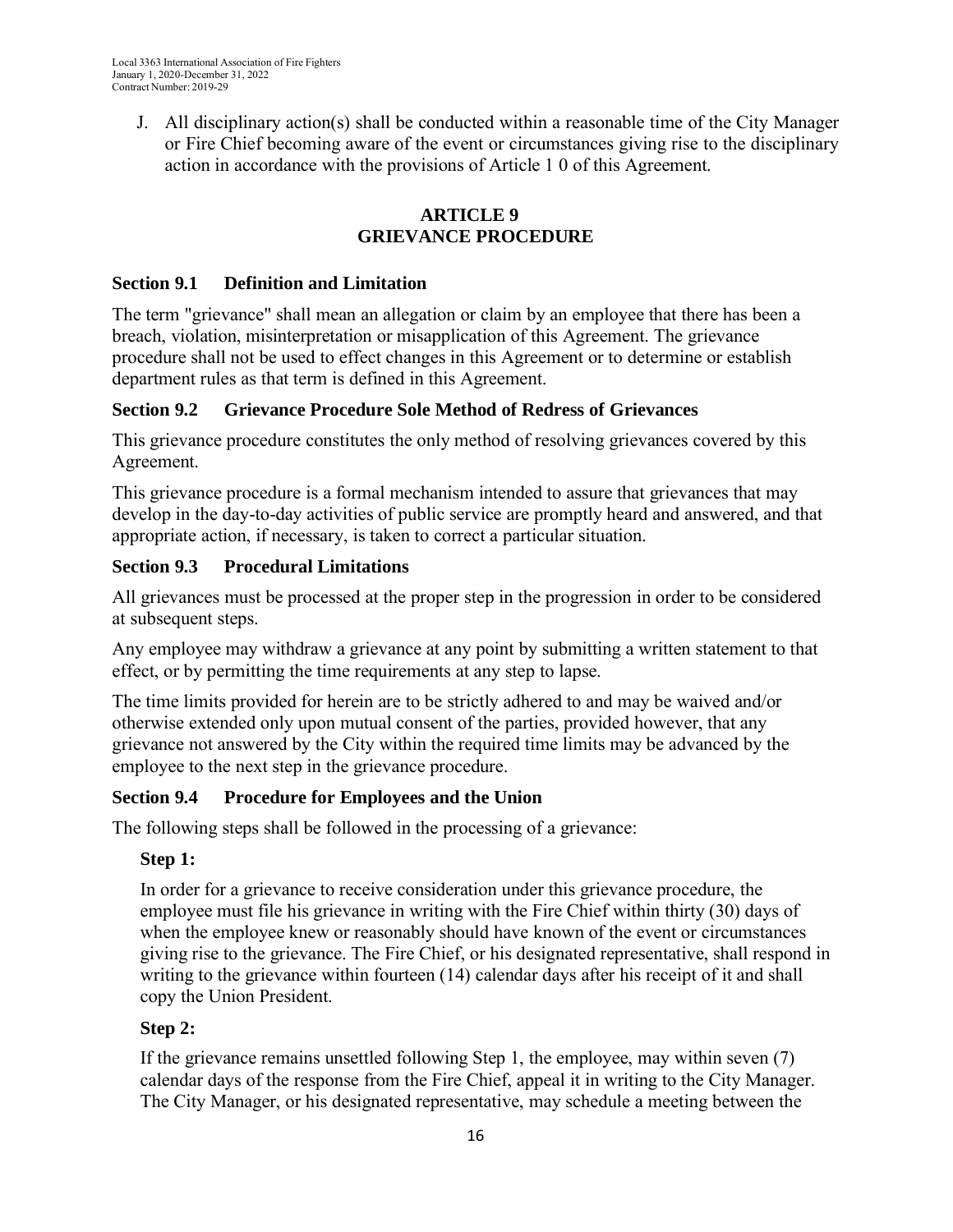parties, shall respond to the grievance in writing within fourteen (14) calendar days after his receipt of it, and shall copy the Union President.

# **Step 3:**

Should any grievance remain unsettled after exhausting the aforementioned procedures, either party may request arbitration within twenty one (21) calendar days after the date of the City Manager's response in Step 2 by giving written notice to the other party. In no event shall such a request exceed the twenty one (21) calendar day time limit hereto, except by mutual consent of the parties.

Within fourteen (14) calendar days following the request for arbitration, either party may request the Federal Mediation and Conciliation Service (FMCS) to submit a list of seven (7) impartial arbitrators. The parties shall meet to select an arbitrator within fourteen (14) calendar days after receipt of said list. At any time, the parties may mutually agree to an arbitrator.

The parties shall select a single arbitrator from such list via the alternate striking of names method (the toss of a coin to be used to determine who shall strike first) and alternate in this manner until one (1) name remains on the list who shall be the arbitrator.

## <span id="page-16-0"></span>**Section 9.5 Arbitrator: Methods and Limits of Authority**

The decision of the arbitrator shall be final and binding upon the employee, the City and the Union. The arbitrator shall have no power to rule contrary to, amend, add to, modify, change or to eliminate any provision of this Agreement. The arbitrator shall expressly confine himself to the precise issue submitted for arbitration and shall have no authority to make an award on any issue not submitted to arbitration. The arbitrator's decision and award shall be in writing and delivered at a time mutually agreed to by the City and the Union.

## <span id="page-16-1"></span>**Section 9.6 City's Right to Arbitration Hearing**

The City shall have the right to submit to arbitration any breach, violation, misinterpretation, or misapplication of this agreement by the Union that it is unable to resolve with the local Union officers, or to seek other legal redress as it desires.

## <span id="page-16-2"></span>**Section 9.7 Expenses of Arbitrator**

The fees and expenses of the arbitrator and the cost of the hearing room, if any, will be borne by the party losing the grievance. All other expenses shall be borne by the party incurring them. In the event the grievance is settled prior to the arbitration hearing, and the arbitrator charges a cancellation fee, that fee will be split equally between the City and the Union.

## <span id="page-16-3"></span>**Section 9.8 Information Required in Grievances**

All grievances shall contain the following information (when relevant) to be considered:

- A. Aggrieved employee's name and signature.
- B. Aggrieved employee's classification.
- C. Date grievance was filed in writing.
- D. Date and time incident giving rise to the grievance occurred.
- E. Where incident giving rise to the grievance occurred.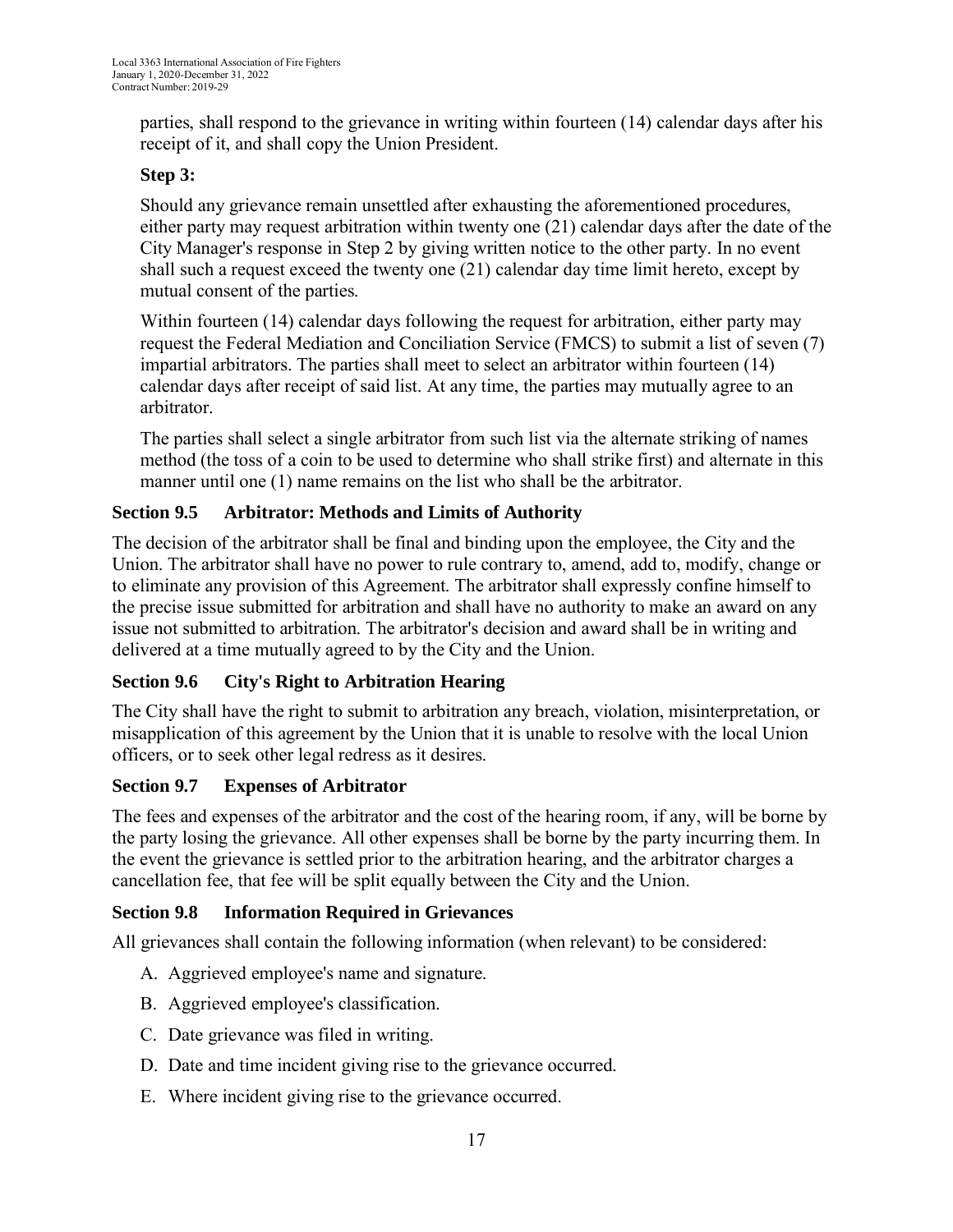- F. Description of incident giving rise to the grievance.
- G. Articles and sections of agreement violated.
- H. Requested remedy to resolve grievance.

#### <span id="page-17-0"></span>**Section 9.9 Resignation Permitted**

Any employee, whose suspension, reduction, demotion or discharge is sought for any reason other than a criminal violation, may resign at any time prior to the decision of the arbitrator. The employee's employment file as it pertains to the resignation shall show only that he resigned on his own accord. Upon request, a copy of the employment file shall be furnished to him. If such a resignation occurs, the employee shall be deemed to be the party losing the grievance for the purpose of bearing the fees and expenses of the arbitrator and the cost of the hearing room, if any.

#### **ARTICLE 10 DISCIPLINARY PROCEDURES**

#### <span id="page-17-2"></span><span id="page-17-1"></span>**Section 10.1 Limits on Suspensions, Demotions or Dismissals**

No employee shall be suspended, demoted or dismissed from duty without first being afforded the opportunity for a meeting before the City Manager or his designee as provided in Sub-article 10.2, except where it is necessary to immediately relieve the employee from duty due to gross misconduct affecting the safety or welfare of other employees and/or the City/community at large.

When an employee has been relieved without a meeting, the employee shall be afforded a meeting within seventy-two (72) hours, excluding Saturdays, Sundays and holidays. The employee's pay status for the days which he was relieved from duty shall be determined at the meeting.

#### <span id="page-17-3"></span>**Section 10.2 Procedure in Serious Cases**

When an employee is to be charged in a disciplinary meeting with a violation that is likely to result in the employee receiving a suspension, demotion or dismissal, the following shall apply:

- A. The employee shall be given a notice five (5) calendar days in advance of the disciplinary meeting and that notice shall advise the employee of the general nature of the suspected violation.
- B. The employee shall be advised in the notice of his right to be represented by a Union representative at such meeting.

Any suspension, demotion or dismissal may only be appealed through the grievance procedure as provided for in this Agreement.

## <span id="page-17-4"></span>**Section 10.3 Reprimands**

When it becomes necessary to reprimand an employee, it shall be done with discretion in a manner so as not to unreasonably cause public embarrassment to the employee.

When it becomes necessary to verbally counsel an employee, the employee shall be made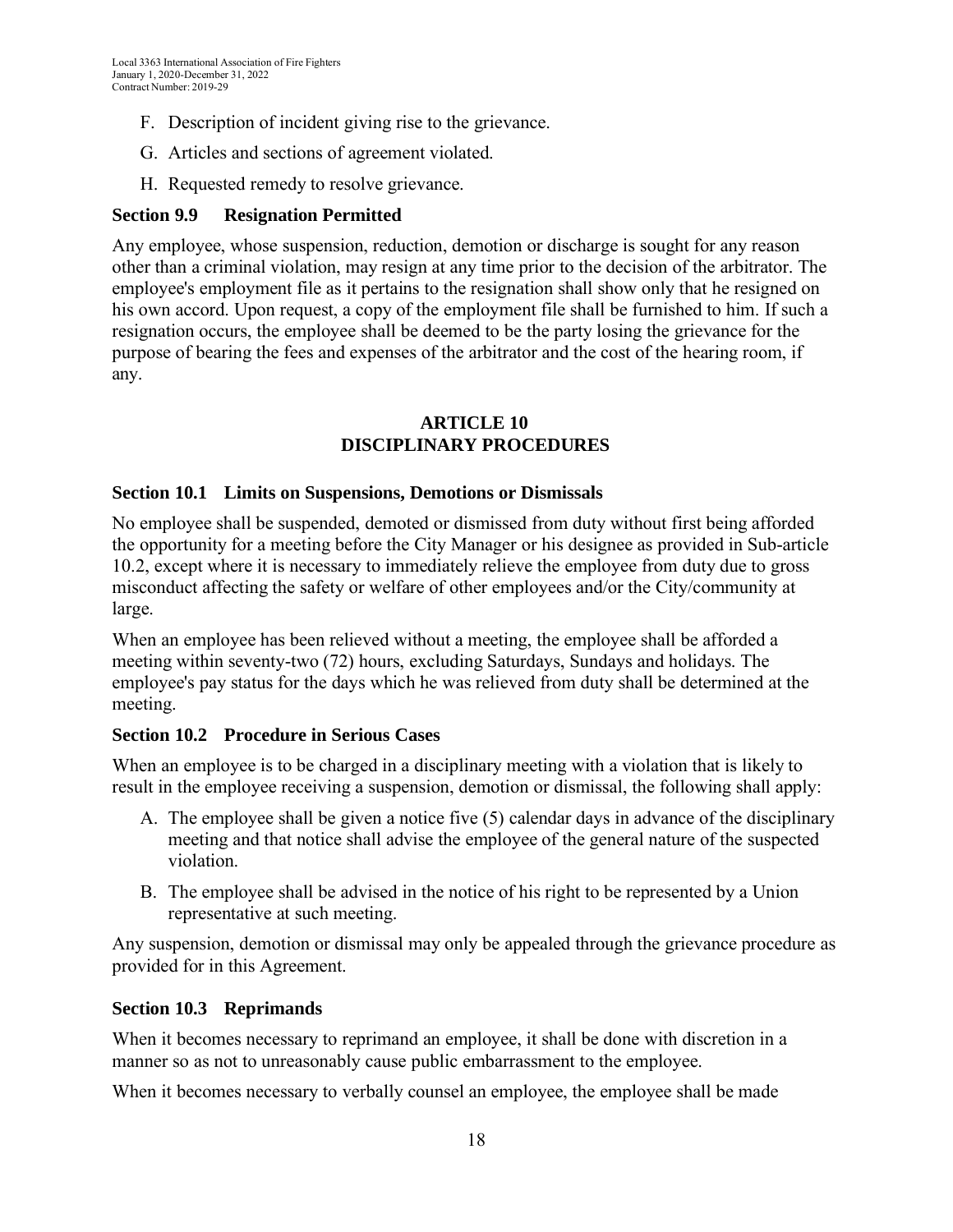aware that a record of such counseling is being maintained in the employee's employment file.

The employee shall be provided with a copy of any record of counseling or reprimand entered in the employee's employment file. The employee shall acknowledge receipt of the same by signing and dating the original copy of such record.

#### **ARTICLE 11 PERSONAL SERVICE RECORDS**

#### <span id="page-18-1"></span><span id="page-18-0"></span>**Section 11.1 Closure of Items Related to Discipline**

Any employee shall be permitted to review his personal service records and may receive a copy of any item in his file at a nominal fee to cover the cost of duplication. The City shall not suffer a loss of the employee's services as a result of this activity. For the purpose of disciplinary action an employee's personal service record shall be marked closed in accordance with the following schedule:

- A. Any reprimand shall be closed from the record after one (1) year from the date of the reprimand, providing there is no intervening disciplinary action during the one (1) year period.
- B. Any suspension of less than thirty (30) days shall be closed from the record after a period of two (2) years, providing there is no intervening disciplinary action during the two (2) year period.
- C. Any suspension of thirty (30) days or more shall be closed from the record after three (3) years, provided there is no intervening disciplinary action during the three (3) year period.

## **Section 11.2 Promotion**

<span id="page-18-2"></span>Disciplinary action(s) shall be considered for promotion if it occurred within the previous three (3) years of the application due date.

#### **ARTICLE 12 WORK RULES**

## <span id="page-18-3"></span>**Section 12.1 City's Right to Promulgate Rules**

The Union recognizes that the City, or its designated representative, in order to carry out its mandates, goals and rights, has the right to determine and establish reasonable work rules, regulations, policies, procedures and directives consistent with conduct of the City's services and programs.

#### <span id="page-18-4"></span>**Section 12.2 Rules to be Interpreted Uniformly**

Work rules shall be interpreted and applied uniformly to all employees under similar circumstances.

## <span id="page-18-5"></span>**Section 12.3 Copies of New Rules to be Provided**

Copies of changes in work rules and newly established work rules shall be provided to the Union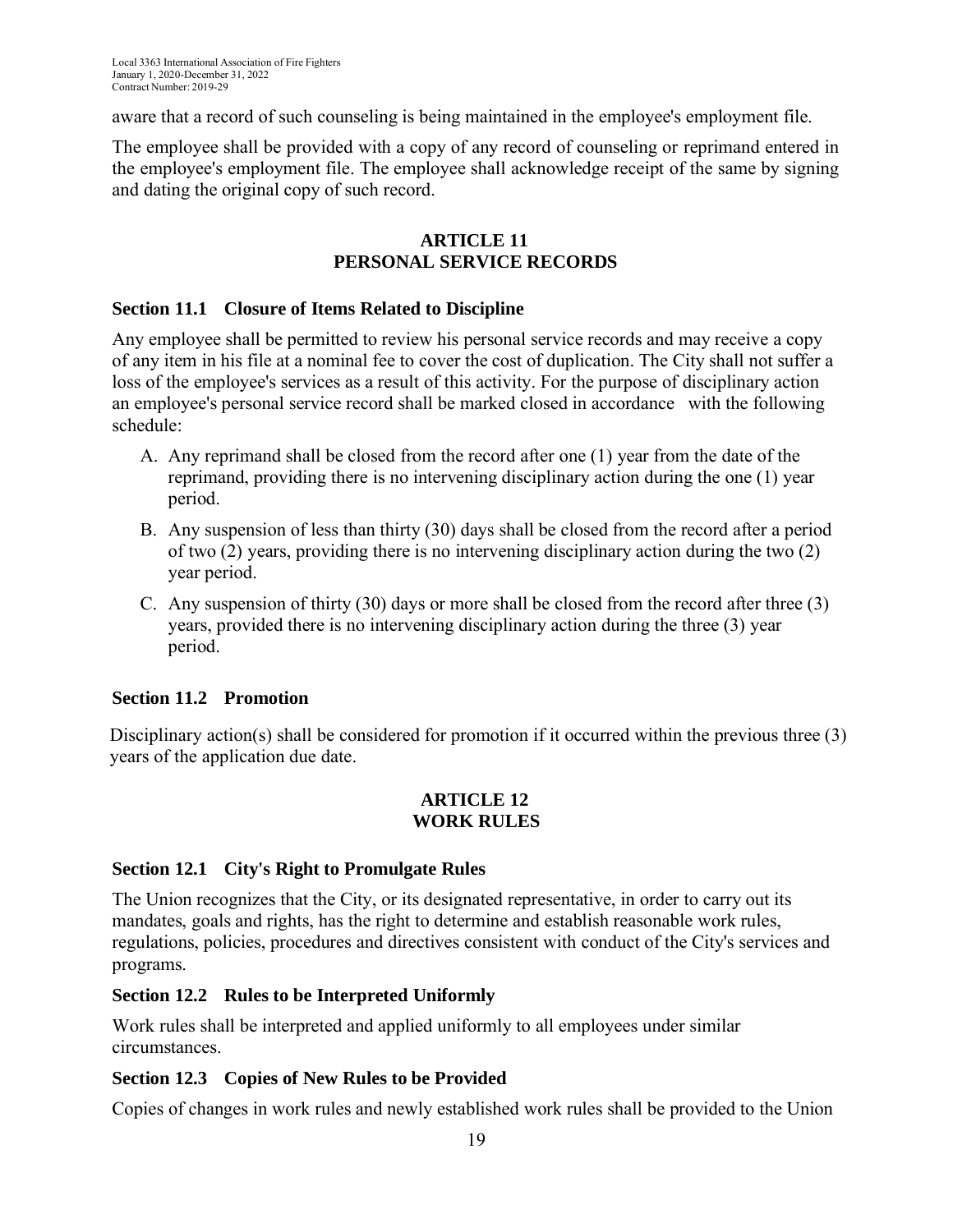six (6) calendar days before they are to take effect, except during emergency situations.

## <span id="page-19-0"></span>**Section 12.4 Complaints About Non-Uniform Application of Rules**

Any complaint involving the uniform application of work rules or any complaint involving a

conflict between the terms of this Agreement and work rules may be resolved through the grievance procedure.

## <span id="page-19-1"></span>**Section 12.5 Employees to Observe Rules**

This Article shall not be interpreted in any manner to relieve an employee of his responsibility to follow established rules and procedures necessary to preserve the good order and discipline of the department, whether or not such rules and procedures have been reduced to writing. Employees shall have been informed of all written work rules in existence upon becoming members of the bargaining unit.

#### **ARTICLE 13 SENIORITY AND RELATED MATTERS**

## <span id="page-19-2"></span>**Section 13.1 Computation of Seniority**

Except as otherwise specifically provided herein, seniority shall be computed on an employee's uninterrupted length of continuous service in the department. Continuous service shall be broken by; resignation, discharge, retirement, failure to report for work when recalled from layoff in accordance with Article 14 herein, failure to return from an authorized leave of absence in accordance with Article 16 herein, or is absent without leave for one (1) day or more. Employees with the same employment date shall be assigned to the seniority list in order of their ranking on the Civil Service certified eligibility list.

## <span id="page-19-3"></span>**Section 13.2 Fire Fighter Trainee**

As soon as practicable, all newly hired trainees in the department shall complete the State of Ohio Fire Fighter I & II courses and shall do so prior to becoming a Probationary Fire Fighter. A trainee who has successfully completed the training courses shall be classified as a Fire Fighter Probationary, at which time he shall begin a one (1) year probationary period. The maximum combined trainee and probationary period shall not exceed eighteen (18) months from the date of employment. At any time prior to, during, or at the conclusion of the probationary period, the employee/trainee shall be governed by the provisions of Article 4, Sub-article 4.4 of this Agreement.

## <span id="page-19-4"></span>**Section 13.3 Probationary Period**

<span id="page-19-5"></span>Newly appointed Fire Fighters, shall serve a probationary period of one (1) year. They shall have no seniority during their probationary period, but upon completion of the probationary period, their seniority date shall be the original hire date. Fire Fighters who have worked one (1) year shall be known as permanent full-time employees and the probationary period shall be considered as part of their seniority time for the purpose of determining their entitlement to all fringe benefits, and their continuous service date. Unpaid absence from work for any reason shall not be included in calculating an employee's one (1) year probationary period.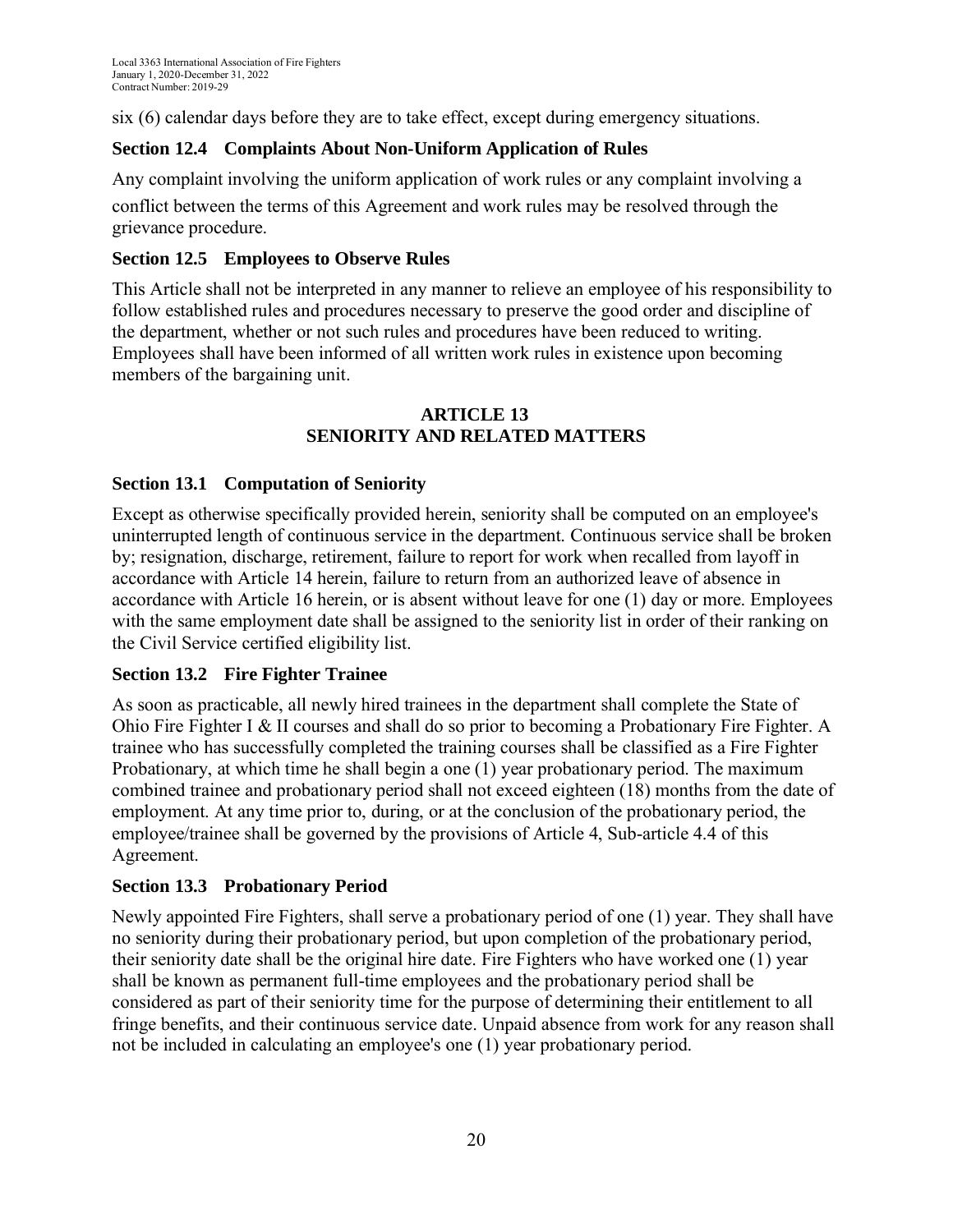## **Section 13.4 Time Spent on Authorized Unpaid Leave of Absence or Layoff**

Time spent on unpaid leave of absence or lay-off is not to be counted in determining length of service for purposes of seniority, longevity, and other matters where tenure is a factor.

#### <span id="page-20-0"></span>**Section 13.5 Time Spent on Authorized Paid Leave of Absence**

Any paid time off, to which an employee is entitled as a matter or right under and in accordance with the applicable provisions of this Agreement, shall be considered as time worked for the purposes of seniority, longevity, and other matters where tenure is a factor.

#### <span id="page-20-1"></span>**Section 13.6 US SERA**

The provision of US SERA shall supersede Article 13 of this agreement, for personnel serving in the military.

## **ARTICLE 14 LAYOFF AND RECALL PROCEDURES**

#### <span id="page-20-2"></span>**Section 14.1 General**

When the City determines that a reduction in work force or job abolishment is necessary, through a lack of work or funds, or for causes other than those that are disciplinary in nature, employees shall be laid off in accordance with the provisions of this Article.

In the event of a long term layoff, employees shall be notified fourteen (14) calendar days in advance of the effective date of the layoff. Any employee laid-off more than three (3) calendar days and less than thirty (30) calendar days shall be notified five (5) calendar days in advance of the lay-off.

For the purposes of this section, long term lay-off shall be defined as an anticipated lay-off exceeding thirty (30) calendar days. A short term lay-off shall be defined as any lay-off up to three (3) calendar days.

## <span id="page-20-3"></span>**Section 14.2 Layoffs**

In the event of a layoff, whether long or short term, employees will be laid off in accordance with their department seniority, regardless of rank (last hired, first laid off). Any regularly scheduled part-time shift will be eliminated prior to any layoff of a bargaining unit employee.

## <span id="page-20-4"></span>**Section 14.3 No New Hire Before Recall**

No new employee may be hired to fill a position while an employee qualified to fill the position is on layoff, unless such laid off employee refuses a recall to the position to be filled or fails to respond to a recall notice in a timely manner.

#### <span id="page-20-5"></span>**Section 14.4 Recall Period**

Employees who are laid off are subject to recall from lay off for a period of two (2) years.

## <span id="page-20-6"></span>**Section 14.5 Active Military Service Period**

<span id="page-20-7"></span>If an employee laid off as described in this Article enters into full-time active military service of the U.S., the period such employee serves therein shall not be considered in the determination of the two (2) years within which such recall shall be made.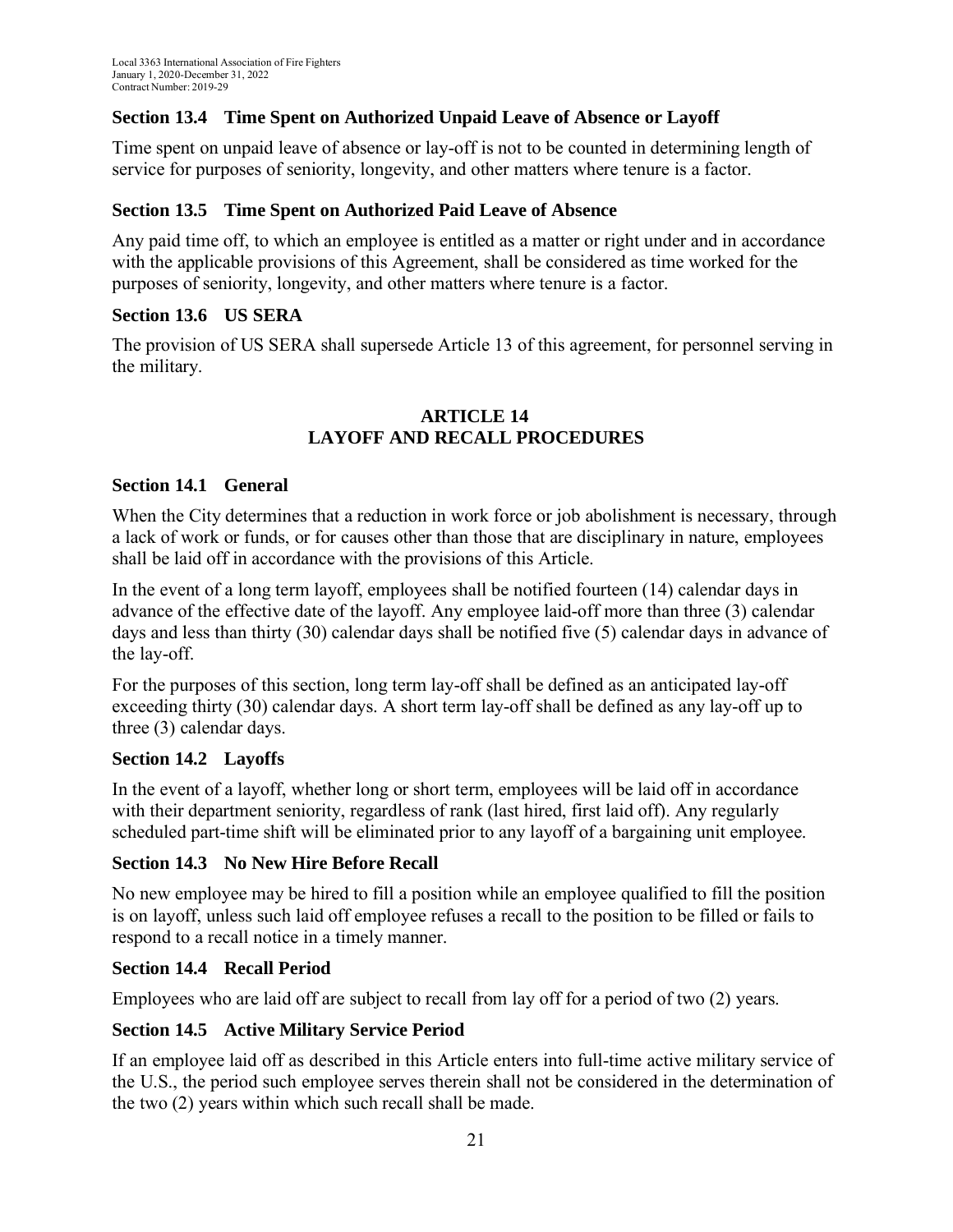# **Section 14.6 Priority of Recall**

A recall from lay off shall be based on departmental seniority (last laid off, first recalled). Notice of recall from a long term lay off shall be by certified or registered mail. The City shall be deemed to have fulfilled its obligations by mailing the recall notice to the last mailing address provided by the employee.

## <span id="page-21-0"></span>**Section 14.7 Response Time to Recall Notices**

In the case of long term lay off, the employee shall have ten (10) calendar days following the date of mailing the recall notice to notify the City of his intention to return to work, and shall have fourteen (14) calendar days following notification to the City of his intent to return to work in which to report for duty, unless a different day for returning to work is otherwise mutually agreed in writing.

## <span id="page-21-1"></span>**Section 14.8 Minimum Staffing**

The City agrees to maintain one (1) - twenty-four (24) hour full time fire fighter or officer at each station at all times subject to the provisions of Article 24 of this Agreement. The City agrees to maintain a minimum of two (2) cross-trained (Fire Fighter/EMT) personnel at each station. Both parties further agree to maintain paramedic service at each station for first response.

#### **ARTICLE 15 PROMOTIONS**

#### <span id="page-21-3"></span><span id="page-21-2"></span>**Section 15.1 General**

Promotions within the Department shall be in accordance with local Civil Service statutory requirements and as may be amended from time-to-time.

## **ARTICLE 16 LEAVES OF ABSENCE**

#### <span id="page-21-5"></span><span id="page-21-4"></span>**Section 16.1 General**

- A **Authorization of Leave** -The authorization of a leave of absence without pay is a matter of administrative discretion. The City shall decide in each individual case if a leave of absence is to be granted, within the limitations of this Agreement, and in accordance with the family medical leave act (FMLA) or other such prevailing statutory authority.
- B. **Sick Leave Credit and Vacation Credit-**An employee on leave of absence without pay does not earn sick leave or vacation credit. However, the time spent on authorized paid leave of absence is to be counted in determining length of service for purpose of extended vacation eligibility and other purposes where seniority is a factor.
- C. **Falsification of Leave** -Any leave of absence obtained through false representation, deceit, or fraud shall be cause for immediate discipline. Leaves of absences will not be granted for the purpose of working elsewhere, which includes self-employment.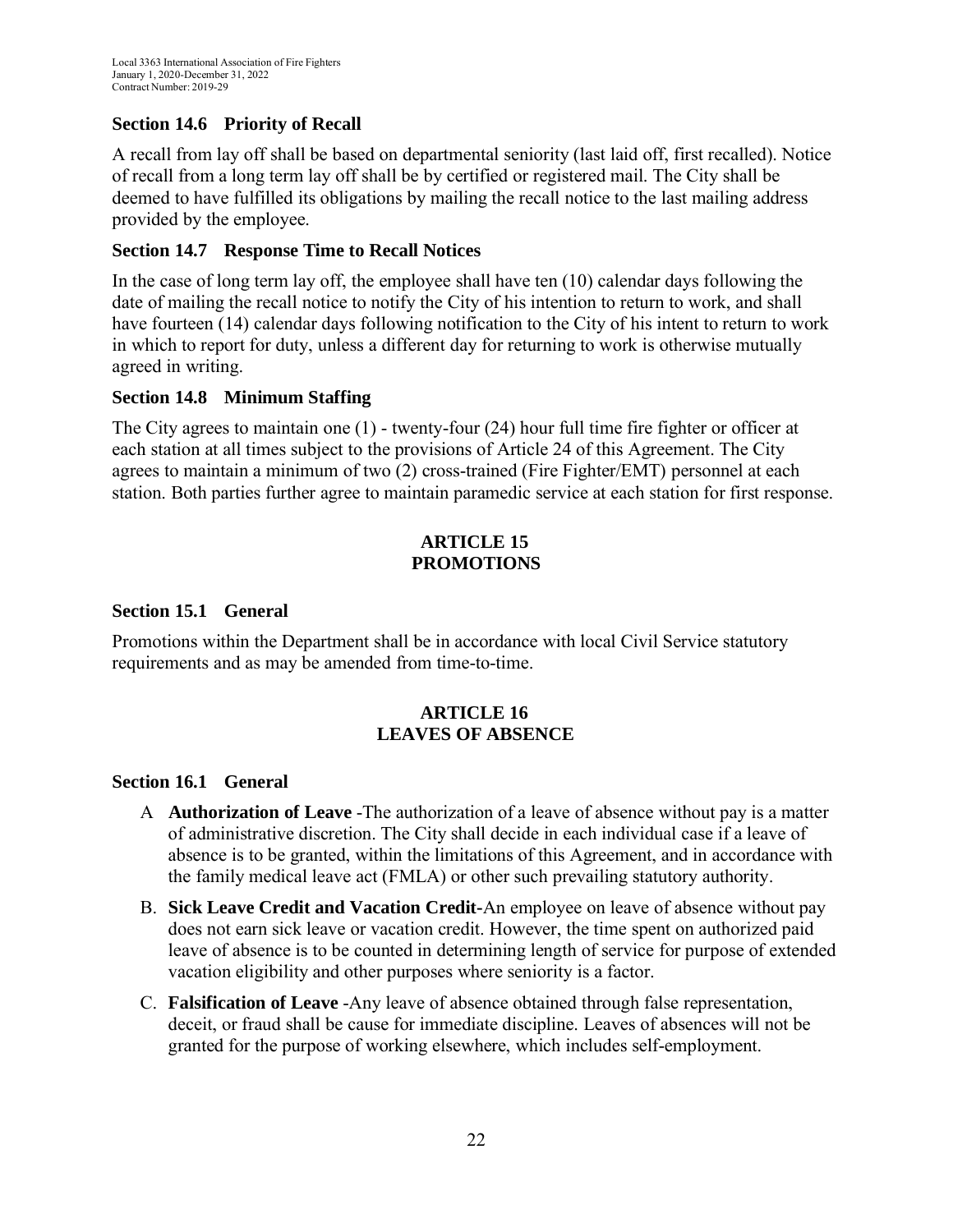D. **Reinstatement From Leave -** Upon completion of a leave of absence, the employee is to be returned to the position formerly occupied, or to a similar position if the employee's former position no longer exists. Any replacement in the position while an employee is on leave is to be on a temporary basis.

#### <span id="page-22-0"></span>**Section 16.2 Military Leave**

The parties agree that military leave and pay shall be administered in accordance with applicable law.

## <span id="page-22-1"></span>**Section 16.3 Disability Separation**

- A. If any employee having an extended illness or injury exhausts all accumulated sick days, vacation days, and compensatory time, he may submit a written request to the City Manager for approval by City Council for extended sick pay benefits. The employee's prior work record with regard to usage of sick days and his seniority, along with work evaluations, will be taken into account in determining eligibility for such extension, and the duration of the extension. In the event the requested extension is denied, the employee shall be placed on disability separation, (leave of absence without pay). If extended sick pay is approved, the employee will then carry a negative sick leave balance equal to the amount of days off. When the employee returns to work the negative balance shall be reduced by the sick leave accumulation earned by the employee. However, in the event the employee does not return to active duty or is permanently separated from employment with the City prior to such negative sick leave balance being repaid in full to the City, the employee shall be financially liable to the City for any such negative sick leave balance not so repaid.
- B. When an employee has depleted all sick leave benefits, then the employee shall be placed on disability separation.
- C. An employee given disability separation shall have the right to reinstatement, within twelve (12) months after having been given a disability separation, to a position in the classification the employee held at time of separation. If the classification the employee held at time of separation no longer exists or no longer is utilized by the City, the employee shall be placed in a similar classification. If no similar classification exists, the employee may be laid off.
- D. Any appointment to a position vacated by disability separation will be on a temporary basis, and the person accepting such position must be made aware of its temporary nature.
- E. Should an employee returning from disability separation be reinstated to another position, the position held by the employee temporarily assigned shall be permanently filled in accordance with local Civil Service rules. The temporarily assigned employee shall be considered, in line with seniority, for all vacancies for which he otherwise qualifies.
- F. Any request for reinstatement following a disability separation shall occur no later than twelve (12) months following the disability separation and shall be in writing.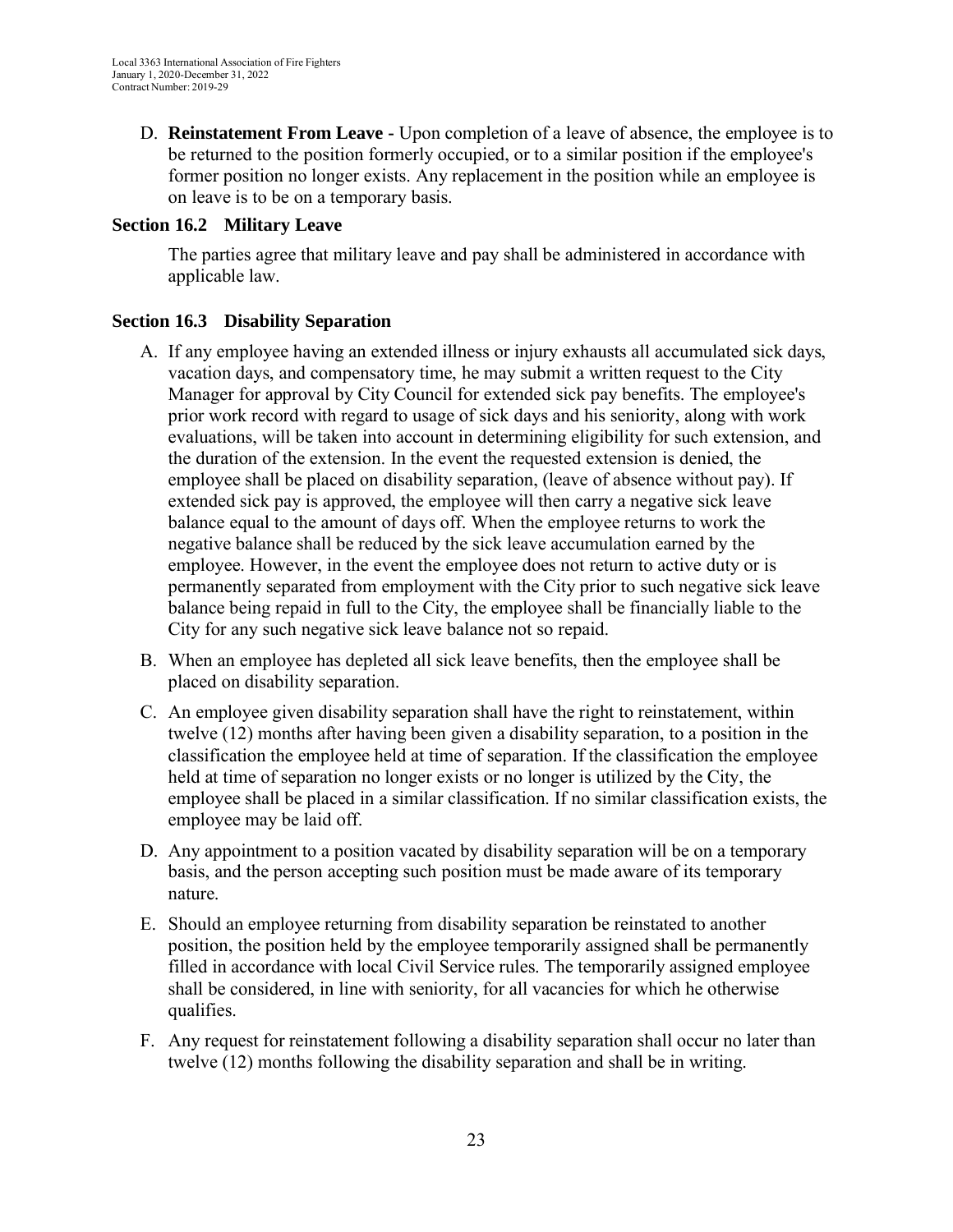#### **16.3.1 Request for Reinstatement-Medical Documentation**

An employee requesting reinstatement from a disability separation shall be eligible for reinstatement after presenting the City an application for reinstatement, at least fourteen (14) days in advance of the date the employee wishes to be reinstated, with medical documentation evidencing the following:

- 1. that a physician has reviewed the essential functions of the job,
- 2. that the employee is able to perform the essential functions of the job with or without reasonable accommodation,
- 3. that if the employee requires reasonable accommodation, exactly what the accommodation shall be, and,
- 4. that the employee does not pose a direct threat to health or safety of the employee or others.

The cost of providing this medical documentation shall be borne by the employee.

The City shall, upon written request of the employee seeking reinstatement, provide to the employee a detailed list of the essential functions of the job.

The employee shall not be required to disclose the existence or the severity of any disability(ies) he may suffer from. However, if the employee is seeking reasonable accommodation for a disability, he shall identify the accommodation needed in his application for reinstatement.

The City reserves the right to determine the reasonableness of any special accommodation sought, and the right to deny reinstatement if the City determines that the accommodation is unreasonable.

Failure to disclose any accommodation needed for a disability in the application for reinstatement shall be grounds for disciplinary action, including dismissal.

## **16.3.2 Medical Examination by City**

Within seven (7) days of receipt of a complete application for reinstatement, the City shall do one of two things:

- 1. Reinstate the employee to his position, as set forth above in this Article, or
- 2. Advise the employee in writing that an additional examination is required. This additional examination prior to returning to service shall be used to determine:
	- a) if the employee is able to perform the essential functions of the job with or without reasonable accommodation, and/or,
	- b) if the employee requires reasonable accommodation, exactly what the accommodation shall be, and/or,
	- c) if the employee poses a direct threat to health or safety of the employee or others.

The cost of providing this additional examination shall be borne by the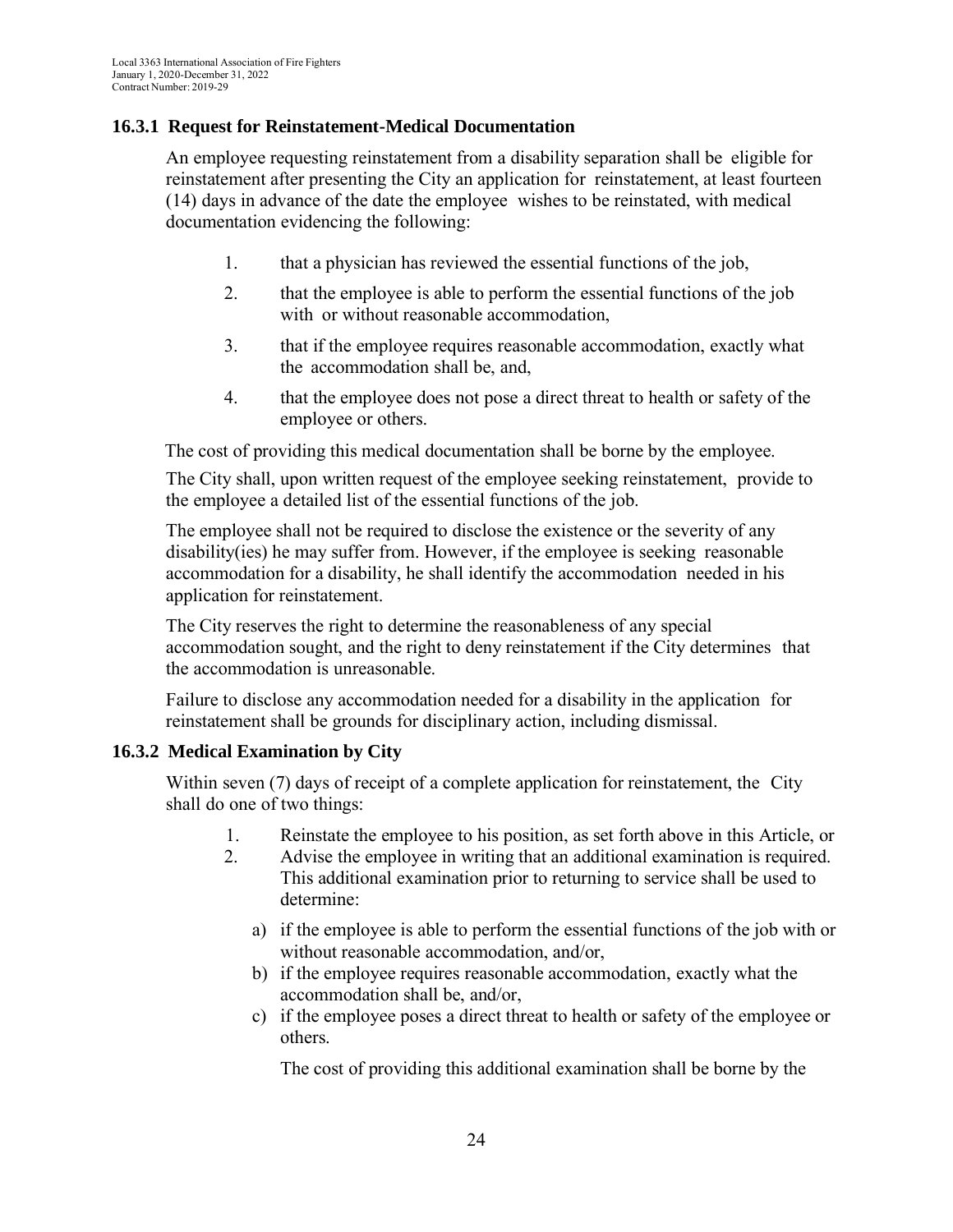City. The City shall provide to its physician and to the employee a detailed list of the essential functions of the job.

The examination must be job and condition related only, and will not necessarily be a full physical examination.

The employee shall not be required to disclose the existence or the severity of any disability(ies) he may suffer from. However, if the

employee is seeking reasonable accommodation for a disability, he shall identify the accommodation needed to the City's physician.

If the employee is found to be able to perform the essential functions of the job without special accommodation, the physician shall report this to the City and the employee shall be reinstated to his position within seven (7) days of the receipt of the physician's report by the City.

If the employee is found to be able to perform the essential functions of the job but only with the use of special accommodations, the physician shall report this to the City and shall indicate exactly what special accommodations are required. The City shall then determine whether the accommodations are reasonable and shall;

- 1. Reinstate the employee to his position, as set forth above in this Article, or,
- 2. Advise the employee in writing that he shall not be reinstated. If the employee is found to be unable to perform the essential functions of the job with or without special accommodation, the physician shall report this to the City and the City shall advise the employee in writing that he shall not be reinstated.

## **16.3.3 Failure to be Reinstated**

An employee who fails to apply for reinstatement or is not found to be fit for reinstatement after proper application and examination shall be ineligible for reinstatement and shall be deemed as permanently separated from service as of the date on which the employee was given a disability separation.

#### **16.3.4 Appeals on Failure to Reinstate**

If an employee is not reinstated pursuant to the procedures outlined above, he may appeal in writing to the City within ten (10) days of receiving notice from the City that he is not to be reinstated.

The following procedures shall then apply. The City and Union shall jointly ask their respective physicians to select a neutral, third licensed medical doctor to examine the employee. This additional examination shall be used to determine:

- 1. if the employee is able to perform the essential functions of the job with or without reasonable accommodation, and/or
- 2. if the employee requires reasonable accommodation, exactly what the accommodation shall be, and/or,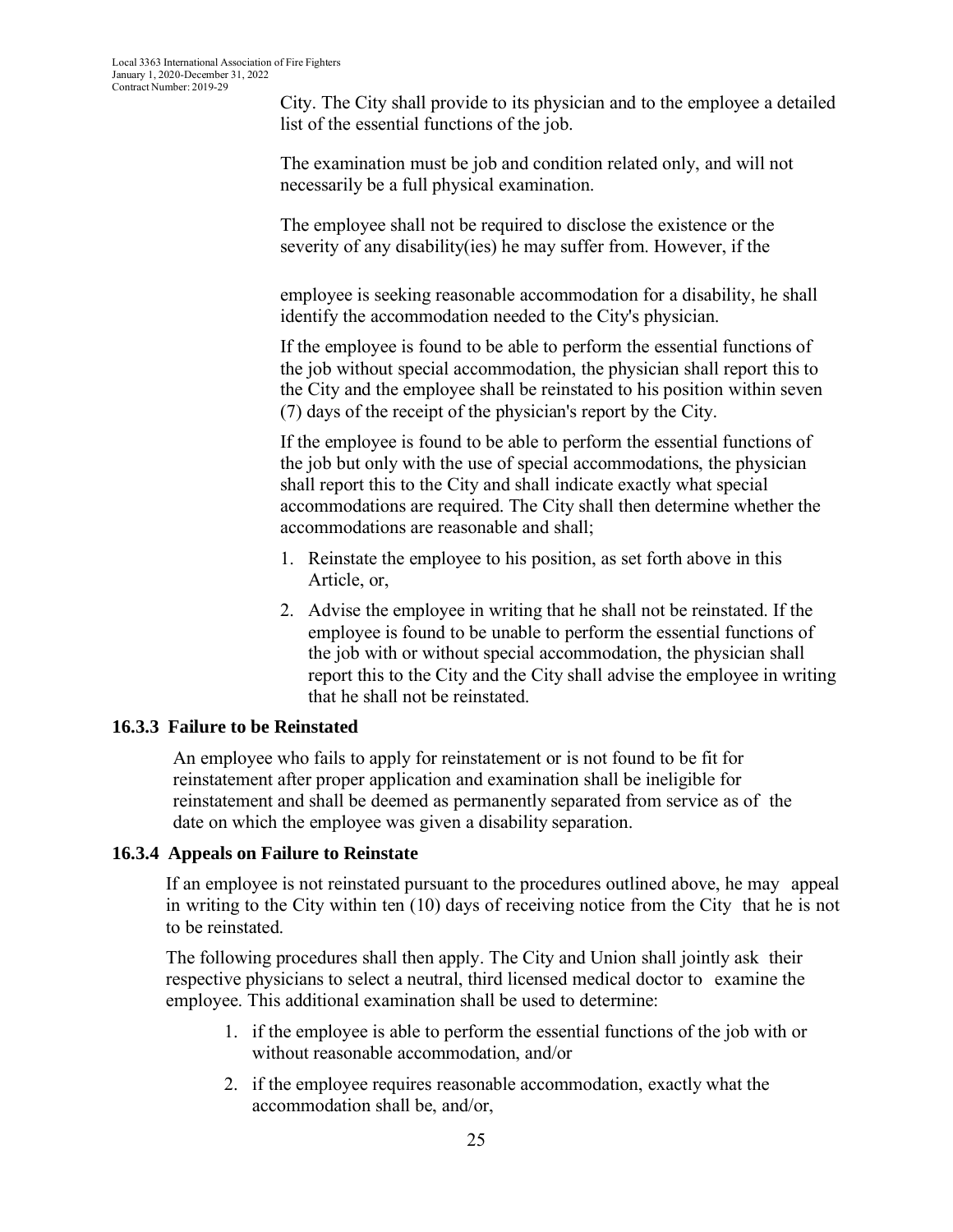3. if the employee poses a direct threat to health or safety of the employee or others.

The cost of providing this additional examination shall be borne by the party against whom the medical doctor rules, and shall include any fees charged by the original two (2) physicians in setting up this third medical review.

The City shall provide the medical doctor and the Union a detailed list of the essential functions of the job.

The examination must be job and condition related only, and will not necessarily be a full physical examination.

The employee shall not be required to disclose the existence or the severity of any disability(ies) he may suffer from. However, if the employee is seeking reasonable accommodation for a disability, he shall identify the accommodation needed to the medical doctor.

If the employee is found to be able to perform the essential functions of the job without special accommodation the medical doctor shall report this to the City, and the employee shall be reinstated to his position within seven (7) days of the receipt of the medical doctor's report by the City, and the Union shall be determined to be the prevailing party for purposes of determining who shall pay the medical doctor and physician's fees.

If the employee is found to be able to perform the essential functions of the job but only with the use of special accommodations, the medical doctor shall report this to the City, and shall indicate exactly what special accommodations are required. Each party shall share equally in the medical doctor's fees and shall bear the cost of their own physician's fees. The City shall then determine whether the accommodations are reasonable and shall either:

- 1. Reinstate the employee to his position, as set forth above in this Article, or
- 2. Advise the employee in writing that he shall not be reinstated.
- 3. If the employee is found to be unable to perform the essential functions of the job with or without special accommodation the medical doctor shall report this to the City, and the City shall advise the employee in writing that he shall not be reinstated. The City shall be determined to be the prevailing party and the Union shall pay the cost of the medical doctor and physician's fees.

Prior to being examined by the City's physician, and by the third medical doctor, the employee shall sign a release form authorizing the relevant medical doctor or physician to release his opinion as required under these procedures.

lf, at any stage in this process, the City determines that the cost of accommodating an employee's disability is unreasonable, the employee may appeal this detem1ination through the grievance procedure.

#### **16.3.5 Abuse of Disability Separation**

An act of an employee, who has been given a disability separation, which is determined by the City Manager to be inconsistent with the employee's disabling illness or injury, may render the employee ineligible for reinstatement.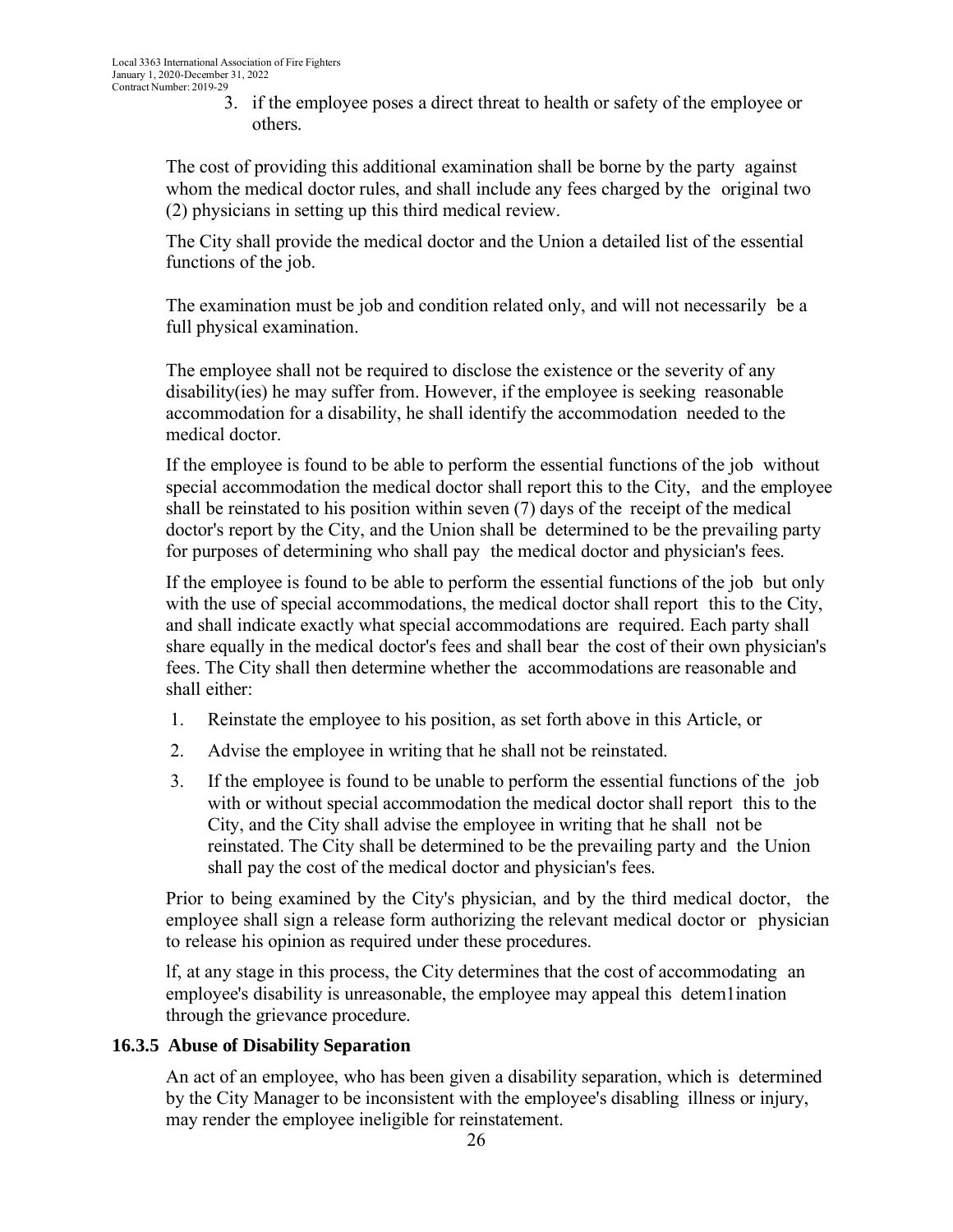## <span id="page-26-0"></span>**Section 16.4 Court Leave During Regularly Scheduled Work Hours**

- A. Court leave with pay will be granted to a full time employee who is subpoenaed and required to appear for any court or jury duty by the United States, the State of Ohio or a political subdivision. Court leave with pay will be granted to any employee subpoenaed and required to appear as a plaintiff, witness, or defendant in any criminal or civil matter.
- B. Employees shall notify the Fire Chief or his designee as early as possible, but no later than one (1) week prior to the court date. If a one (1) week notice is not feasible, then employees shall notify the Fire Chief or his designee as soon as they receive the notice to appear.
- C. Employees shall honor any subpoena issued to them, including those for Worker's Compensation, Unemployment Compensation, Personnel Board of Review, and Napoleon City Civil Service Commission hearings.
- D. Employees are expected to report for work if, after court or jury duty responsibilities are met, two (2) hours or more of the employee's regularly scheduled shift remains.
- E. All moneys received as compensation, unless jury duty was served totally outside of regular working hours, shall be turned over to the City.
- F. Employees will not be entitled to court leave when appearing in court for criminal or civil cases, when the case is being heard in connection with the employee's personal matters, such as traffic court, divorce proceedings, custody, or appearing as directed with juvenile, etc. These absences would be leave without pay or vacation or may be charged to the employee's other accumulated compensable time.

## <span id="page-26-1"></span>**Section 16.5 Personal Leave**

Any personal leave of absence requested must be submitted to the Fire Chief and approved by the City Manager or his designated representative at least three (3) working days prior to the start of such leave.

Personal leaves of absences shall be without pay and fringe benefits. Personal leave of absence, if approved, shall not exceed thirty (30) day intervals, and shall be granted or denied at the discretion of the City Manager or his designated representative.

## <span id="page-26-2"></span>**Section 16.6 Physical Examination**

The City may require all employees to take an annual examination, supervised by a physician, to determine their physical and mental capabilities to perform the job. If determined incapable of doing so as a result of such examination, an employee shall be placed on paid leave of absence. If the employee has exhausted his paid leave they shall be placed on unpaid leave of absence, or disability separation. The cost of such examinations shall be borne by the City. Any appeal of a determination of "incapable" shall follow the procedure outlined in Article 16.4.4.

<span id="page-26-3"></span>The City shall only receive a fitness for duty statement and not be entitled to the employee's medical records.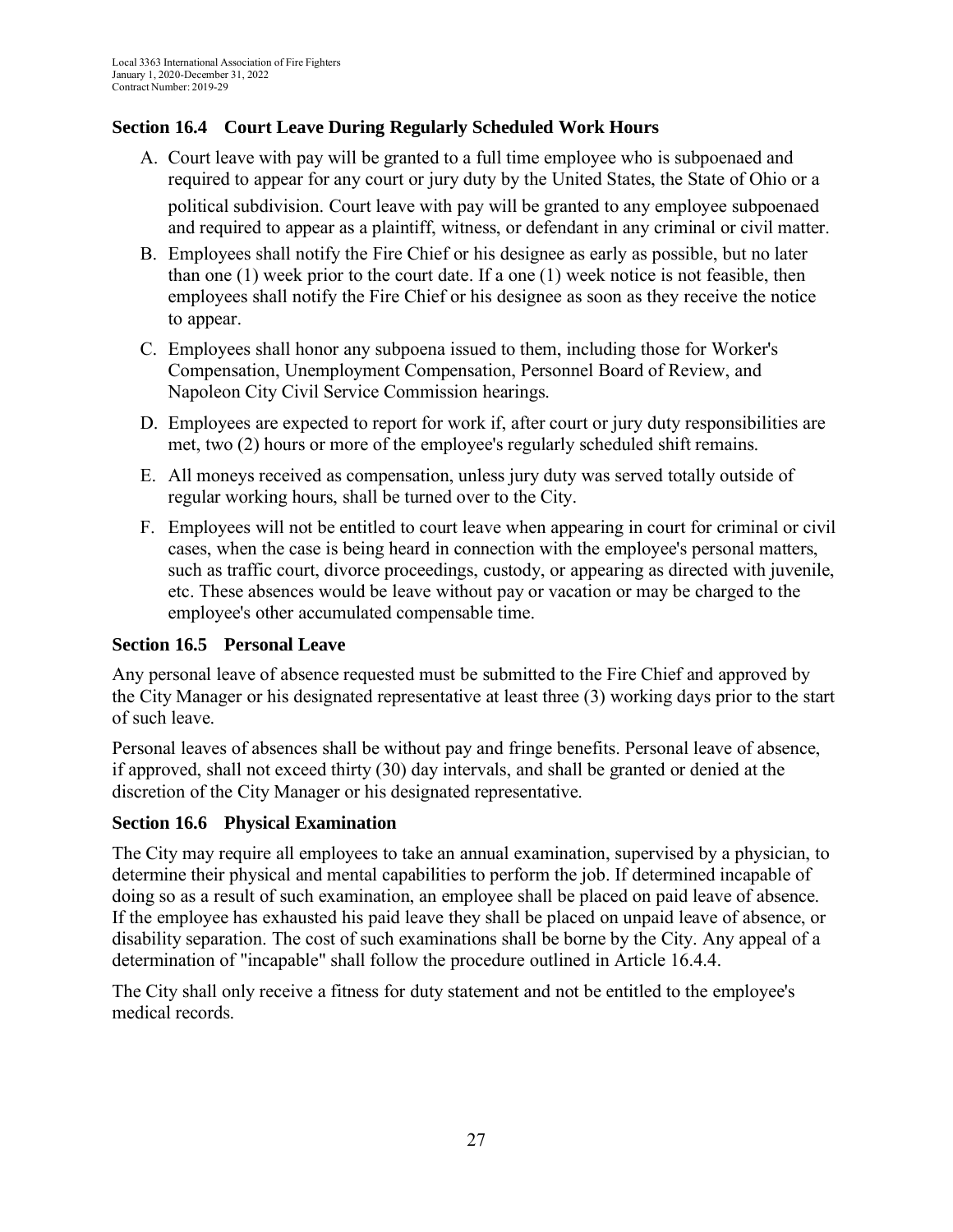## **ARTICLE 17 EXIT INTERVIEWS**

#### <span id="page-27-0"></span>**Section 17.1 General**

Upon an employee's resignation or retirement, he shall be afforded the opportunity for an interview with the City Manager and the Fire Chief, or their designated representatives. The purpose of this interview shall be to allow the employee to express reasons for his resignation or retirement and his views on the operation of the department.

#### **ARTICLE 18 SAFETY AND WELFARE**

#### <span id="page-27-2"></span><span id="page-27-1"></span>**Section 18.1 Safety Policy**

The City shall make reasonable provisions for the safety, health and welfare of employees. The Union members agree to work in cooperation with the City in maintaining safety in the department.

#### <span id="page-27-3"></span>**Section 18.2 Safe Equipment**

The City shall furnish and maintain in good working condition, within the limits of its financial capability, the necessary tools, facilities, vehicles, supplies and equipment required for employees to safely carry out their duties. Employees are responsible for reporting unsafe conditions or practices, for avoiding negligence, and for properly using and caring for tools, facilities, vehicles, supplies and equipment provided by the City. The City may require an employee to restore or replace any item lost or damaged due to the employee's negligence. Willful or negligent destruction of any tools, clothing, facilities, supplies or equipment shall be grounds for disciplinary action.

#### <span id="page-27-4"></span>**Section 18.3 Priority Items**

The purchase and maintenance of equipment paramount to safety shall take priority over all nonsafety equipment.

#### **ARTICLE 19 LABOR MANAGEMENT CONFERENCE**

#### <span id="page-27-5"></span>**Section 19.1 General**

In the interest of effective communications, a labor management conference shall be scheduled on a regular basis, unless mutually agreed otherwise by the parties.

#### <span id="page-27-6"></span>**Section 19.2 Special Meetings**

Either party may at any time request a special labor-management conference. Such request shall be made in writing and be presented to the other party not less than five (5) calendar days in advance of the requested meeting date. The request shall include an agenda of items the party wishes to discuss and the name of those representatives who will be attending. A special labormanagement conference shall be scheduled within ten (10) days of the requested meeting date unless mutually agreed otherwise by the parties.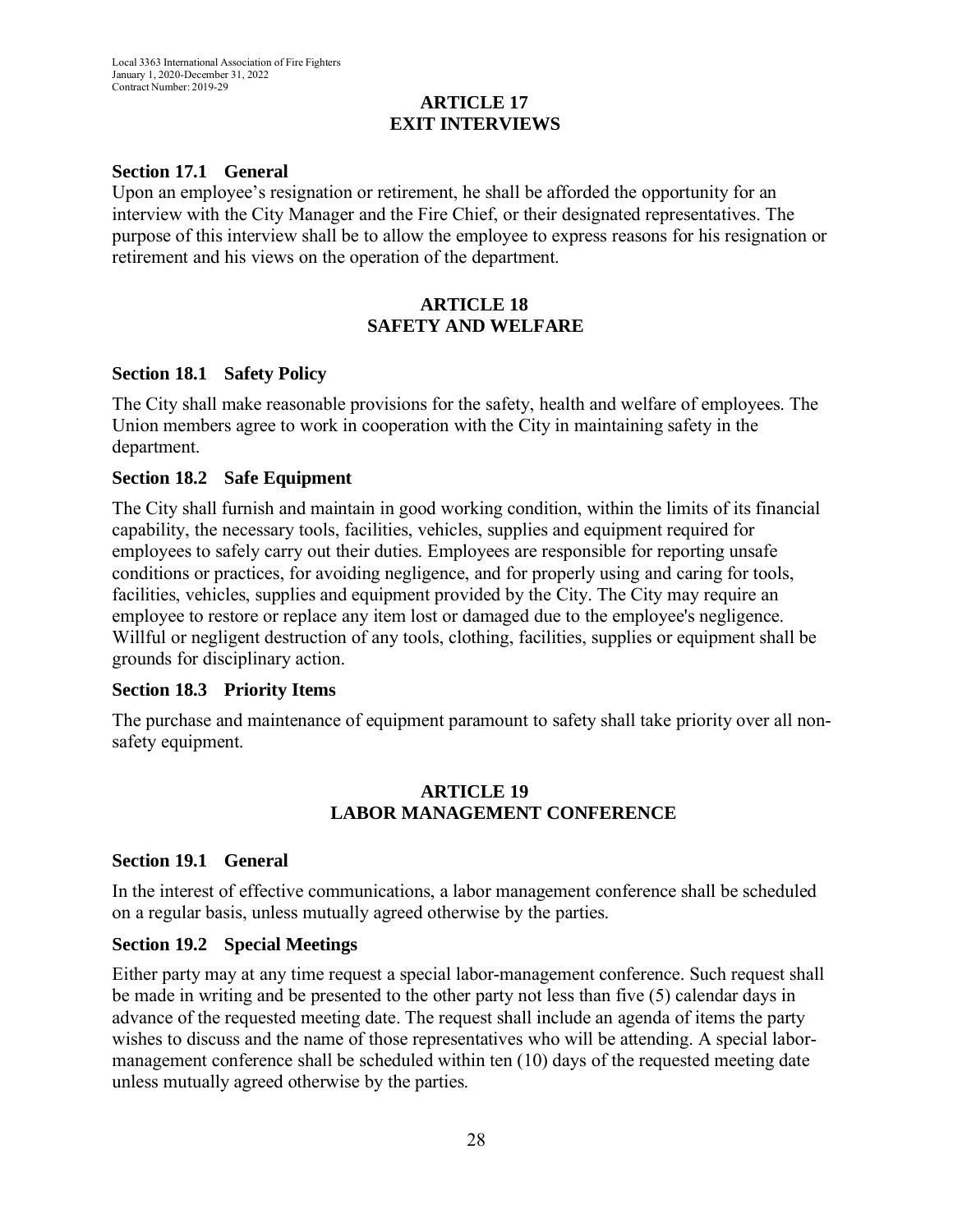#### <span id="page-28-0"></span>**Section 19.3 Purpose of Meeting(s)**

The purpose of any such labor-management conference shall be limited to:

- A. Discuss the administration of this Agreement.
- B. Notify the Union of changes made by the City which affect the bargaining unit members.
- C. Discuss grievances which have not been processed beyond the final step of the grievance procedure when such discussions are mutually agreed to by the parties.
- D. Disseminate general information of interest to the parties.
- E. Give the Union representatives the opportunity to share the views of their members or make suggestions on subjects of interest to their members.
- F. Discuss ways to increase productivity and improve efficiency.
- G. Consider and discuss health and safety matters relating to bargaining unit members.

#### <span id="page-28-1"></span>**Section 19.4 Representatives in Attendance**

There shall be no more than four (4) representatives for each party in attendance at the Labor Management Conference.

#### <span id="page-28-2"></span>**Section 19.5 Limits of Purposes of Meetings**

<span id="page-28-3"></span>Such conferences are not intended to be negotiations sessions to effect changes in the Agreement, nor is either party obligated to act upon any issue raised at such conferences.

## **ARTICLE 20 UNEMPLOYMENT COMPENSATION**

#### <span id="page-28-4"></span>**Section 20.1 General**

<span id="page-28-5"></span>Employees shall be provided unemployment compensation coverage to the extent required by law.

#### **ARTICLE 21 PENSION FUND**

#### <span id="page-28-6"></span>**Section 21.1 General**

<span id="page-28-7"></span>Employees shall be provided coverage under the Ohio Police and Fire Pension Fund.

#### **ARTICLE 22 SEVERANCE PAY**

#### <span id="page-28-8"></span>**Section 22.1 General**

Upon retirement, death, resignation or discharge, employees shall be paid for all accumulated but unpaid vacation, holidays, regular pay, overtime pay and compensatory time due and owed to them as of their last date of employment. In case of death, such payments shall be made to the employee's estate or designated survivor.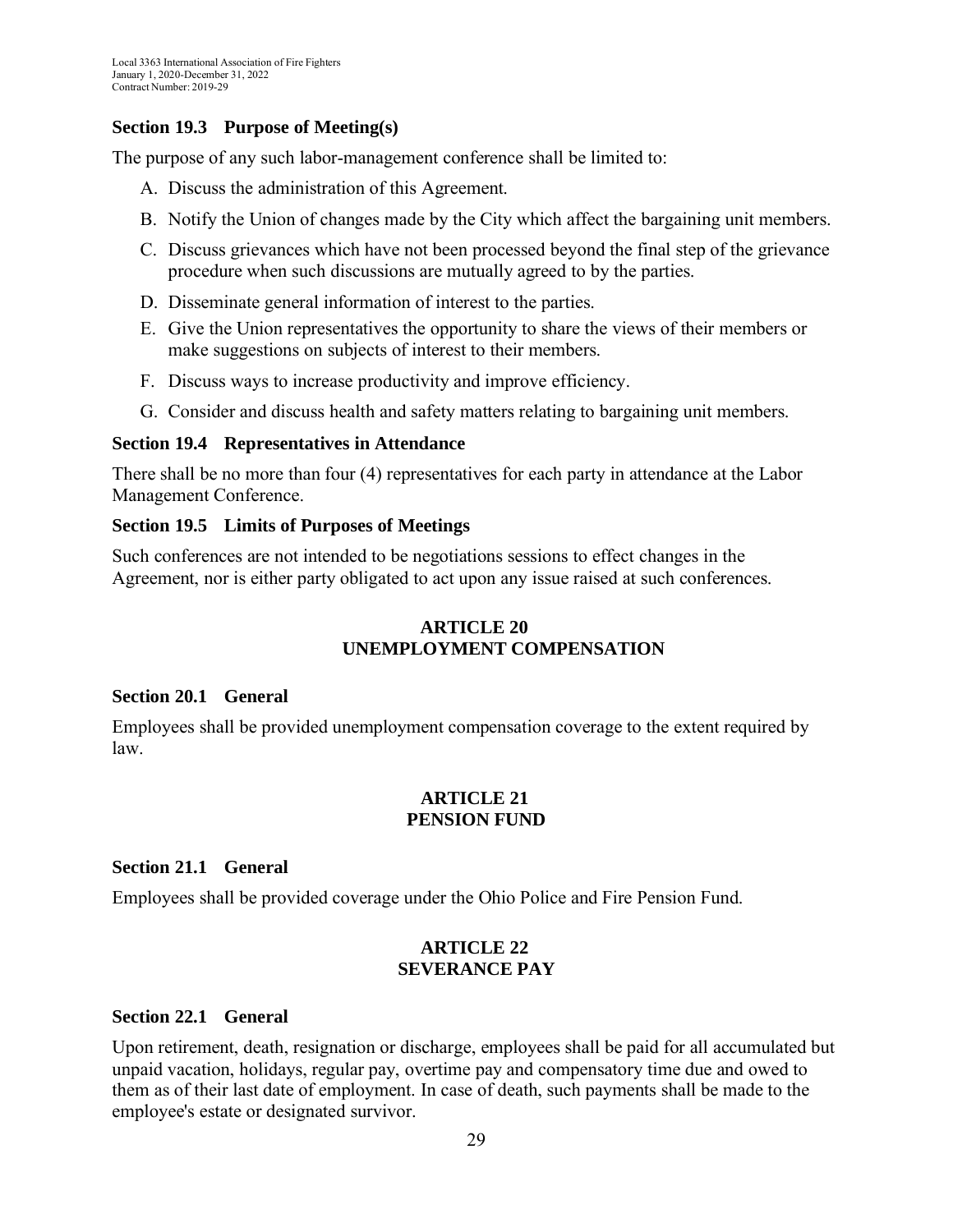## **ARTICLE 23 HOURS OF WORK**

## <span id="page-29-1"></span><span id="page-29-0"></span>**Section 23.1 General**

Each bargaining unit employee's normal work schedule will consist of an average work week of fifty (50) hours per week or approximately 2,600 work hours per year. This will be accomplished for all employees by scheduling one (1) - twenty-four (24) hour workday off each twenty-eight (28) day period. The 28-day period will start on 02/04/14.

## <span id="page-29-2"></span>**Section 23.2 Swing Shift Fire Fighter**

When there are three (3) or more personnel assigned to a shift one person may be designated as a swing shift fire fighter. The swing shift fire fighters shall be required to fill vacancies due to any paid or unpaid time off, at the City's discretion with a minimum forty-eight (48) hour notice. The swing-shift fire fighters can exempt themselves from filling an unscheduled vacancy provided they give three (3) days' notice to the Fire Chief of any specific twenty-four (24) hour period otherwise they will fill the vacancy to help minimize overtime pay. The swing-shift Fire Fighters shall work an average of one hundred (100) hours per bi-weekly period but shall receive compensatory time only for all hours worked above the one hundred (100) hours of work per biweekly period or for all hours that exceed the two hundred twelve (212) hours in a twenty-eight (28) day cycle.

The swing-shift Fire Fighters shall be permitted to accumulate two hundred forty (240) hours of compensatory time. Any compensatory time accumulated above this amount shall be paid at the employee's current rate of pay. The swing shift Fire Fighters may schedule his compensatory time off with advance approval of the Fire Chief, or his designated representative. If the employee's compensatory time bank exceeds one hundred sixty-eight (168) hours, the Fire Chief, or his designated representative, may schedule the employee's compensatory time off duty.

# <span id="page-29-3"></span>**Section 23.3 Selection of Swing Shift Fire Fighter**

If the City requires bargaining unit members to be designated as swing-shift Fire Fighters, it shall be posted on the bulletin board each November or as necessary as a result of resignations/terminations for seven (7) calendar days, at which time bargaining unit members may bid on the opening. The City shall review the bids and assign the positions to the bargaining unit members having the most seniority. If no bids are received, the assignments shall go to the bargaining unit members having the least seniority. Eligibility for this position pertains only to the rank of Fire Fighter and below.

## <span id="page-29-4"></span>**Section 23.4 Changing Work Schedule**

<span id="page-29-5"></span>This article is intended to define the normal hours of work in effect at the time of execution of this agreement and shall not be interpreted as precluding the employer from restructuring the work schedule for the purpose of promoting efficiency or improving services. However, any such anticipated planned restructuring shall first be discussed with the union, at the union's request, subject to a sixty (60) day minimum notice to the union prior to the implementation of any such restructuring. The parties agree that no such restructuring shall be implemented, unless otherwise mutually agreed to, during the term of this agreement.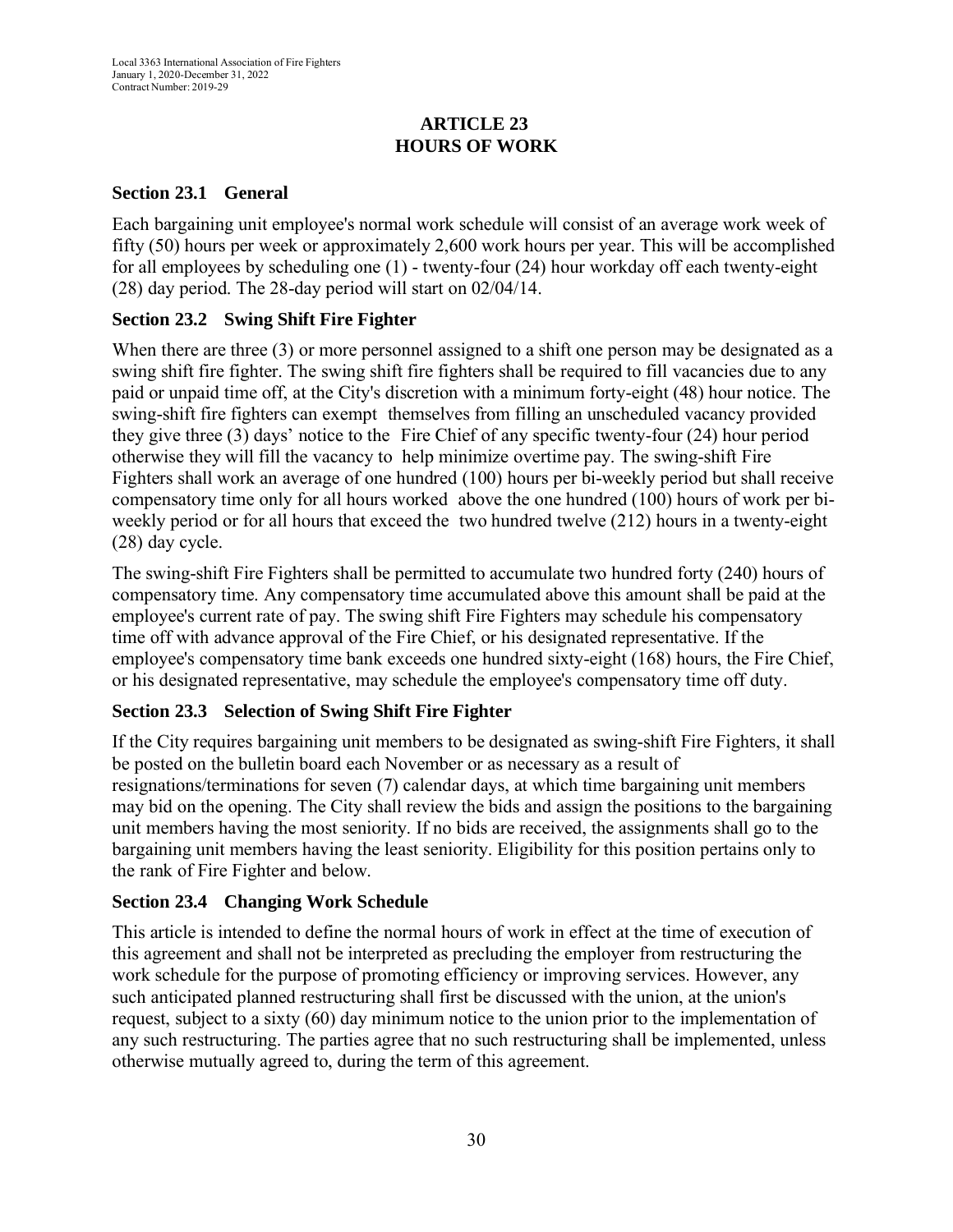## **ARTICLE 24 OVERTIME**

#### <span id="page-30-0"></span>**Section 24.1 General**

All work performed by employees in excess of one hundred six (106) hours per bi-weekly payroll period shall be at one and one-half  $(1\frac{1}{2})$  times his current rate of pay. When an employee is required to report back to work at a time not contiguous to his regularly scheduled work day, thus necessitating additional travel to and from work, he or she shall be guaranteed a minimum of two (2) hours pay at his overtime rate for each call back to work. **When an employee is required to report back to work at a time contiguous to their regularly scheduled work day, they shall be paid for the actual time worked only.**

For purposes of this section, the term "Report Back" shall be defined as the specific and actual time that the employee returns to work only.

Twenty-four (24) hour shift employees will be given first opportunity to fill the overtime positions to satisfy minimum manning. This does not include parades, festivals, fairs, athletic events, funerals and ceremonies.

#### <span id="page-30-1"></span>**Section 24.2 Pyramiding or Duplication of Overtime**

There shall be no pyramiding or duplication of any overtime compensation under this Article or any provision of this Agreement. Pyramiding means not being paid for the same time period worked that has already been paid.

## **ARTICLE 25 RESIDENCY REQUIREMENT**

#### <span id="page-30-3"></span><span id="page-30-2"></span>**Section 25.1 General**

All bargaining unit members are required to reside within Henry, Defiance, Williams, Fulton, Lucas, Wood, Putnam or Hancock Counties in Ohio within 90 days immediately following the completion of their probationary period. The City Manager will make reasonable determination of the residency utilizing the following factors among others: the physical location where the employee has telephone service, the physical location where the employee entertains friends, eats meals, and maintains furniture and clothes, and the physical location where residency is declared as such by the employee on his or her voter registration.

## **ARTICLE 26 COMPENSATORY TIME**

## <span id="page-30-5"></span><span id="page-30-4"></span>**Section 26.1 Option for Overtime Pay**

Employees shall have the option of overtime pay or compensatory time off in lieu of overtime pay for hours worked in an overtime status.

#### <span id="page-30-6"></span>**Section 26.2 Procedures for Crediting Compensatory Time**

All requests for credit of compensatory time must be submitted in writing during the pay period in which the overtime was worked. Compensatory time shall be credited at the rate of one and one-half (1½), hours for each hour of authorized overtime worked.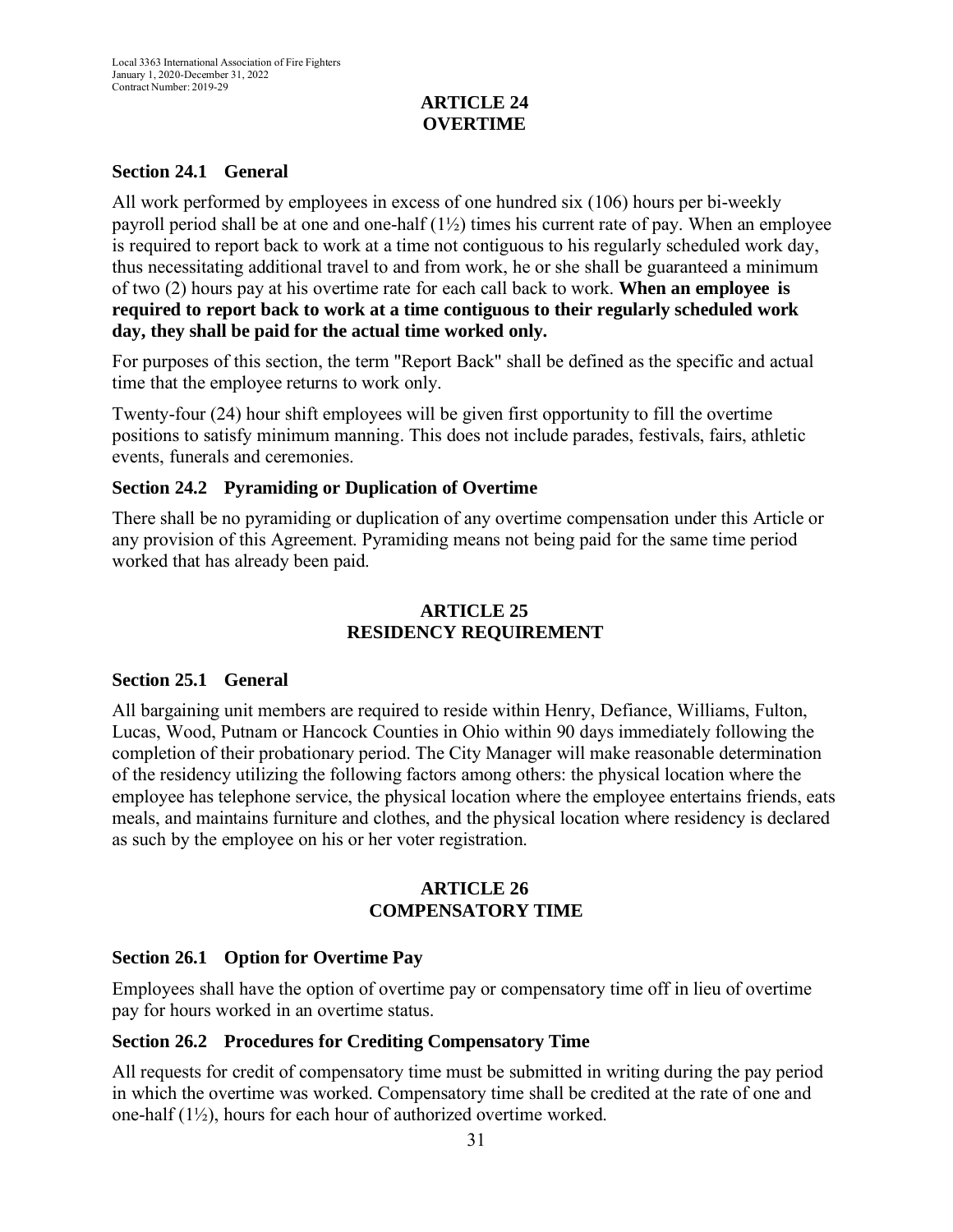# <span id="page-31-0"></span>**Section 26.3 Approvals for Use Required**

Compensatory time shall be subject to a minimum notice of three (3) days to the Fire Chief, or his designee for approval. Exceptions to minimum notice may be permitted if no schedule change is needed to accommodate such exceptions, or for exceptional circumstances subject to the approval of the Fire Chief or his designee. Not less than two (2) hours of compensatory time shall be taken on any one (1) day. No more than ninety-six ( 96) hours of compensatory time may be accumulated, except as provided in Sub-article 23.2.

## <span id="page-31-1"></span>**Section 26.4 Limits on Use with Respect to Creating Overtime**

Taking of compensatory time off shall not be permitted if payment of overtime to another employee would be necessary in order to have the time off, unless otherwise approved by the Fire Chief. Conditions must be annotated on leave application.

## <span id="page-31-2"></span>**Section 26.5 Conversion to Overtime Pay**

Any employee shall be permitted to transform accumulated compensatory hours into payment, in minimum blocks of eight (8) hours or less if ending balance is zero, upon twenty- eight (28) days' notice to the Payroll Department of the City. The twenty-eight (28) day notice requirement shall be waived in the case of termination of employment with the City or promotion to a position outside the bargaining unit.

## **ARTICLE 27 ACTING TIME**

## <span id="page-31-4"></span><span id="page-31-3"></span>**Section 27.1 Pay Rate**

When the City determines it necessary to temporarily assign an employee to work in a higher classification, said employee shall be eligible to receive a rate of pay one dollar (\$1.00) per hour, for the shift, above that which they usually receive. The priorities for selecting the officer will be those with first priority to Fire Officer I & II certification, second priority Civil Service promotional ranking, and third priority seniority. Only on duty personnel will be used in an acting role.

Employee shall serve in the acting role until relieved by a permanent officer.

## <span id="page-31-5"></span>**Section 27.2 Required Duties**

The employee must be assigned to and must perform functions that are normally performed by the higher classification replaced in order to receive compensation for that time period in accordance with the following.

If an infraction of the Department's Rules and Regulations occurs while an employee acting as a higher authority is in charge, which may require disciplinary action, the employee acting as the higher authority shall:

- A. Inform the involved employee of the specific nature of the infraction, and
- B. Forward a complete report to the Fire Chief.
- C. Take whatever action is necessary to correct and/or relieve the situation at that time. Any disciplinary action as a result of such employee infractions shall be imposed only by and at the discretion of the City Manager. If an infraction occurs while an employee acting as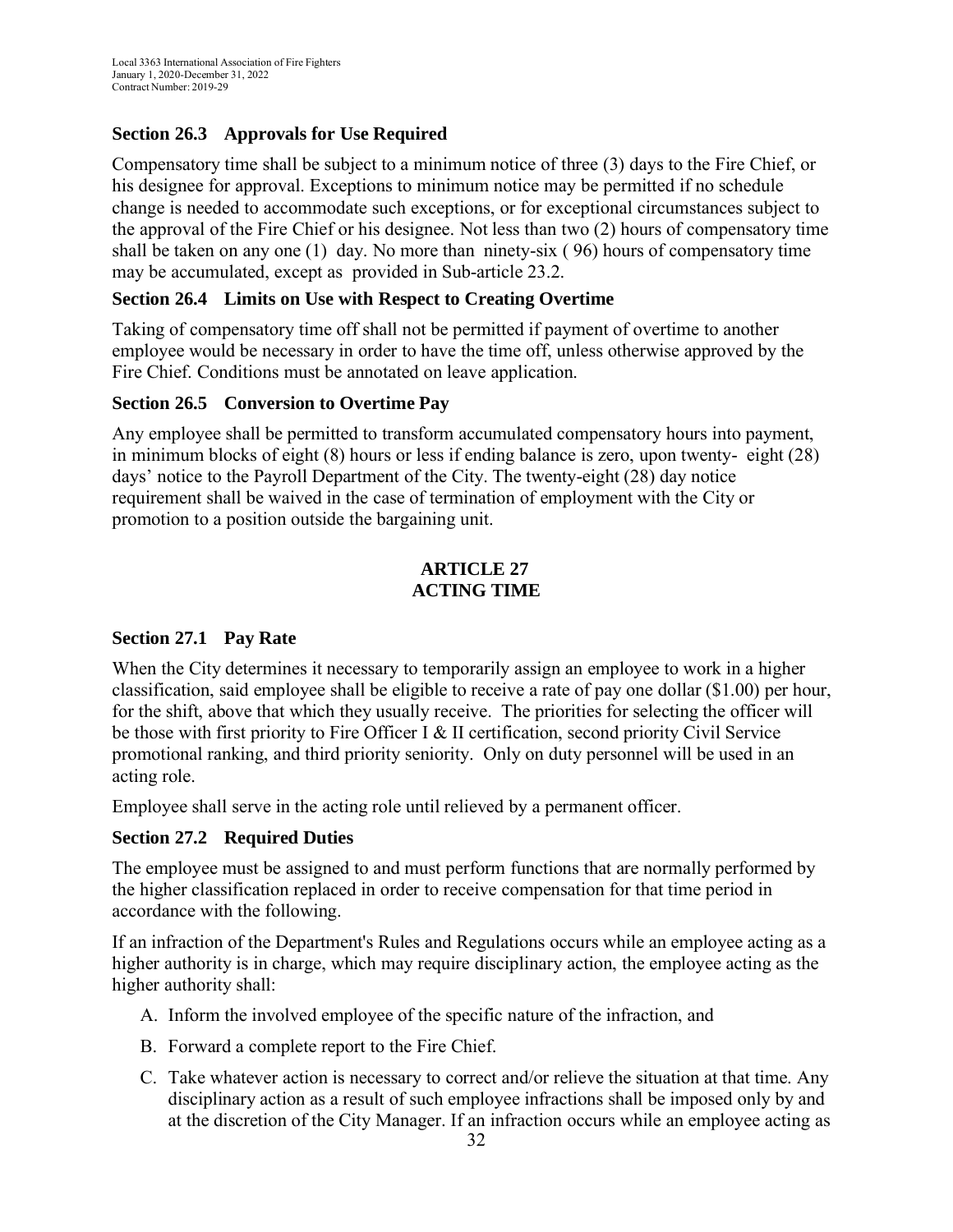a higher authority is in charge, which necessitates that an employee be relieved from duty due to gross misconduct affecting the safety and welfare of the City, other employees, or other City workers, or the community at large, the employee acting as a higher authority will relieve the employee from duty immediately, contact the Fire Chief, and shall prepare and forward copies of a complete report of the incident to the Fire Chief.

#### **ARTICLE 28 TRADE DAYS OFF**

#### <span id="page-32-1"></span><span id="page-32-0"></span>**Section 28.1 General**

Employees may be allowed to trade days off with other qualified employees when such trade does not interfere with the operations of the department or create any additional cost to the City.

All requests to trade days off shall be subject to the advance approval of the Fire Chief or his designee. The Fire Chief shall establish the method and procedures for requesting and recording the exchange of days off.

# **ARTICLE 29 HOLIDAYS**

#### <span id="page-32-2"></span>**Section 29.1 Eligibility**

To become eligible for holiday pay, an employee must work the full last-scheduled work day prior to, and the full next-scheduled work day after, each of the holidays listed in Sub-article 29.4, unless the employee was unable to work because of a bona fide illness or injury documented by a physician.

## <span id="page-32-3"></span>**Section 29.2 Effects on Vacations and Days Off**

When a listed holiday falls within an eligible employee's approved vacation period, he shall receive holiday pay in addition to his vacation pay. An employee who works any listed holiday shall receive 11.2 hours of holiday pay plus one and one-half  $(1\frac{1}{2})$  times his current rate of pay for all time worked on the holiday. An employee whose day off falls on a holiday shall receive 11.2 hours of holiday pay.

#### <span id="page-32-4"></span>**Section 29.3 Observance Days**

The observance of a listed holiday shall be on the day of such holiday. For the purposes of this Section, the holiday starts at 7:00a.m. and ends at 7:00a.m. the day after the holiday.

#### <span id="page-32-5"></span>**Section 29.4 Schedule of Observed Holidays**

The following are the paid holidays observed:

- A. New Year's Day
- B. President's Day
- C. Good Friday
- D. Memorial Day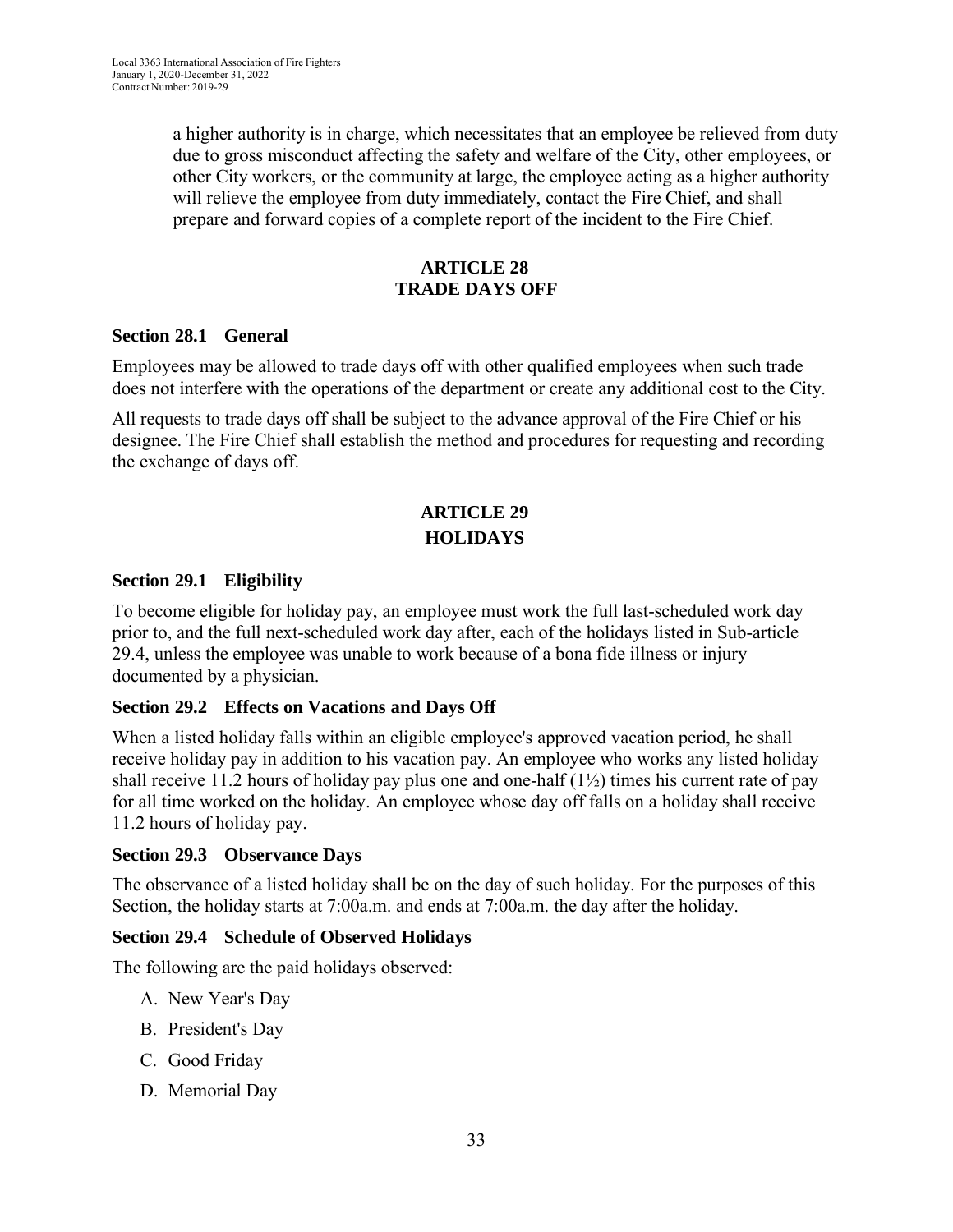- E. July Fourth
- F. Labor Day
- G. Thanksgiving Day
- H. Christmas Day

## <span id="page-33-0"></span>**Section 29.5 Failure to Work on Scheduled Holiday**

An employee who is scheduled to work on a listed holiday and who does not report for work on that holiday shall not be entitled to holiday pay unless his reason for not reporting would ordinarily be acceptable under the sick-leave provisions in Article 31 of this Agreement.

#### <span id="page-33-1"></span>**Section 29.6 Personal Holidays**

Each employee shall be entitled to four (4) personal holidays (96 hours) to be taken on any work day chosen by the employee and approved in advance by the Fire Chief or his designee. One (1) of the personal holidays may be taken in six (6) hour minimum blocks, one (1) of the personal holidays may be taken in twelve (12) hour minimum blocks. The remainder of the personal holidays shall be taken in twenty-four (24) hour blocks. Then one (1) of the twenty-four (24) hour blocks will not create overtime. When all bargaining unit members are EMT-P certified, ninety-six (96) hours may be used in six (6) hour blocks and the overtime restriction will be eliminated. Personal holidays must be taken prior to the last day of the last complete pay period of the calendar year or they will be lost and cannot be carried over.

During the first calendar year of employment, the number of personal holidays, or portion thereof, shall be prorated based upon the month in which the employee is hired. Employees hired on December 1 or later shall have no personal holidays for that year.

# **ARTICLE 30 VACATIONS**

## <span id="page-33-2"></span>**Section 30.1 Vacation Entitlement Schedule**

Employees are entitled to vacation with pay after one (1) year continuous service with the City. The amount of vacation leave to which an employee is entitled is based upon length of service as follows:

| <b>Vacation Entitlement Schedule</b> |                     |                                |  |  |
|--------------------------------------|---------------------|--------------------------------|--|--|
| Years of Service                     | <b>Annual Hours</b> | <b>Bi-Weekly Accrual Hours</b> |  |  |
| 1 year                               | 48 hours            | 1.85 hours                     |  |  |
| 2 years to 8 years                   | 120 hours           | 4.62 hours                     |  |  |
| 9 years to 15 years                  | 192 hours           | 7.39 hours                     |  |  |
| 16 years and over                    | 240 hours           | 9.23 hours                     |  |  |

## <span id="page-33-3"></span>**Section 30.2 Scheduling of Vacations - General**

Twenty-four (24) hour shift employees may schedule their vacations from December 1st to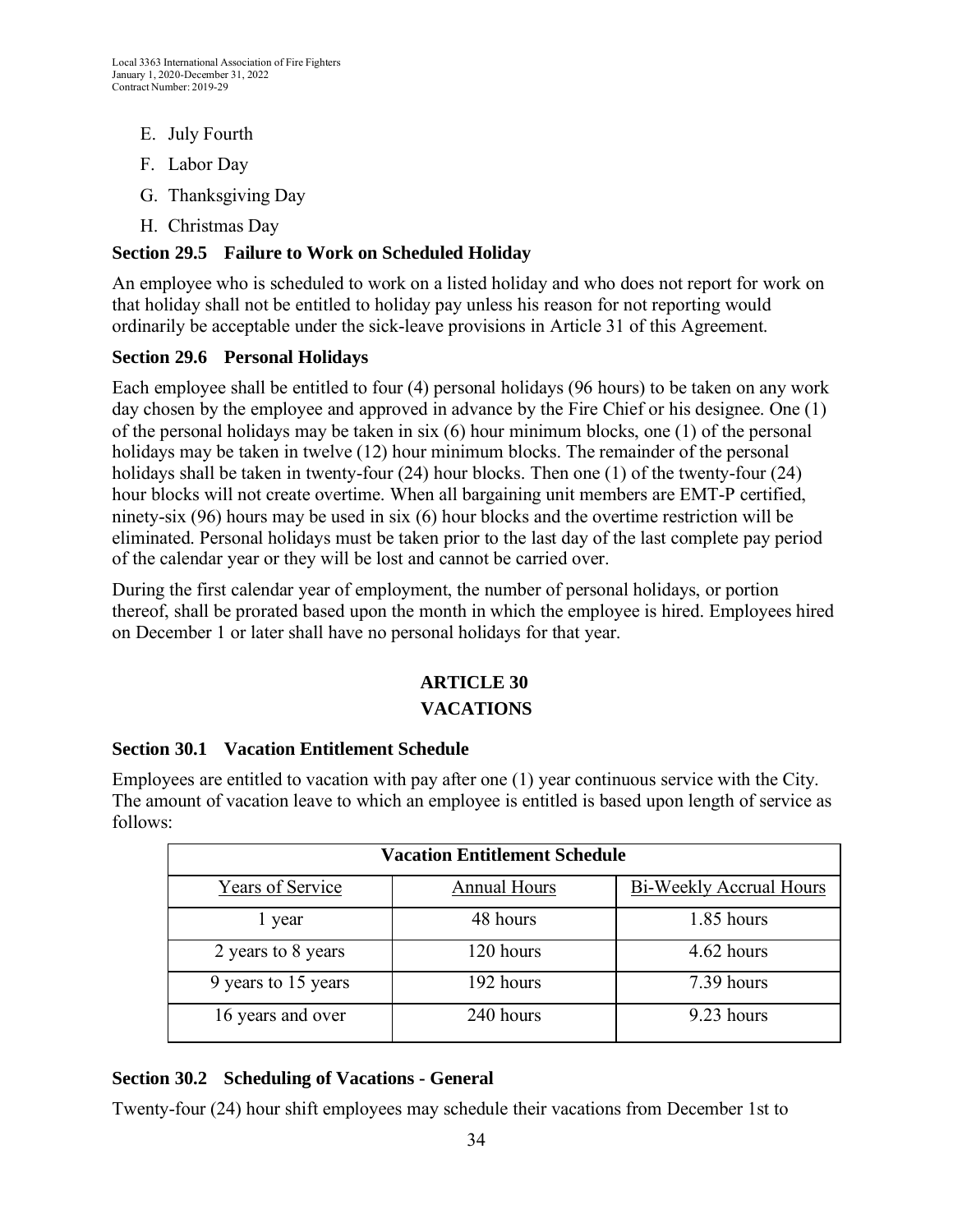December 31st for the next year by seniority. No request for vacation will be unreasonably denied.

After December 31, vacations will be scheduled on a first-in-line, first-in-time basis, with a minimum ten (10) calendar day notice prior to the scheduled time off. The ten (10) day notice may be waived with the Chief's approval. Vacation requests made after December 31, shall be approved or denied and returned to the employee in seven (7) calendar days.

Vacations shall only be used in twenty-four (24) hour increments. Vacation may be used in smaller increments for education with prior approval of the Fire Chief.

# <span id="page-34-0"></span>**Section 30.3 Accumulation of Unused Vacation Time**

The City may permit an employee to accumulate unused vacation time from year to year; however, no accumulation shall exceed two (2) times the employee's eligible hours. Vacation will be paid down to the maximum balance of two (2) times the employee's eligible hours, the first pay period following the employee's anniversary date.

# <span id="page-34-1"></span>**Section 30.4 Lump Sum Payment of Vacation**

Any employee shall be permitted to receive cash payment for any accumulated vacation time upon a twenty-eight (28) day notice to payroll in minimum blocks of eight (8) hours or less if the ending balance is zero. (Refer to Article 22 for vacation payout upon termination).

# **ARTICLE 31 SICK LEAV**E

# <span id="page-34-2"></span>**Section 31.1 Crediting of Sick Leave**

Sick leave credit shall be earned at the rate of 0.0575 hour(s) for each one (1) hour of service in active pay status, including paid vacation, overtime and sick leave up to a maximum yearly accumulation of 192 hours, but not during a leave of absence, suspension or layoff. Unused sick leave shall accumulate to a maximum of 3,600 hours.

# <span id="page-34-3"></span>**Section 31.2 Illness Beyond Credited Leave Period**

If illness or disability continues beyond the time covered by earned sick leave, an employee may be granted a disability separation or a personal leave in accordance with this Agreement.

# **31.2.1 Charging of Sick Leave**

Sick leave shall be charged in minimum units of one (1) hour. An employee shall be charged for such leave only for days upon which he would otherwise have been scheduled to work. Sick leave pay shall not exceed the normal scheduled work-day or work-week earnings.

# <span id="page-34-4"></span>**Section 31.3 Uses of Sick Leave**

Sick leave shall be granted to an employee only upon approval of the City, or its designated representative, and for the following reasons:

A. Illness or injury of the employee or a member of his immediate family. (In the case of a member of the immediate family not living in the same household, the City may credit sick leave if it determines there is justification to do so and may thoroughly investigate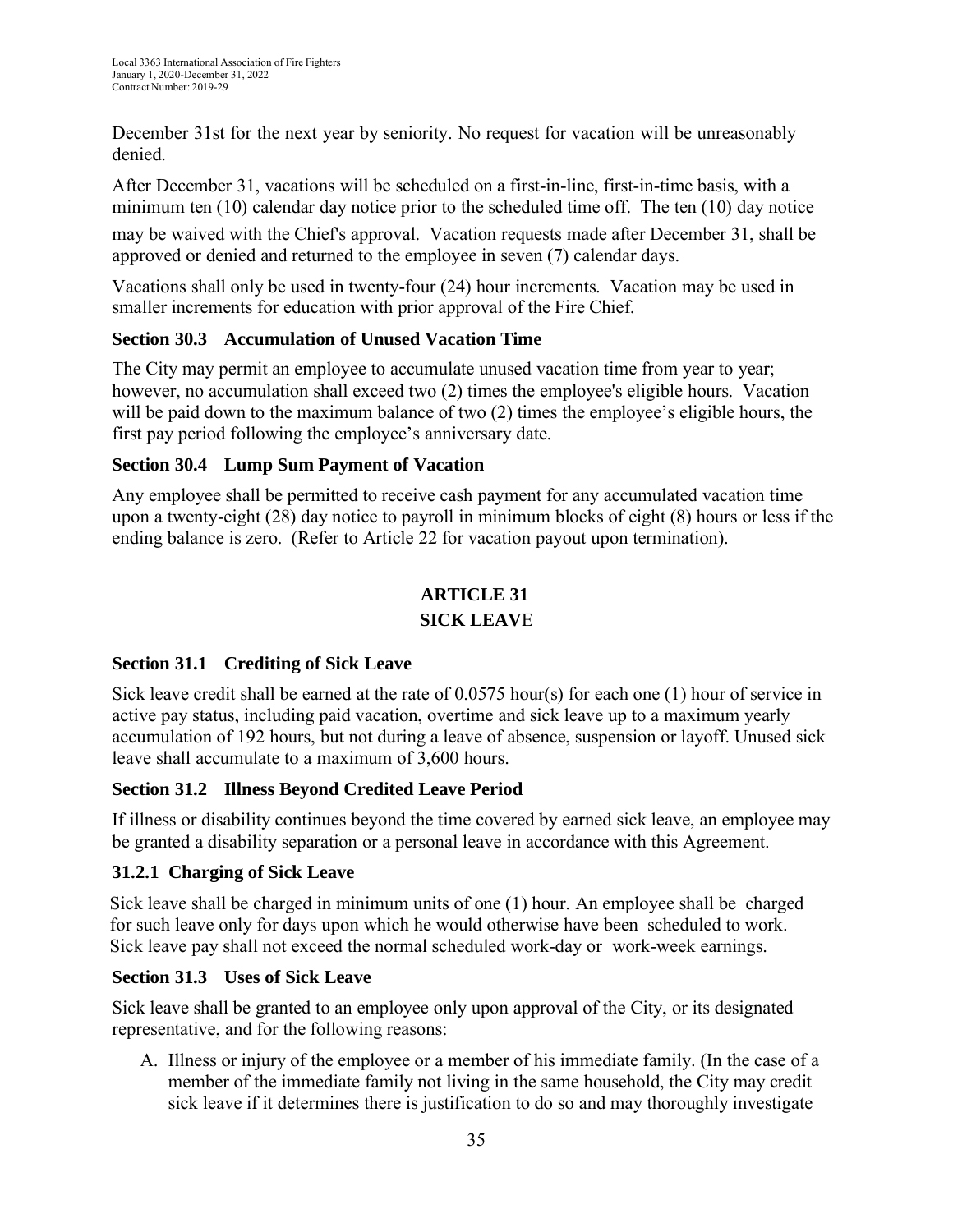that case).

- B. Affliction of a member of the employee's immediate family with a contagious disease requiring the care and attendance of the employee, or when, through exposure to a contagious disease, the presence of the employee at his job would jeopardize the health of others.
- C. Pregnancy and/or childbirth and other conditions related thereto. For the purpose of this Article, the term "immediate family" shall be limited to the employee's father, mother, spouse, child, or stepchild in residence. The "immediate family" illness provision shall be for a period of time not to exceed three (3) working days to enable the employee to secure other arrangements for the care of his "immediate family" member, except as may be approved by the City Manager in unusual and exceptional circumstances.

# <span id="page-35-0"></span>**Section 31.4 Evidence Required for Sick Leave Usage**

Any employee requesting sick leave shall be required to furnish a satisfactory written signed statement to justify the use of sick leave.

If medical attention is required, a certificate stating the nature of the illness from a physician shall be required to justify the use of sick leave. Falsification of either a written, signed statement or a physician's certificate may be grounds for disciplinary action including dismissal.

## <span id="page-35-1"></span>**Section 31.5 Notification by Employee**

When an employee is unable to report to work, he shall notify the Fire Chief or his designated representative, one (1) hour before the time he is scheduled to report to work on each day of absence, unless emergency conditions make it impossible, or other arrangements have been made in advance with the supervisor.

## <span id="page-35-2"></span>**Section 31.6 Abuse of Sick Leave**

Employees failing to comply with sick leave rules and regulations shall not be paid. Application for sick leave with intent to defraud will result in denial of pay to cover the day(s) in question and may result in disciplinary action up to and including dismissal. If pay has been received for sick leave for which there was no entitlement, the City shall have the right to recover from the employee any money wrongly paid.

Sick pay is not to be made to any employee as a result of any action within the control of the employee such as intentional self-inflicted wounds, use of drugs, or alcoholic beverages, while committing a felony, or other criminal action. This provision shall not apply to sick leave used for the purposes of bona fide drug treatment, alcohol treatment or mental health treatment programs.

## <span id="page-35-3"></span>**Section 31.7 Physician Statement**

Employees on sick leave on more than two (2) consecutive working days shall be required to furnish a certificate from a physician notifying the City that the employee is unable to perform the job, and shall present a like certificate from a physician upon the employee's return to work indicating his fitness and ability to perform the job.

In addition, employees shall also be required to furnish a certificate from a physician for each illness of less than three (3) days duration, for each occasion which exceeds any one of the following calendar year limits: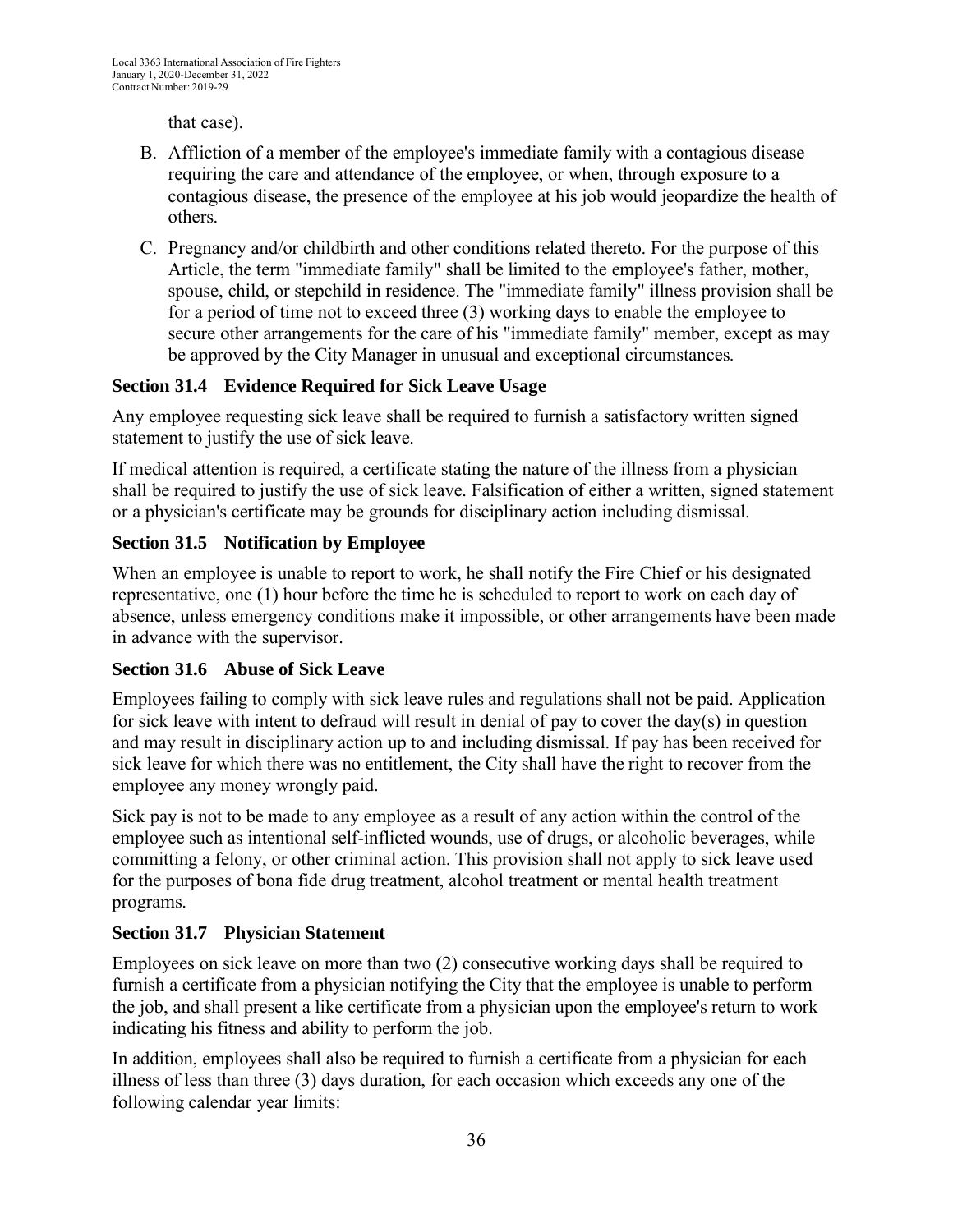Two (2) occasions per employee for the employee's illness, for which no physician's certificate was presented, or,

Two (2) occasions per family member, for which no physician's certificate was presented, or,

Four (4) occasions in total per calendar year, for which no physician's certificate was presented.

Exceptions may be made to the limits listed above in certain circumstances, and only upon advance written approval of the Fire Chief and the City Manager.

Employees may be required to furnish a certificate from a physician for each illness of less than three (3) days duration, for each occasion which is less than any one of the calendar year limits shown above, if the City has reasonable suspicion that sick leave abuse is occurring or will occur.

Where sick leave is requested to care for a member of the immediate family, the City may require a physician's certificate to the effect that the presence of the employee is necessary to care for the ill person.

# <span id="page-36-0"></span>**Section 31.8 Physical Examination**

The City may require an employee to take an examination, conducted by a physician, to determine the employee's physical or mental capability to perform the job. If determined incapable of doing so as a result of such examination, the employee may be placed on paid leave of absence, unpaid leave of absence, or disability separation. The cost of such examination shall be paid by the City. Further appeal of the determination shall follow the procedure outlined in Article 16.4.4.

# <span id="page-36-1"></span>**Section 31.9 Payment on Death or Retirement**

Any employee who retires after ten (10) years of continuous service with the City, or who dies in service after five (5) years of continuous service with the City, shall be compensated for accumulated, but unused, sick leave at the time of retirement or death in the form of a lump-sum payment in the following manner:

A. One (1) hour of pay for every four (4) hours of accumulated, but unused, sick leave.

The death benefit payment shall be made to the beneficiary designated by the employee in writing on a form provided by the City. In the event that there is no such valid designation, the payment shall be made to the employee's estate upon application of the legal representative thereof.

# <span id="page-36-2"></span>**Section 31.10 Sick Leave Conversion**

An employee with a sick leave balance of more than nine hundred sixty (960) hours may use a portion of his sick leave in excess of the nine hundred sixty (960) hours as vacation time off by converting three (3) hours of sick leave for one (1) hour of vacation time. An employee may so convert up to a maximum of one hundred forty-four (144) hours of sick leave per calendar year. However, such conversion shall not be permitted if payment of overtime to another employee would be necessary in order for the employee to take vacation time off, unless otherwise approved by the Fire Chief. Conditions must be annotated on leave application.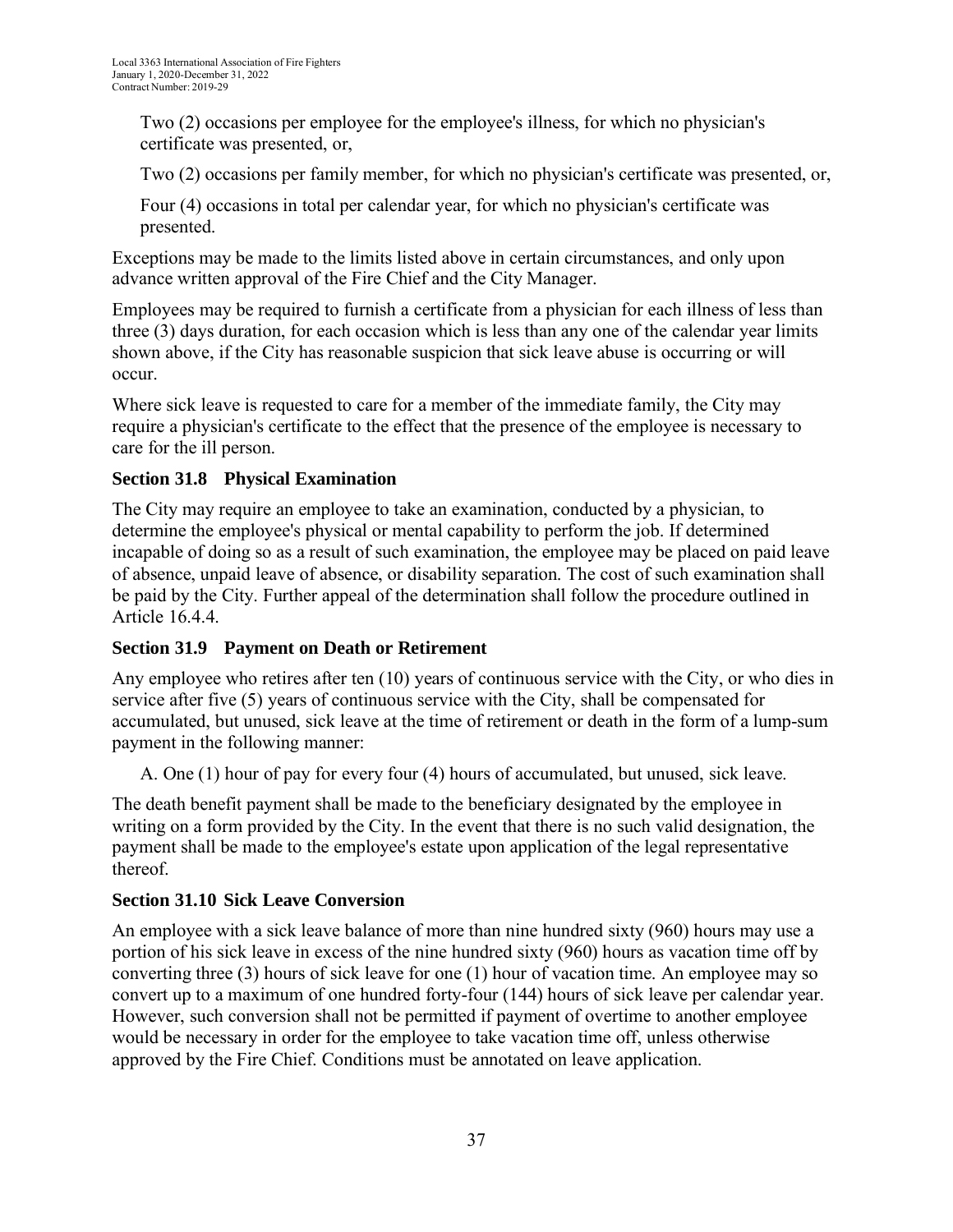Employees have option of pay out at three  $(3)$  to one  $(1)$  per calendar year when sick leave balance is in excess of nine hundred sixty (960) hours.

## **ARTICLE 32 BEREAVEMENT LEAVE**

## <span id="page-37-1"></span><span id="page-37-0"></span>**Section 32.1 General**

An employee shall be granted a leave of absence with pay to attend the funeral of a member of his immediate family. Such leave of absence shall be granted between the date of death and the first scheduled shift after the funeral, not to exceed one (1)-twenty-four (24) hour shift, and shall not be charged against the employee's accumulated sick leave.

## <span id="page-37-2"></span>**Section 32.2 Notification Requirements**

The employee shall notify the Fire Chief, or his designated representative, of the purpose of his absence not later than one (1) hour prior to his scheduled starting time on his first day of such absence from scheduled duty. The employee may be asked to provide the Fire Chief verification of the death, relationship and funeral date.

## <span id="page-37-3"></span>**Section 32.3 Immediate Family Defined**

Immediate family shall be defined as the employee's grandparents, brother, sister, father, fatherin-law, mother, mother-in-law, spouse, child, stepchild, grandchild, or legal guardian or other person who stands in place of a parent.

## <span id="page-37-4"></span>**Section 32.4 Leave for Other Family Funerals**

An employee shall be granted a one (1) day leave of absence with pay to attend the funeral of the employee's spouse's brother, sister and grandparents, or the employee's son-in-law, daughter-inlaw, aunt and uncle, subject to the provisions of Sub-article 32.2 of this Article.

## <span id="page-37-5"></span>**Section 32.5 Other Bereavement**

If any other relative of an employee dies, the employee may be excused without pay or may utilize vacation, comp time, Kelly day or holiday leave on the day of the funeral all at the discretion of the Fire Chief.

#### **ARTICLE 33 INJURY LEAVE**

## <span id="page-37-7"></span><span id="page-37-6"></span>**Section 33.1 Procedure After Injury**

Any employee who suffers an injury received in the course of and arising out of his employment or who contracts an occupational disease in the course of his employment and is determined to be temporarily totally disabled by the Ohio Bureau of Workers' Compensation as a result of such injury or occupational disease, shall be entitled to injury leave, according to the following plan:

Employee reports injury to their supervisor within 24 hours or as soon as practical Employee seeks medical treatment from Henry County Hospital or a medical provider certified with the Ohio Bureau of Workers' Compensation. Employee completes all necessary paperwork. (see below)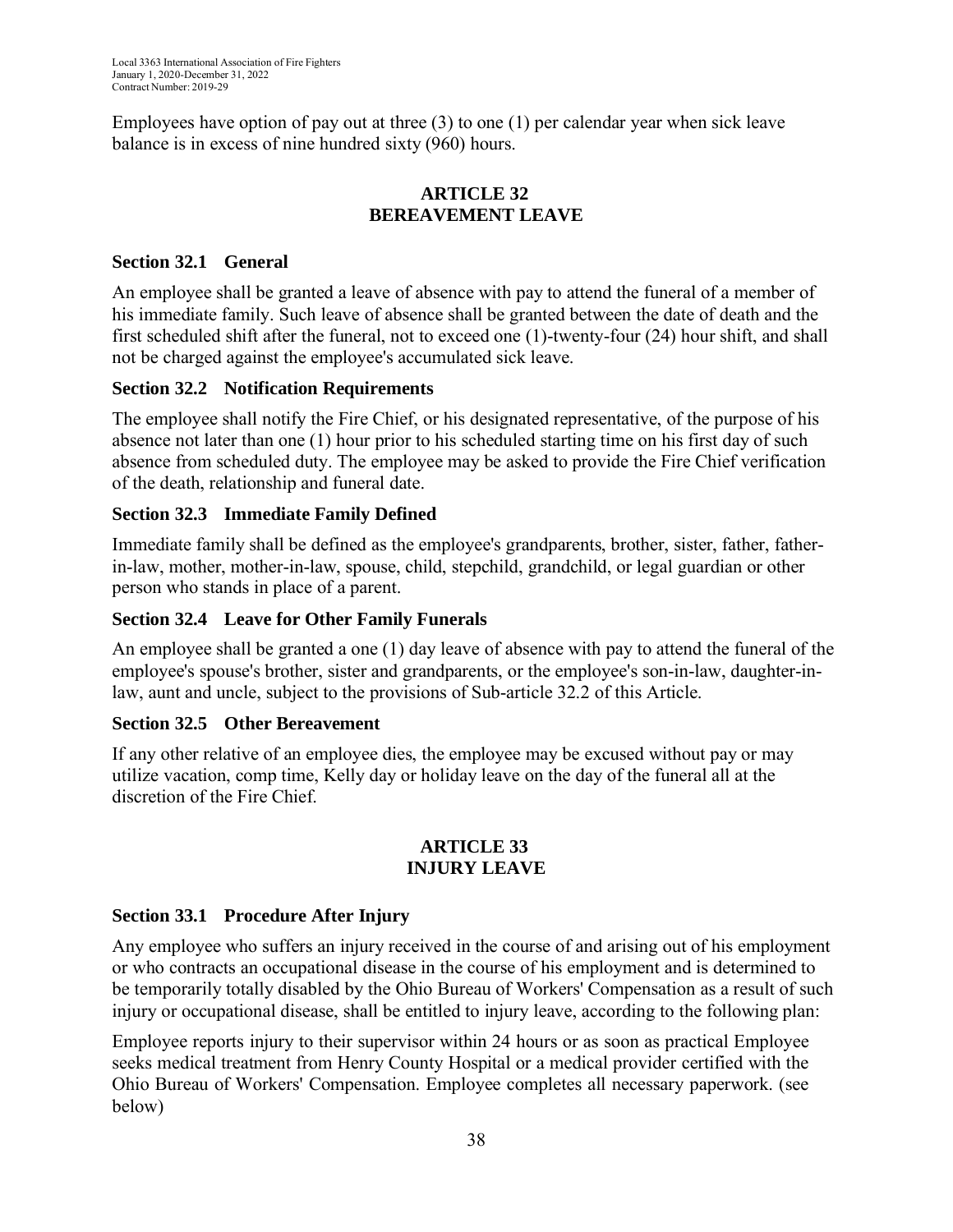## **A. Wage Continuation**

If it is determined that the injury requires the employee to be off work Wage Continuation (regular wages) shall be granted by the Department of Human Resources for up to 90 calendar days, which can be extended with permission from the City Manager. Wage Continuation qualifications are as follows:

The injury or illness must be determined to be compensable by the City of Napoleon, or in the case of dispute, the Ohio Industrial Commission. In no event will compensation commence before all initial paperwork is completed and filed with the appropriate agency(ies).

Competent medical proof of disability must be provided via Form C-84 or Physician's Update and Physical Capabilities form. The attending physician must complete the form in its entirety and affix his/her original signature to the form. Copies are unacceptable. The employee must complete a FROI-1 (First Report of Injury) application and sign a wage agreement, limited medical release related to the injury or occupational disease and an election form. The City of Napoleon reserves the right to have the employee examined by a physician of its choice at the City of Napoleon's cost to confirm the medical diagnosis and/or the period of disability. Failure to submit to examination will result in termination of wage continuation benefits.

Wage continuation benefits will be paid only for those periods of lost time that otherwise would qualify the employee for receipt of workers' compensation lost time benefits, subject to the following limitations:

- 1. Attending physician releases employee to return to work.
- 2. Employee returns to work for another employer. Employee fails to return to a transitional "limited duty" assignment consistent with his/her medical restrictions as approved by the injured workers' treating physician.
- 3. Employee fails to appear for employer-sponsored medical examination.
- 4. Employee has reached maximum recovery and/or the condition has become permanent.
- 5. The claim is found to be fraudulent after payment has been commenced.
- 6. The injured worker attempts to collect both wage continuation and temporary total compensation.
- 7. Employment termination.
- 8. Violation of any company policy or guideline.

At the expiration of the Wage Continuation, if the employee is still unable to work, the employee may elect to apply for Temporary Total Disability payments from the Ohio Bureau of Workers' Compensation or use accumulated sick or other accrued time.

Employee whose injury has been determined to be temporarily totally disabled by the Ohio Bureau of Workers' Compensation will continue to be covered by the City's Health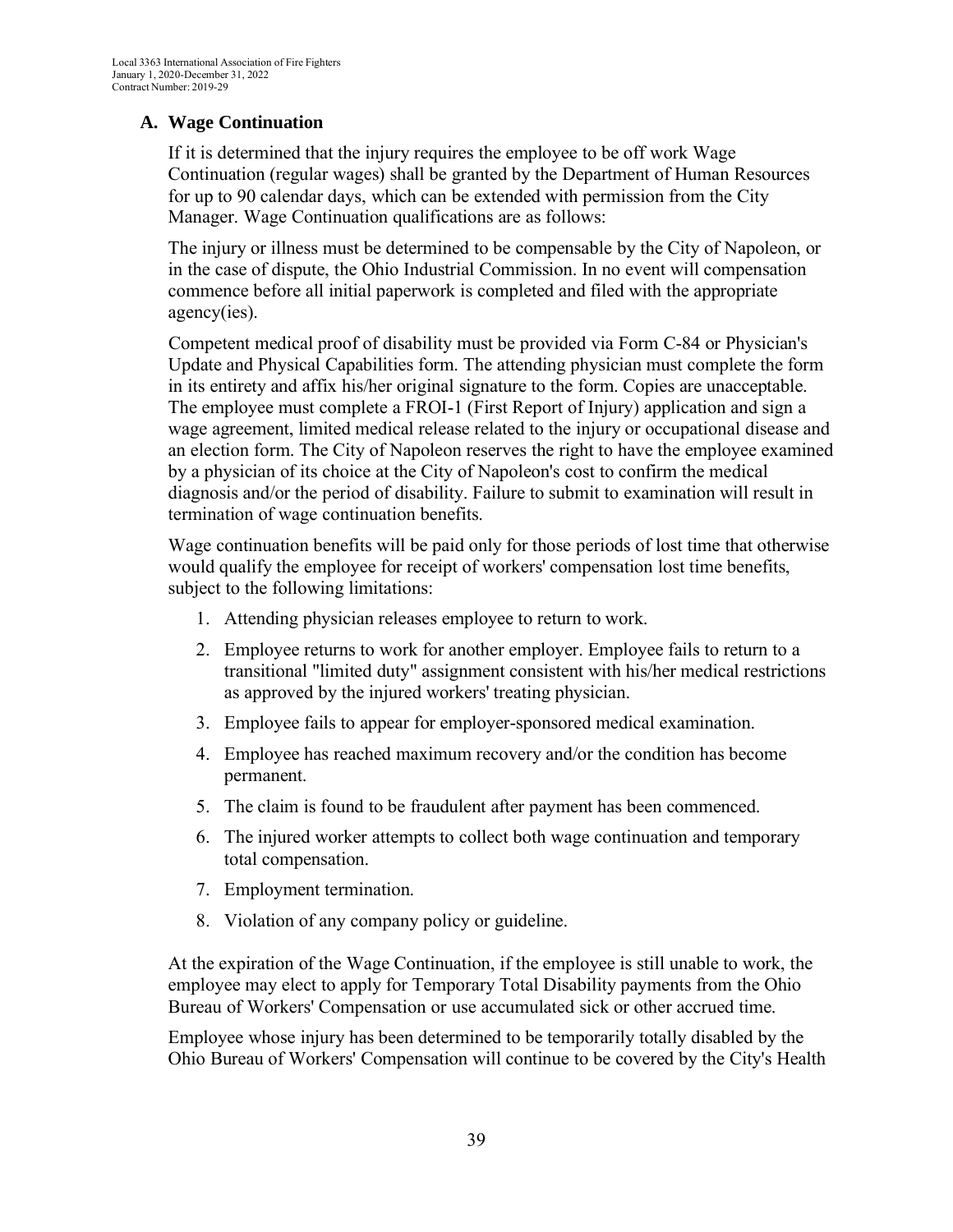Plan for up to one (1) year,

Employees approved injury time shall be counted concurrently with the FMLA.

## **B. Transitional Work Program**

The employee may be able to return to work under the City's Transitional Work Program. This program works to minimize the impact of an injury, illness, or disability on an employee's capacity to work safely and productively, as well as to serve as a benefit to protect the employability of workers with restrictions; moreover, it's a program that involves an early intervention process requiring the timely utilization of internal and external services and interventions. The program focuses on early return to work strategies designed to control lost time and disability costs and requires joint employee and management involvement, support and accountability. Specific policies and procedures related to this program have been adopted by City Council.

At the conclusion of a twelve (12) month period, the employee shall either return to work, if determined to be able to perform the job, or shall be separated from City service, and may only be reinstated in accordance with Section 33.2 below.

## <span id="page-39-0"></span>**Section 33.2 Reinstatement After Injury or After Separation Due to Injury**

An employee who is absent due to Injury Leave as defined in Sub-article 33.1 above, or who has been separated from service due to injury or physical disability incurred in the performance of duty, may be reinstated only through the application for reinstatement after disability procedure outlined in the Article entitled "Leaves of Absence", provided that such application shall be filed not later than the earliest of the following:

- 1 Twenty-four (24) months after the injury occurred, or,
- 2 twelve (12) months after separation from service under the provisions of Sub-Article 33, of this Article, or,
- 3 the date of service eligibility retirement

## <span id="page-39-1"></span>**Section 33.3 Payment of Accumulated Sick Leave**

Any employee who is permanently separated from City service due to a service-related disability, which is compensable, either as a result of bodily injury received in the course of or arising out of his employment or as a result of occupational disease contracted in the course of his employment, by the Ohio Bureau of Worker's Compensation or by the Ohio Police and Fire Pension Fund, shall receive a lump sum payment for one-half *(*½) of his accumulated, but unused, sick leave. The designated beneficiary of any employee who dies as a proximate result of such an injury or occupational disease shall receive payment for the full balance of his accumulated, but unused, sick leave.

#### **ARTICLE 34 TRAVEL ALLOWANCE**

## <span id="page-39-3"></span><span id="page-39-2"></span>**Section 34.1 General**

Any bargaining unit member requested by the City to use his private vehicle in the course of his employment shall receive a mileage allowance in accordance with the general policy then in effect for all City employees.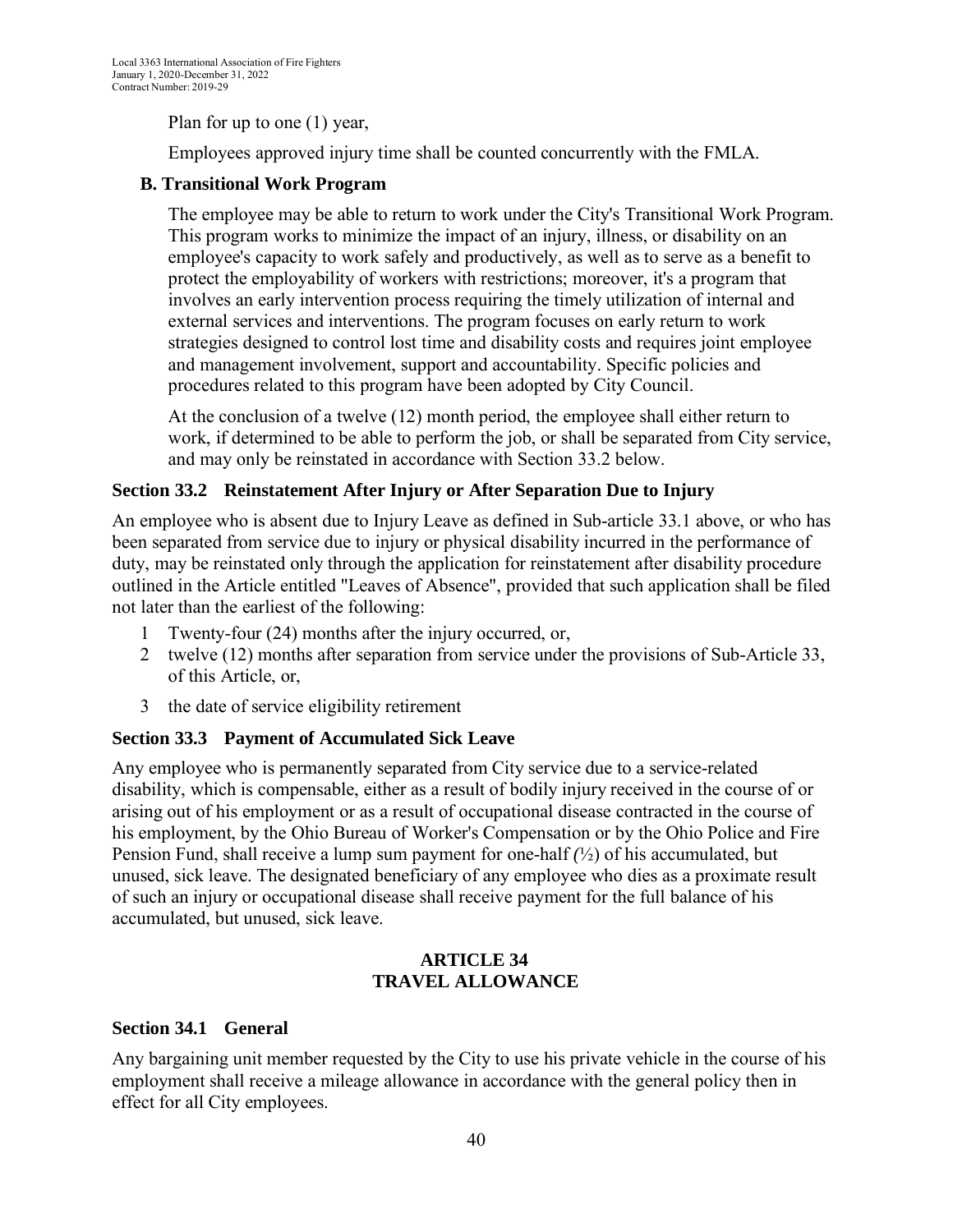## **ARTICLE 35 UNIFORMS AND EQUIPMENT**

## <span id="page-40-1"></span><span id="page-40-0"></span>**Section 35.1 General**

The City, at its cost but not to exceed the amounts listed in Sub-article 35.4, shall provide an adequate supply of uniforms to meet the requirements of the position based on the established policy of the department. When a change of a duty uniform item is required by department policy, the City shall provide three (3) such items.

After the employee completes his probationary period, the City shall provide components of a dress uniform to include one (1) dress blouse with insignias, one (1) pair of dress pants and one (1) dress hat and badge.

#### <span id="page-40-2"></span>**Section 35.2 Cleaning Costs**

Cleaning and minor repair of uniforms shall be paid by the employee.

#### <span id="page-40-3"></span>**Section 35.3 Protective Gear**

The City shall furnish all employees with full protective gear for response to emergencies. Such gear shall conform to the standards established by the National Fire Protection Association (N.F.P.A.) or by the City's Safety Committee. When an employee requests any article of approved turnout gear, it shall be ordered or replaced at the discretion of the Fire Chief as soon as possible.

#### <span id="page-40-4"></span>**Section 35.4 Replacement Allowance**

The City shall supply each employee's uniform during the first full year of their employment.

At the start of each calendar year, each employee shall be entitled to an allowance for replacement thereof, not to exceed \$660.00 per calendar year (equal to \$55/month). During the first calendar year of employment for new hires, the amount of replacement allowance shall be pro-rated based upon the first full month following date of hire. Employees may carry over unused uniform allowance funds not to exceed \$1000.00 at any time. Uniforms will be ordered in a standard manner and will be approved in advance by the Fire Chief or his designee.

For calendar year 2020, all employees' replacement allowance will be pro-rated based on their anniversary date.

## <span id="page-40-5"></span>**Section 35.5 Personal Equipment**

Personally owned equipment may be used by employees only upon approval of the Fire Chief. Repair or replacement of personally owned equipment damaged in the line of duty will be at the cost of the employee.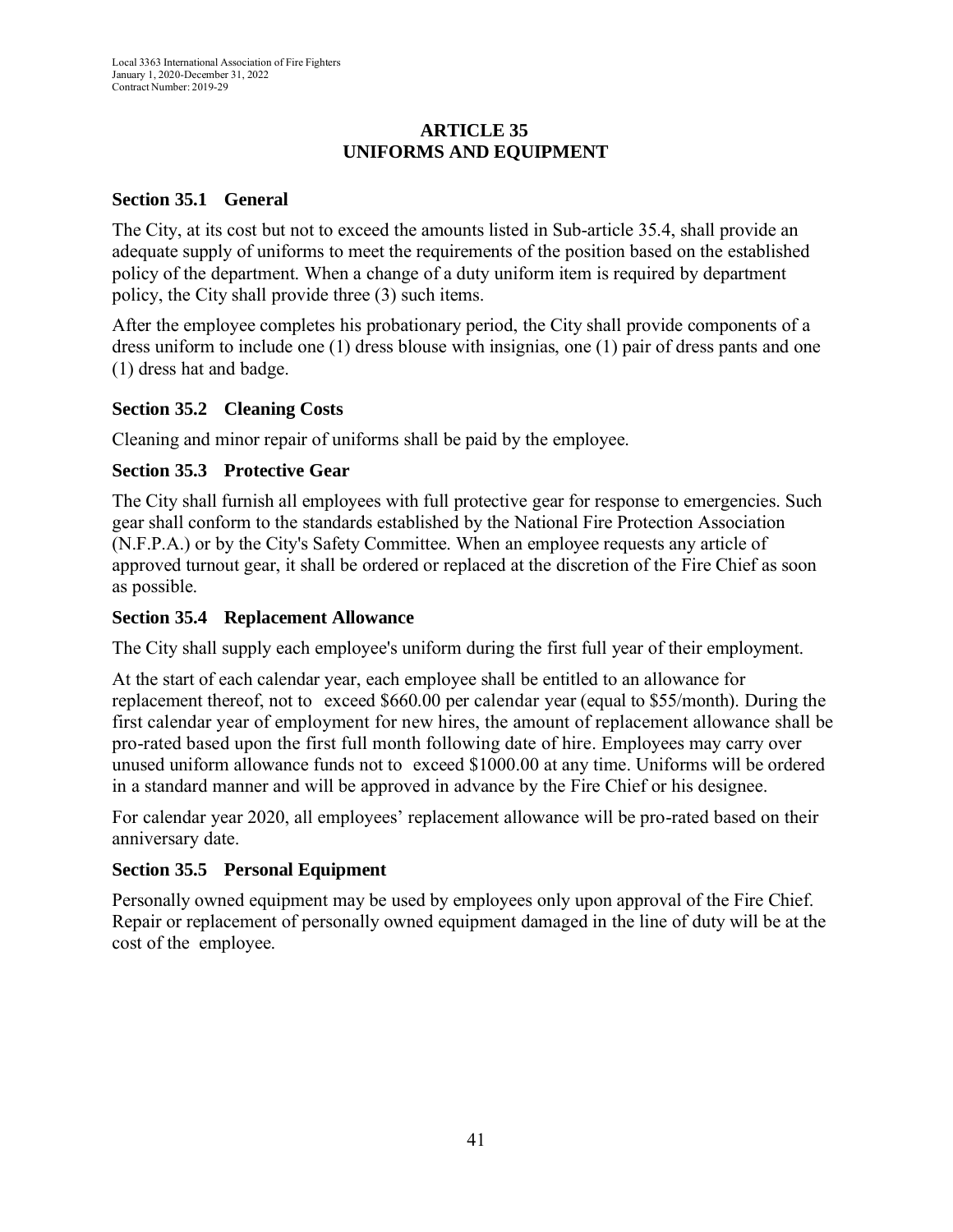## **ARTICLE 36 ADDITIONAL EDUCATION**

## **Section 36.1 Requirements for Probationary Employees**

All newly hired probationary employees in the department shall successfully complete the State of Ohio Fire Fighter I & II courses in accordance with Article 13, Sub-article 13.2 of this Agreement. The City shall pay all expenses of tuition and textbooks. The City shall have no obligation to pay any expenses of lodging, meals, and mileage without the express prior written approval of the Fire Chief.

Within two (2) years of becoming a bargaining unit member, the employees shall successfully complete and pass the State of Ohio Fire Safety Inspectors Course or Hazard Recognition Officer Course, unless otherwise directed by the Fire Chief.

All employees shall maintain their Ohio Paramedic certification as a condition of employment and all other required certifications as specified in the applicable job description.

#### **Section 36.2 Continuing Education**

Employees may be provided with the opportunity, as approved in writing by the Fire Chief, to attend schooling, certification or re-certification programs required to maintain the present level of services provided by the department. The City shall pay necessary expenses, including tuition and textbooks, or for lodging, meals and mileage for out of town schooling, but only with the express prior written approval of the Fire Chief. Any overtime requests must have the prior written approval of the City Manager.

Hybrid or Internet training classes that have been approved by the Fire Chief and that involve an in class and on line component shall be paid as follows:

All hours outside of normal work shifts, actually spent in a class shall be paid at the employee's overtime rate.

All hours spent completing the on line portion of the class will be compensated at the employee's overtime rate. The hours remunerated will be the total normal curriculum hours for the particular class as determined by the Ohio Fire Academy or other continuing education facility. All Bargaining Unit Members will, to the greatest extent possible, complete on line class work while on shift.

#### **Section 36.3 Professional Development**

Professional Development activities may be attended as approved by the union president and Fire Chief, by using sick leave hours and shall not create overtime.

#### **Section 36.4 Degree Bonus**

Compensation shall be paid after three (3) years of continuous employment at a rate of \$300.00 per year for a completed accredited associate's degree in Fire Science, EMS or related field. Compensation shall be paid at a rate of \$500.00 per year for a completed accredited bachelor's degree in Fire Science, EMS or related field. An application must be submitted to the City Manager for his approval. The Degree Bonus will be paid on the first pay date of December in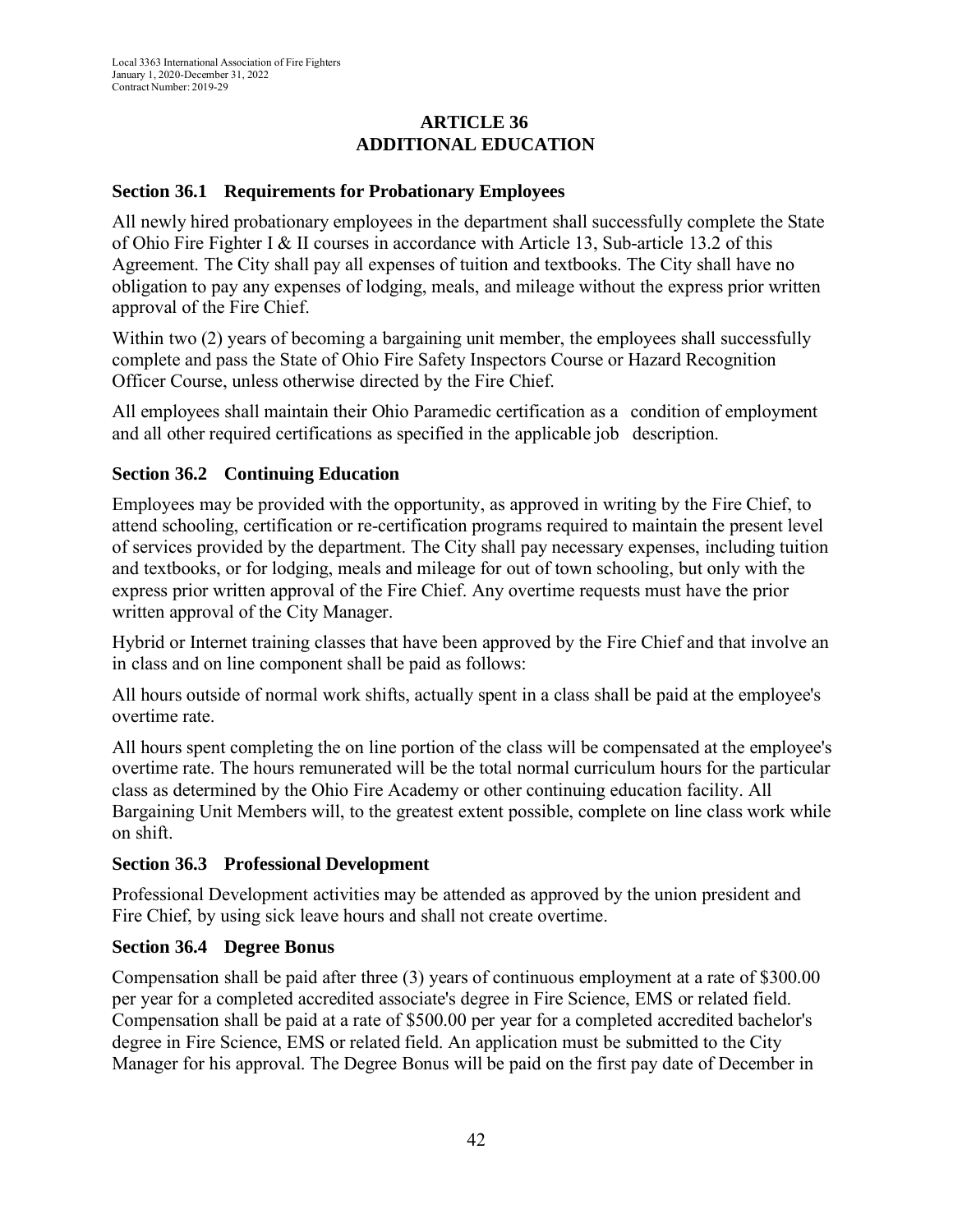the year following the employee's third year of employment only the higher degree incentive will be paid per employee.

# **36.4.1 Education Assistance for Formal Course Work at an Accredited Educational Institution**

Full time (regular) employees may continue their education in a job related field and the City of Napoleon may reimburse, upon successful completion of course(s), all or part of the tuition or instruction costs. All courses and costs must be pre-approved, in writing, at the sole discretion of the Appointing Authority. The City of Napoleon will reimburse an employee, subject to budgetary considerations, for six (6) semester hours or nine (9) quarter hours (based on the corresponding charges of the nearest "state" college or university) not to exceed one thousand five hundred (\$1500) dollars in total, per calendar year, as described below for the portion of the registration and tuition that was pre-approved.

In order to qualify for this education assistance benefit an employee must:

Advise their Department Head, prior to enrolling for the class, that such employee intends to take a particular course. The Department Head will advise the employee whether the course is of a nature that the Appointing Authority will approve for partial or total reimbursement of tuition and instructional fees (not to include other general fees, travel, or books).

The course must be job oriented and offered by an accredited educational institution.

Once the course is completed, submit a certified transcript of grades, with receipts for expenses.

The amount of course reimbursement is based on the final grade received for the course, as follows:

$$
A = 100\% B = 80\% C = 60\% \langle C = 0\%
$$

An employee must have at least two (2) full years of service with the City of Napoleon.

If an employee's employment with the City of Napoleon terminates for any reason within two (2) years after completing the course, the employee must agree to pay back the City of Napoleon.

If an employee is eligible to receive educational benefits from other sources, such as the Veterans Administration, the City of Napoleon will not reimburse the educational expenses.

## **Section 36.5 Certificate Incentives**

The City, in an effort to encourage both individual growth and improved services to the public, offers incentives to employees assigned to the Fire Department for earning licenses and certifications designated below. Employees shall receive \$0.10 per hour certification incentive pay for the following certifications: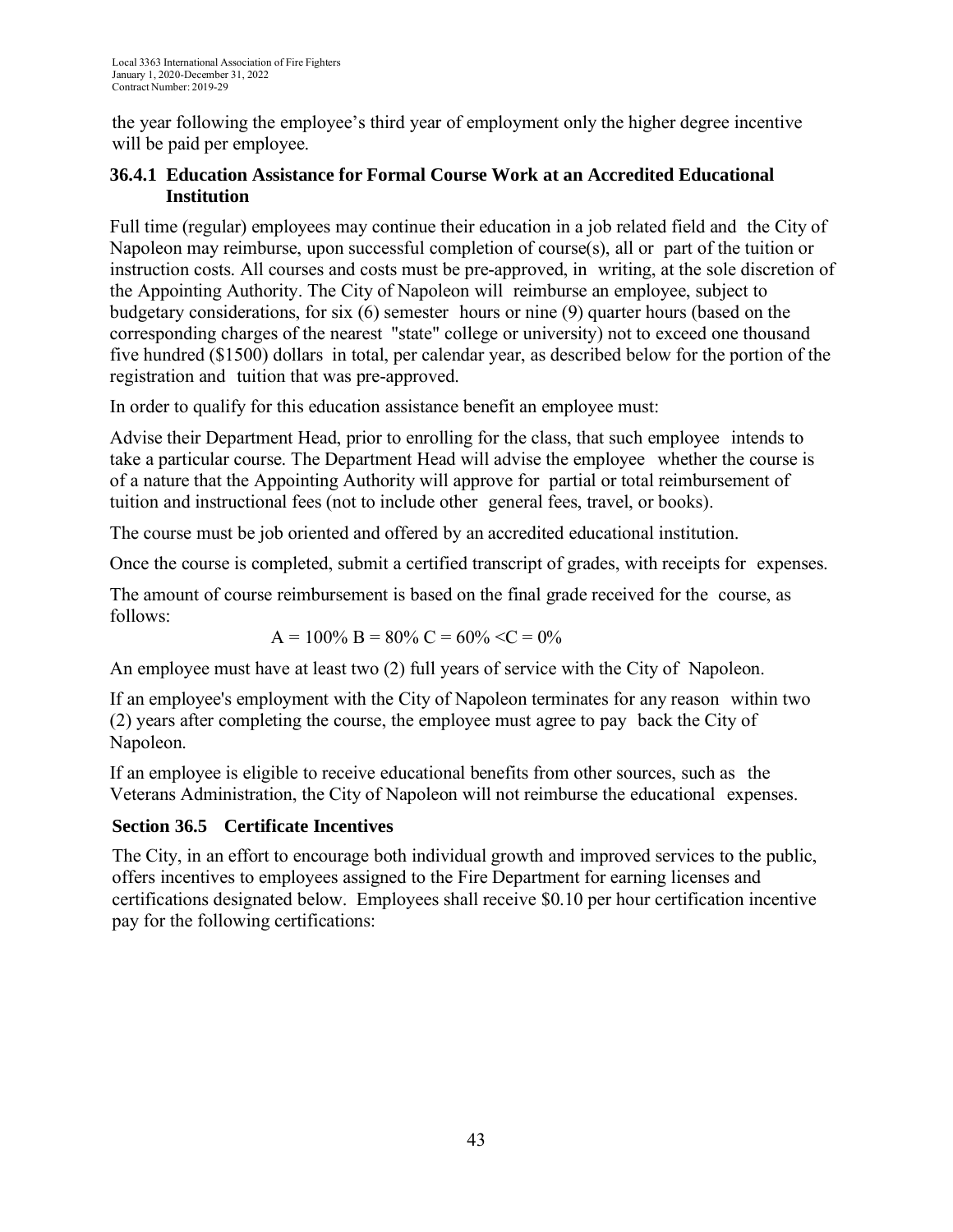| <b>Certification</b>                    | <b>Certifying Agency</b>                      |
|-----------------------------------------|-----------------------------------------------|
|                                         | "A" List                                      |
| <b>Confined Space Rescue</b>            | 29CFR1910.146                                 |
| <b>EMS</b> Instructor                   | <b>ODPS</b>                                   |
| Fire Instructor                         | <b>ODPS</b>                                   |
| Fire Officer I or II                    | NFPA, Pro-Board, IFSAC                        |
| Haz-Mat Technician                      | 29CFR1910.120                                 |
|                                         |                                               |
|                                         | "B" List                                      |
| Swift Water Rescue Technician II        | Meets NFPA 1006 or certified by Fire<br>Chief |
| <b>EMS</b> Instructor & Fire Instructor | <b>ODPS</b>                                   |
| Fire Officer III and IV                 | NFPA, ProBoard, IFSAC                         |
| Haz-Mat Specialist                      | 29CFR1910.120                                 |

Note: All certificates must meet requirements of the Policy as set forth by the Fire Chief. Such payments shall be limited to two (2) certificates from the "A" list or one (1) from the "A" list and one (1) from the "B" list. Payments shall not exceed \$.30 per hour. However, if two (2) certifications from the "B" list are achieved, a payment of \$0.40 will be granted. Payments defined in this section shall become effective on the first pay period following certification.

Employee must maintain certification in order to receive payment under this section.

#### **Section 36.6 Adjusting Work Schedule**

For any schooling purposes, the Fire Chief shall have the option of placing the employee on an adjusted work schedule at an adjusted rate of pay equal to the employee's regular weekly earnings.

#### **ARTICLE 37 DISCOUNTED MEMBERSHIP FEES**

#### **Section 37.1 General**

Each employee and members of his immediate family, shall be admitted to all City recreation programs and activities, and shall be entitled to purchase memberships at the Swimming Pool and Municipal Golf Course, for one-half  $(1/2)$  of the amount which otherwise would be charged for the program, activity or membership. However, this benefit shall not apply to daily admission to the Municipal Swimming Pool or to green fees or cart fees at the Municipal Golf Course.

For the purposes of this Section, the term "immediate family" shall mean the employee's spouse, minor children and minor step-children.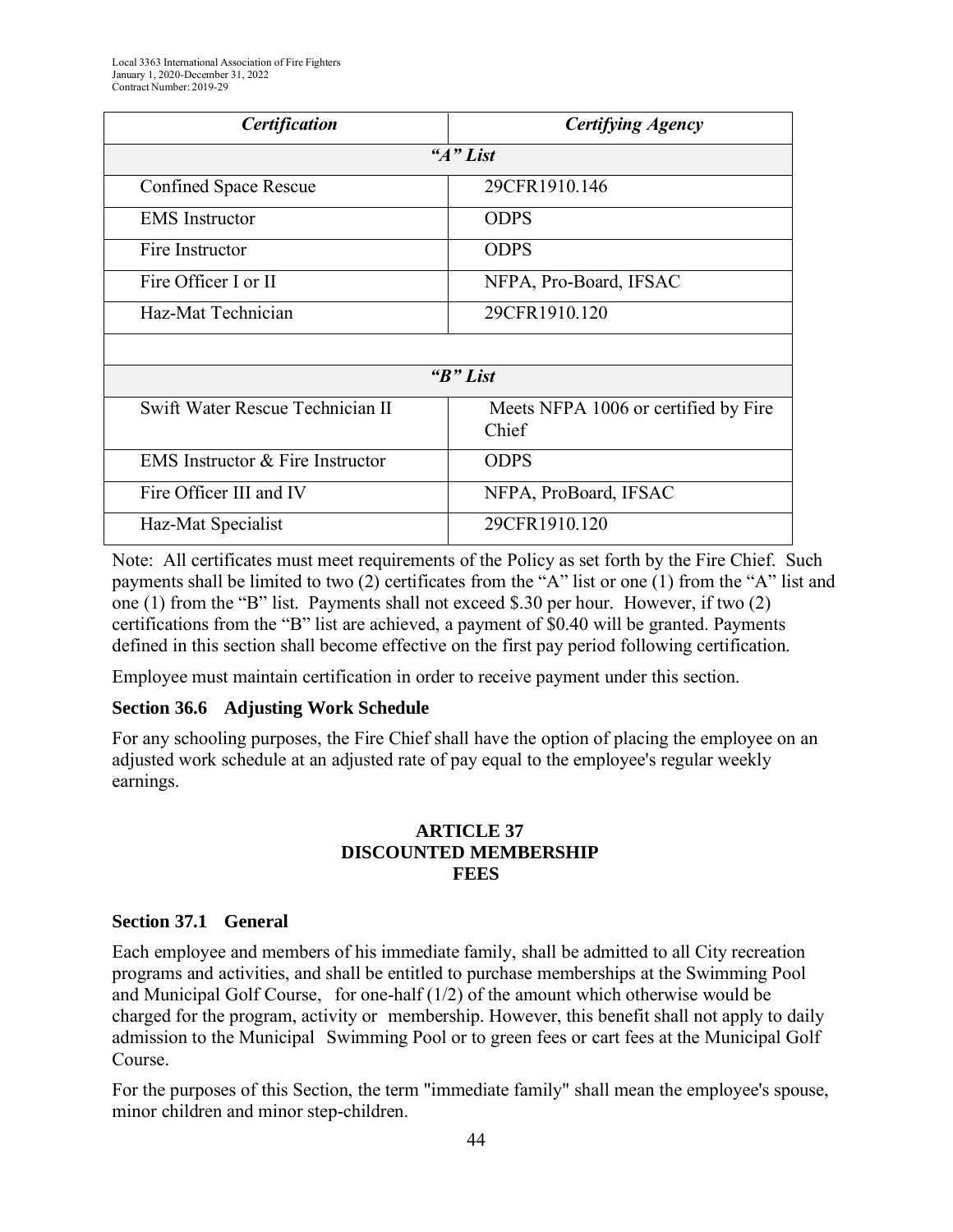## **Section 37.2 Other Program Deductions**

The City agrees to deduct from the wages of employees giving written authorization any moneys for the U.S. Savings Bond Program, Deferred Compensation, Credit Union and United Way, to the extent these programs continue to be made available to all other city employees.

#### **ARTICLE 38 HEALTH AND LIFE INSURANCE**

#### **Section 38.1 Hospital, Medical and Life Insurance Benefits**

The City shall provide group health insurance and group term life insurance coverage for each employee as determined by the City of Napoleon's Health Care Cost Committee.

#### **Section 38.2 Leaves of Absence -Continuation of Premiums**

Upon the written request of an employee on leave of absence, the City will continue the employee's coverage under the insurance plan, and will pay its share of the premiums for such plan in accordance with the provisions of Sub-article 38.1 of this Article for a maximum of thirty (30) days.

(Rest of Page Intentionally Left Blank)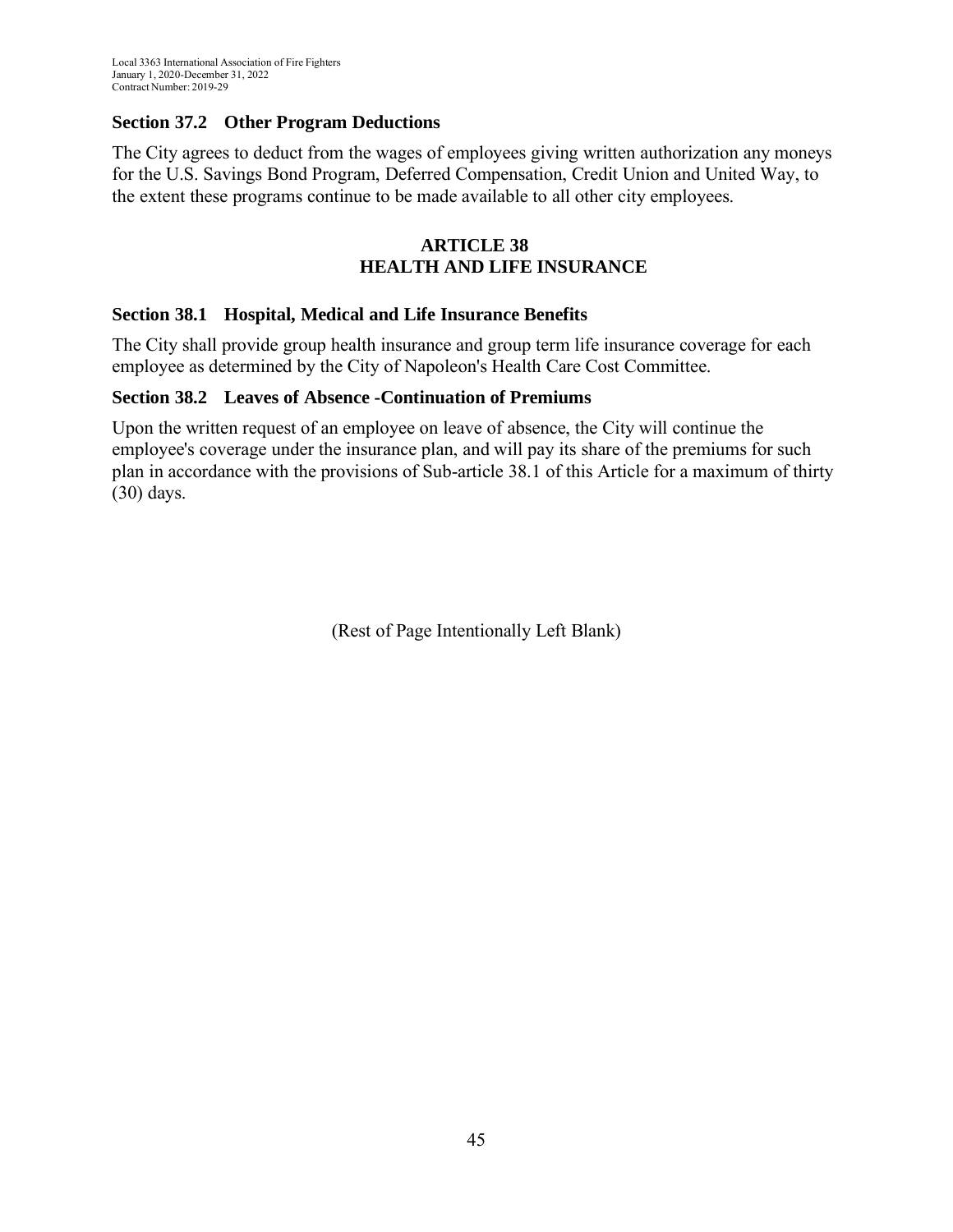# **ARTICLE 39 WAGES**

#### **Section 39.1 Pay Steps**

A. All pay steps shall be as set forth below:

Effective January 1, 2020

|                                                 | A         | B         | C         | D         | E         | F         |
|-------------------------------------------------|-----------|-----------|-----------|-----------|-----------|-----------|
| <b>Current Base Annual</b>                      | 38,357.53 | 41,326.01 | 44,585.53 | 48,019.66 | 51,482.90 | 54,829.29 |
| <b>2020 Base Annual 2.25%</b><br>$F$ Step $3\%$ | 39,220.57 | 42,255.85 | 45,588.70 | 49,100.10 | 52,641.27 | 56,474.17 |
| <b>2021 Base Annual 2.25%</b>                   | 40,103.03 | 43,206.61 | 46,614.45 | 50,204.85 | 53,825.70 | 57,744.84 |
| 2022 Base Annual 2.25%                          | 41,005.35 | 44,178.76 | 47,663.28 | 51,334.46 | 55,036.78 | 59,044.10 |

- B. Each employee, on the employee's employment anniversary date, will be increased one (1) step in the above pay step plan, until the maximum pay step (E) is reached. "Anniversary date" shall be defined as that date occurring each year corresponding with the day upon which the employee was hired.
- C. Employee compensation will be computed based upon 2600 hours of work divided equally into twenty-six (26) bi-weekly pay periods per annum, subject to the provisions of Article 23, Subarticle 23.1 and Article 24, Sub-article 24.1 of this Agreement, and in accordance with the following:

TOTAL: 100 hours regular straight time

**TOTAL BI-WEEKLY PAY**: 100 hours straight time pay

- D. All employees that have attained the level of Paramedic with the State of Ohio Certification shall receive an additional \$2000.00 divided equally across all pay periods as long as said members maintain that level of Certification, and serve the department as a paramedic. Copies of such Certification shall be maintained on file with the Fire Chief and Human Resources Department of the City.
- E. Captains shall be paid in accordance with Article 39.3

## **Section 39.2 Adjusted Schedules and Rates**

When it is deemed necessary for an employee to adjust his schedule to a forty (40) hour work week (i.e. education, etc.), the adjusted rate shall result in no loss in pay while the employee is on the 40 hour work week.

## **Section 39.3 Captain**

A Captain, upon appointment, will receive 5% additional compensation based on his respective firefighter pay step in the contract while on probation. A Captain will receive a total of 10% additional compensation based on his respective firefighter pay step in the contract upon successful completion of probation.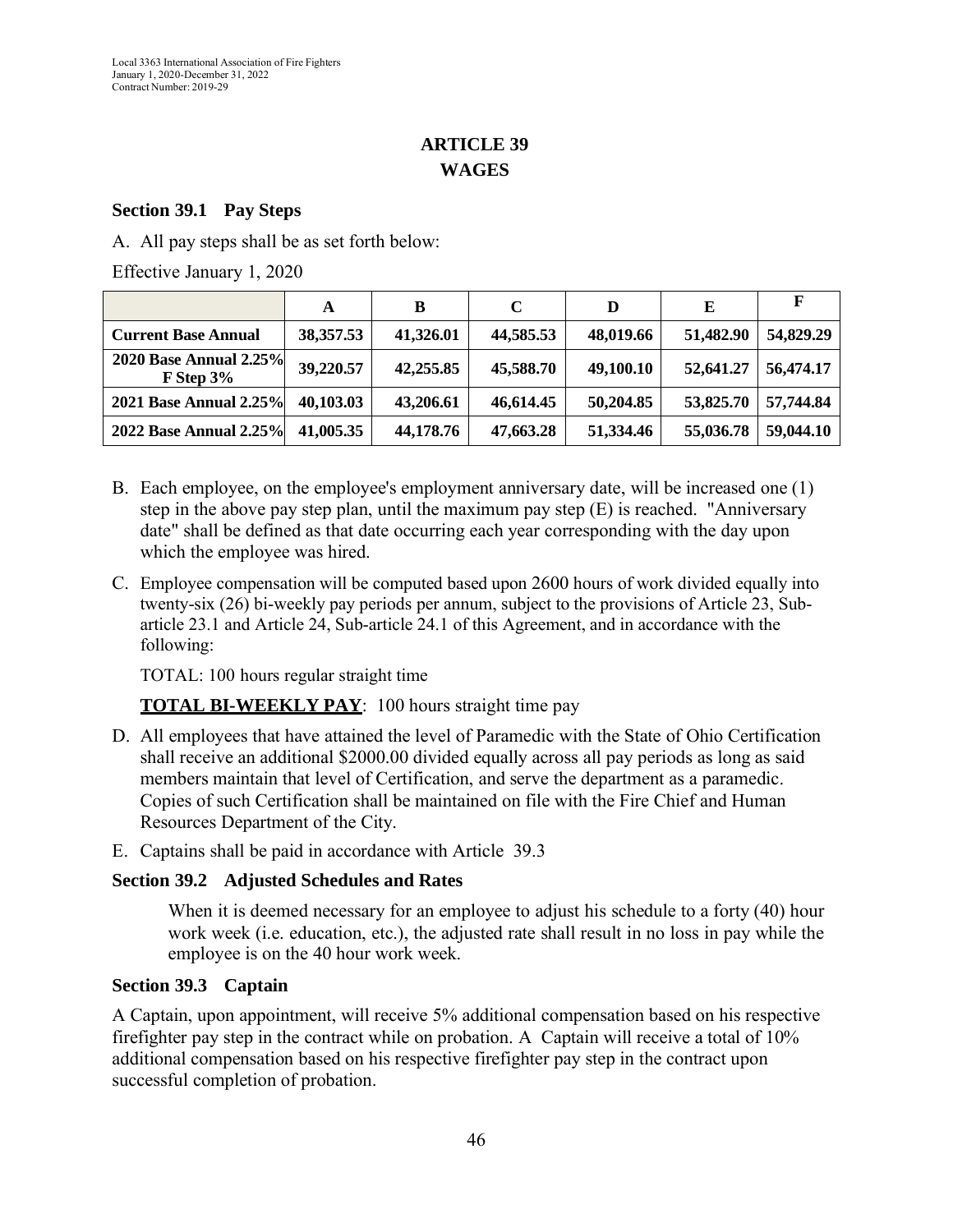#### **ARTICLE 40 WAIVER IN CASE OF EMERGENCY**

#### **Section 40.1 General**

In cases of emergency declared by the President of the United States, the Governor of the State of Ohio, the Mayor, the City Manager, Henry County Commissioners, or, the Federal or State Legislature, such as acts of God and civil disorder, or if the State Auditor declares a Fiscal Emergency, the following conditions of this Agreement may be temporarily suspended by the City:

- A. Time limits for City's replies on grievances.
- B. All work rules, agreements and practices relating to the assignment of employees.

#### **Section 40.2 Grievances During Emergencies**

Upon the termination of the emergency, should valid grievances exist, they shall be processed in accordance with the provisions outlined in the grievance procedure of this Agreement and shall proceed from the point in the grievance procedure to which they (the grievance(s)) had properly progressed, prior to the emergency.

## **ARTICLE 41 ATTORNEY REPRESENTATION**

#### **Section 41.1 General**

The City, upon written request by an employee, shall provide at City expense, for the defense of that employee, in any state or federal court, in any civil action or proceeding to recover damages for injury, death, or loss to persons or property allegedly caused by an act or omission of that employee in connection with a governmental or proprietary function (including, but not limited to the rendering of first aid), if the act or omission occurred or is alleged to have occurred while the employee was acting in good faith, not contrary to applicable laws, rules, regulations, policies, procedures and directives, and not manifestly outside the scope of his employment or official responsibilities.

Upon receipt of such a request, the City shall review the facts of the alleged act or omission giving rise to such action or proceeding and, if it is determined by the City, in its sole and absolute discretion, that the employee acted in good faith, not contrary to applicable laws, rules, regulations, policies, procedures and directives, and not manifestly outside the scope of his employment or official responsibilities, an attorney shall be selected by the City or its insurance provider to represent the employee in such action or proceeding.

## **Section 41.2 Selection and Appointment of Attorney**

When the City has determined to select and appoint an attorney to represent an employee in an action or proceeding as described in Sub-article 42.1 of this Article, but the City or its insurance provider, in its sole and absolute discretion, determines for whatever reason that no member of the City Law Department office can or should represent the employee, the City or its insurance provider shall appoint and pay another attorney to represent the employee.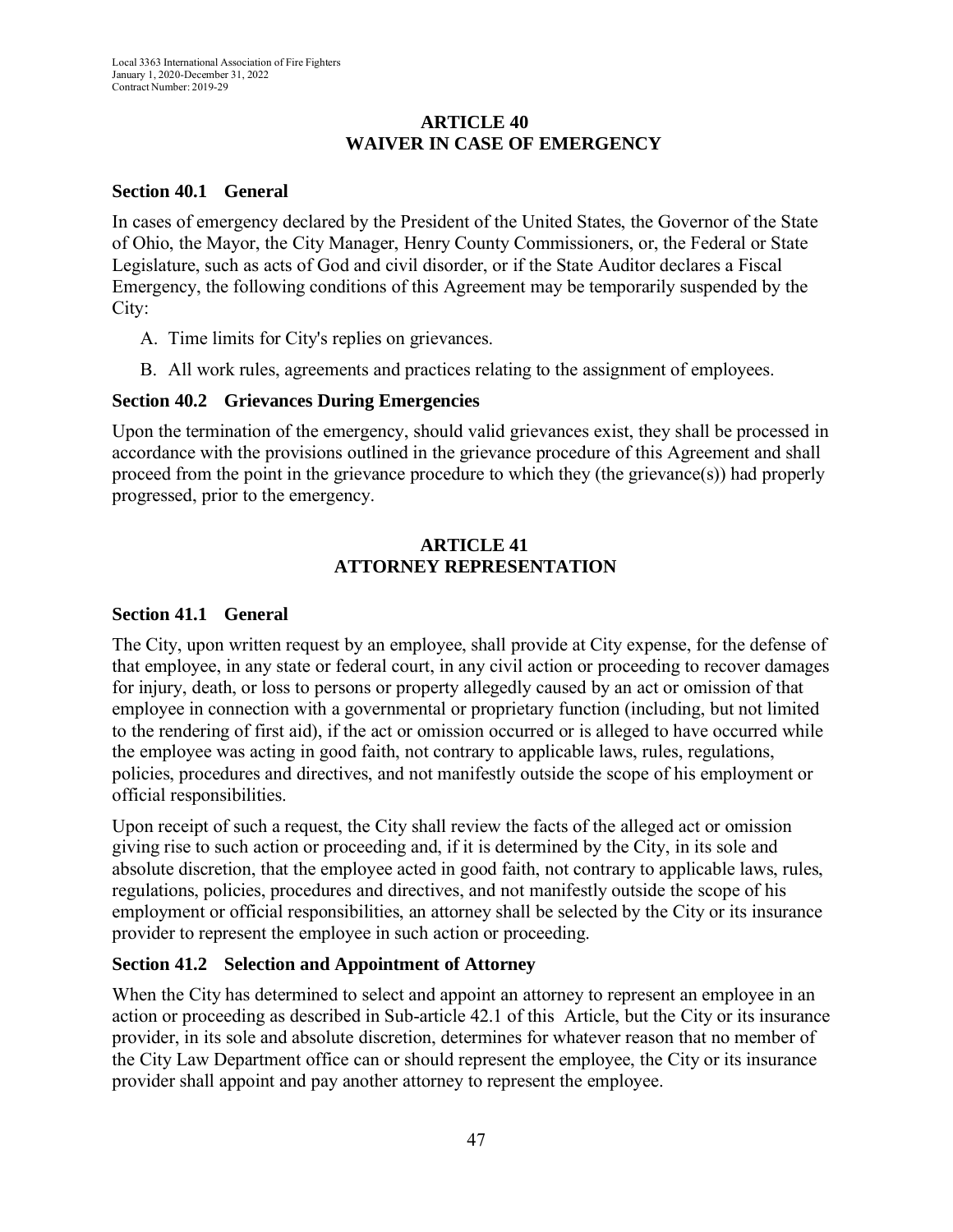The employee may suggest names of attorneys whom they wish to represent them. The City or its insurance provider shall consider such suggested names, but shall have no obligation to select or appoint any attorney from such suggested names. The determination of the attorney to be selected and appointed to represent the employee shall be made by the City or its insurance provider, in its sole and absolute discretion, and that determination shall be final. The employee shall accept such representation of such attorney and, in good faith, shall fully and completely cooperate with such attorney.

## **ARTICLE 42 NO STRIKE OR LOCKOUT**

#### **Section 42.1 Interruption of Work Prohibited**

It is understood and agreed that the services performed by employees are essential to the public health, safety, and welfare, The Union, therefore, agrees that there shall be no interruption of work, for any cause whatsoever, nor shall there be any work slowdown or other interference with these services.

## **Section 42.2 Rights of City During Illegal Strike: Prohibition of Lockouts**

Nothing herein shall restrict any statutory rights of the City to act in regard to any illegal strike activity by its employees.

The City agrees that neither it, its Officers, agents, or representatives, individually or collectively, will authorize, instigate, cause, aid or condone any lockout of employees, unless those employees shall have violated the provisions of this Article.

#### **Section 42.3 Maintenance of Procedure**

If the dispute settlement procedure outlined in Section 4117.14(0) of the Ohio Revised Code is voided or amended to disallow binding arbitration by legislative or judicial action, the parties agree to meet and to develop mutually a dispute settlement procedure which shall include binding arbitration as a final step.

#### **ARTICLE 43 EXTENSION OF TIMES AND DEADLINES**

#### **Section 43.1 General**

Unless the context indicates otherwise, whenever in this Agreement a certain event is to occur on a date which is a Saturday, Sunday or legal holiday, or a certain deadline is to expire on a date which is a Saturday, Sunday or legal holiday, the date upon which such event shall occur or such deadline shall expire shall be the first date thereafter which is not a Saturday, Sunday or legal holiday. In computing any period of time prescribed or allowed by this Agreement, the date of the act or event from which the designated period of time begins to run shall not be included.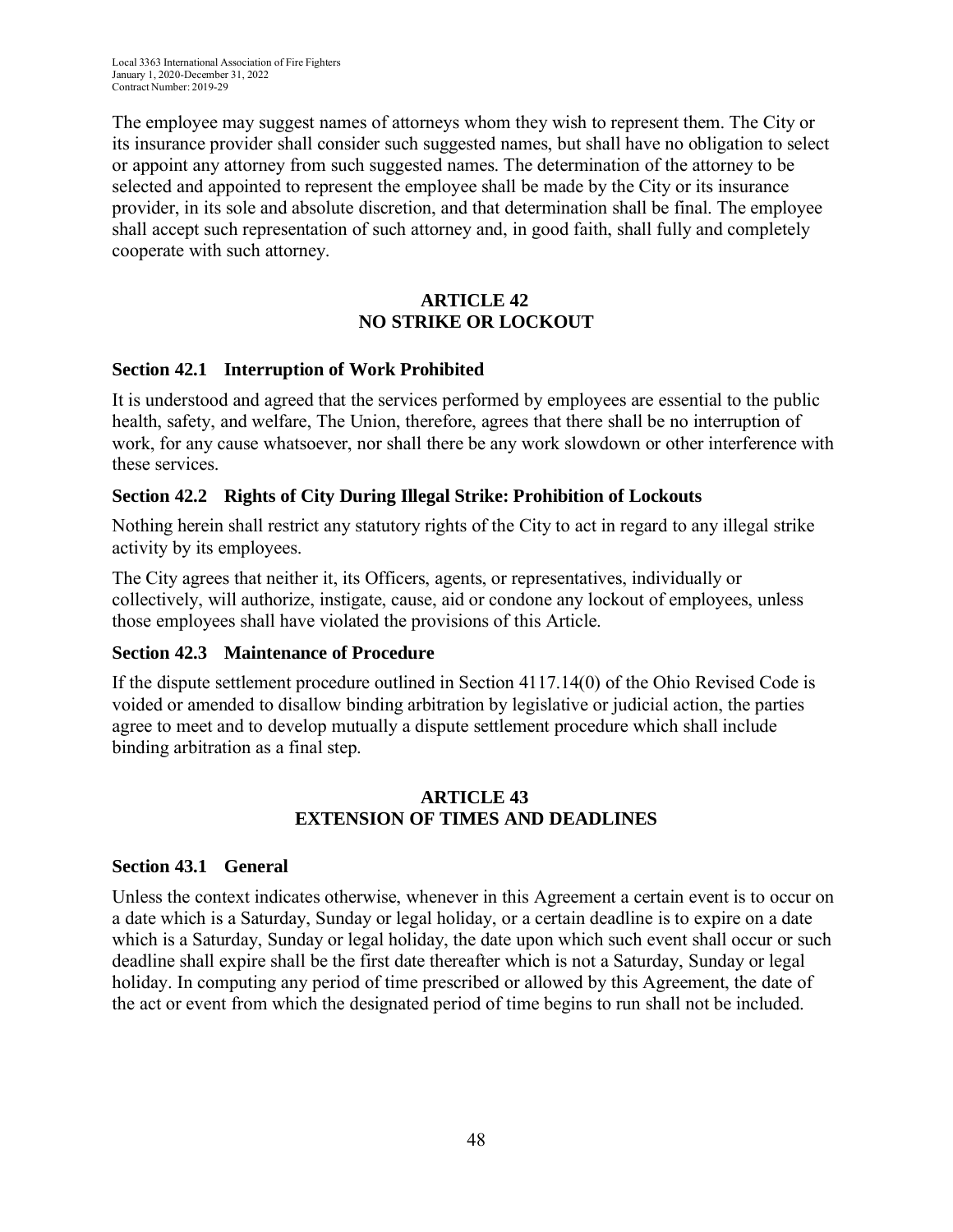#### **ARTICLE 44 DURATION OF AGREEMENT**

#### **Section 44.1 General**

- A. This Agreement shall be effective as of January 1, 2020, and shall remain in full force and effect until and through December 31, 2022; provided, however, that it shall be renewed automatically on its termination date for another year in the form in which it has been written unless one party gives written notice to the other party pursuant to Paragraph B of this Section.
- B. If either party desires to modify, or amend this Agreement, it shall give written notice of such intent no earlier than one hundred twenty (120) calendar days prior to the expiration date of this Agreement. Such notice shall be certified mail with return receipt. The parties shall commence negotiations within two (2) calendar weeks upon receiving notice of intent unless mutually agreed otherwise.
- C. The parties acknowledge that during the negotiations which result in this Agreement, each had the unlimited right to make demands and proposals in any subject matter not removed by law from the area of Collective Bargaining, and that the understandings and Agreement arrived at by the parties after the exercise of that right and opportunity are set forth in this Agreement. Therefore, the City and the employees and the union, for the life of this Agreement, each agrees that the other shall not be obligated to bargain collectively or individually with respect to any subject or matter, even though such subject or matter may not have been within the knowledge of either or both parties at the time they negotiated or signed this Agreement.
- D. Either party may request in writing of the other party an opportunity to renegotiate a particular term or terms of this Agreement at any time during the life of this Agreement. The party receiving the request shall notify within ten (10) days the party originating the request as to whether negotiations will be reopened.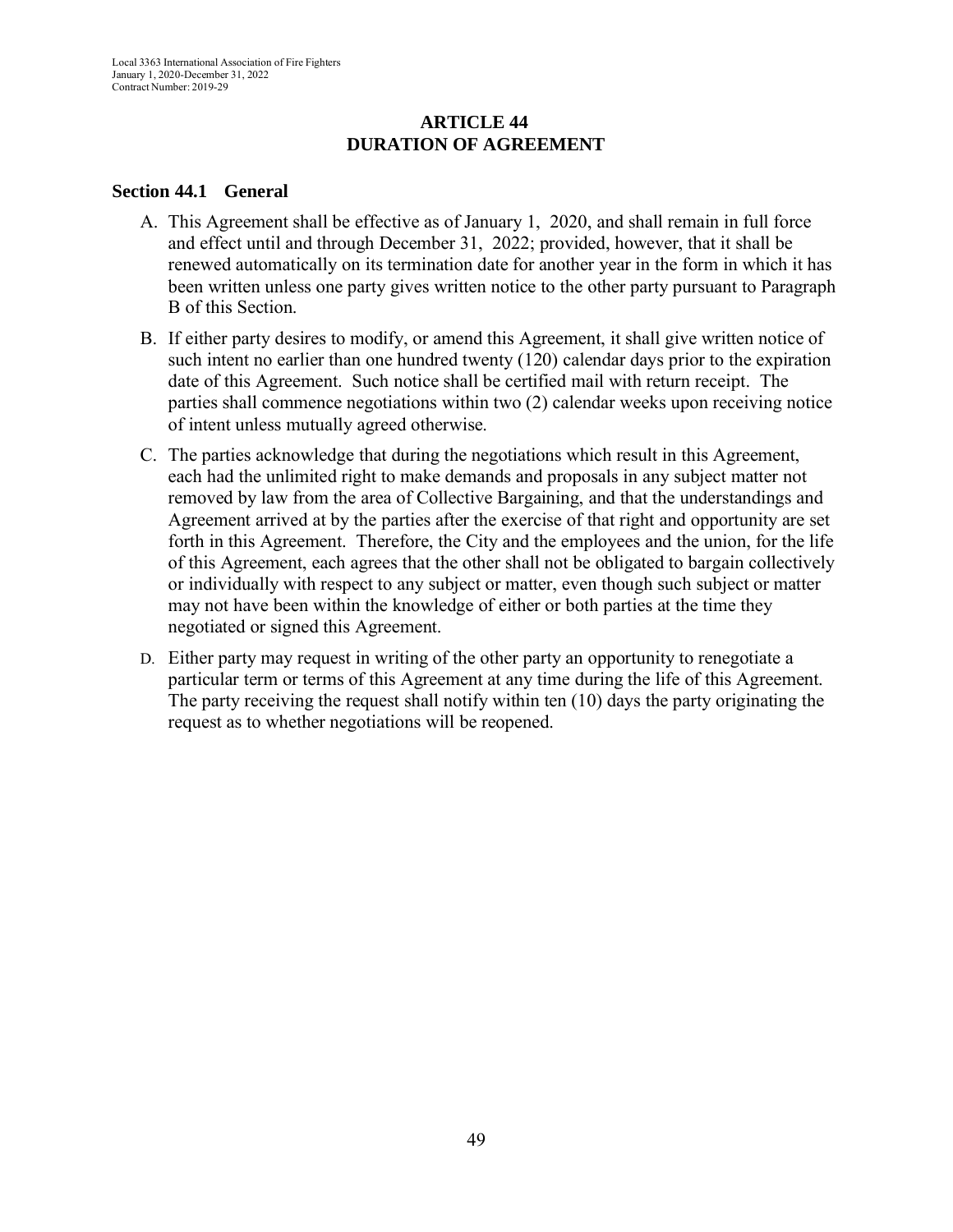Local 3363 International Association of Fire Fighters January 1, 2020-December 31, 2022 Contract Number: 2019-29

# **ARTICLE 45** SIGNATURES

In Witness Whereof, the parties have agreed to and have set their hands to this Agreement on this  $20^{th}$  day of  $\sqrt{0.0004}$ , 2020.

FOR THE UNION

CITY OF NAPOLEON, OHIO N.F.F. IAFF LOCAL 3363 Jason P. Maassel Mayor<br>Jason P. Maassel Mayor

/

**Jøe Bialorucki President of Council** 

Joel I izur.

Tobias Westhoven Bargaining Committee Member

**Tyler Reiser Bargaining Committee** Member

**Approved, as to Form and Correctness Thereof:** 

Billy D. Harmon, City Law Director

#### CERTIFICATE OF FISCAL OFFICER

The undersigned, being the Finance Director of the City of Napoleon, Ohio, its Fiscal Officer, hereby certifies that in the case of this continuing contract to be performed in whole or in part in an ensuing fiscal year, the amount required to meet the obligation in the fiscal year in which the contract is made, has been or shall be lawfully appropriated for such purpose and is in the treasury or in process of collection to the credit of an appropriate fund free from any previous encumbrance.

Kelly O'Boyle/ City of Napoleon Finance Director

 $\frac{1}{\text{Date}}$ 

50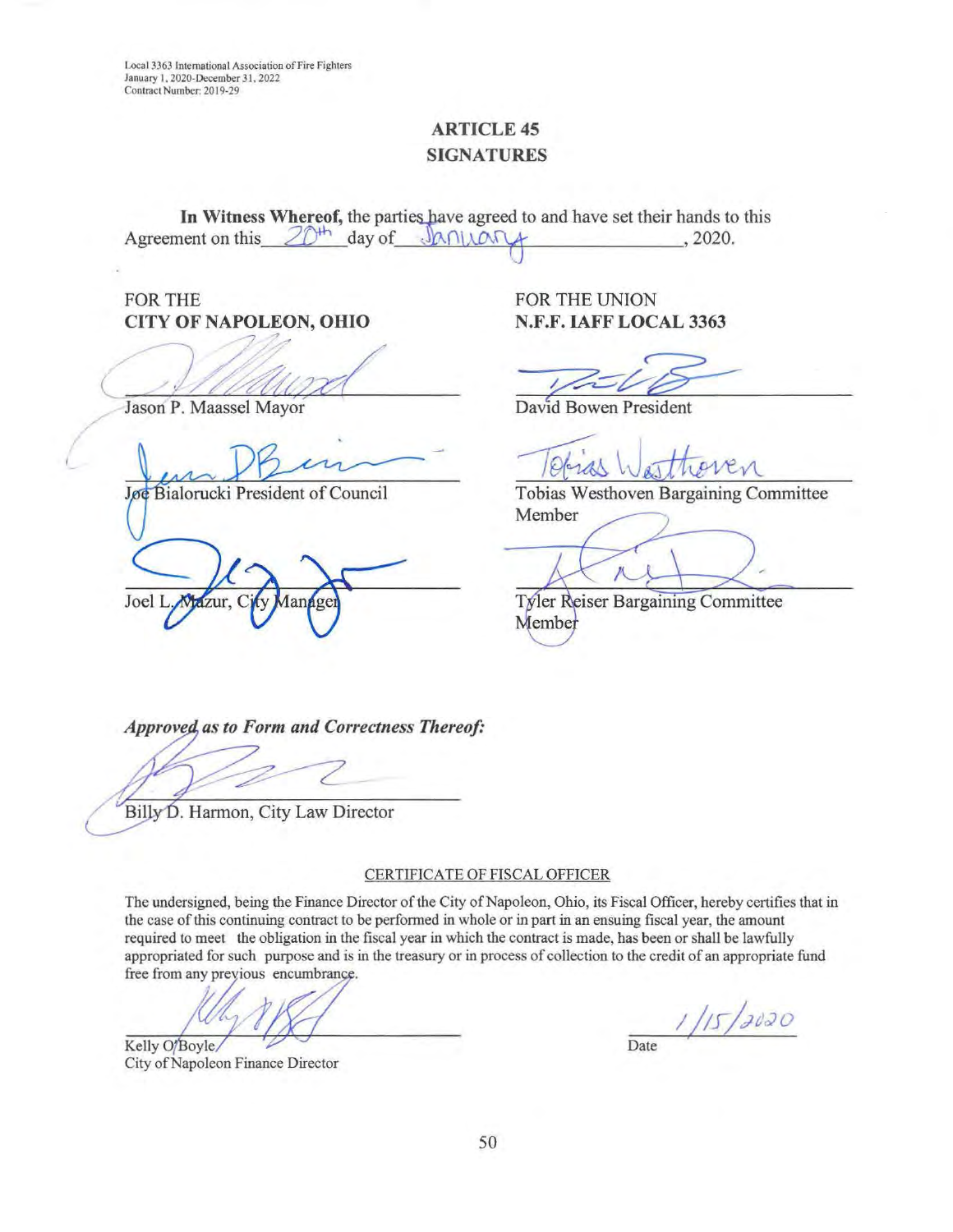## **APPENDIX A**

# **AUTHORIZATION FOR PAYROLL DEDUCTION**

| <b>Name</b>           |  |
|-----------------------|--|
| <b>Department</b>     |  |
| <b>Classification</b> |  |
| <b>Division</b>       |  |

**To: CITY OF NAPOLEON, OHIO**

| I hereby authorize the City of Napoleon, Ohio, to deduct the sum of \$ |  |
|------------------------------------------------------------------------|--|
| from my wages once each month for dues in IAFF, Local 3363, effective  |  |

It is my understanding that this authorization can only be revoked, by submission in writing to the City and the Union, no earlier than sixty (60) days nor later than thirty (30) days prior to expiration of the Agreement between the parties.

I also hereby authorize the City of Napoleon, Ohio, to accept and honor the written requests of IAFF, Local 3363, signed by the Union President and Secretary-Treasurer, to increase or decrease the amount of dues withheld from my wages.

| Date      |  |
|-----------|--|
| Employee  |  |
| Witness   |  |
| Signature |  |